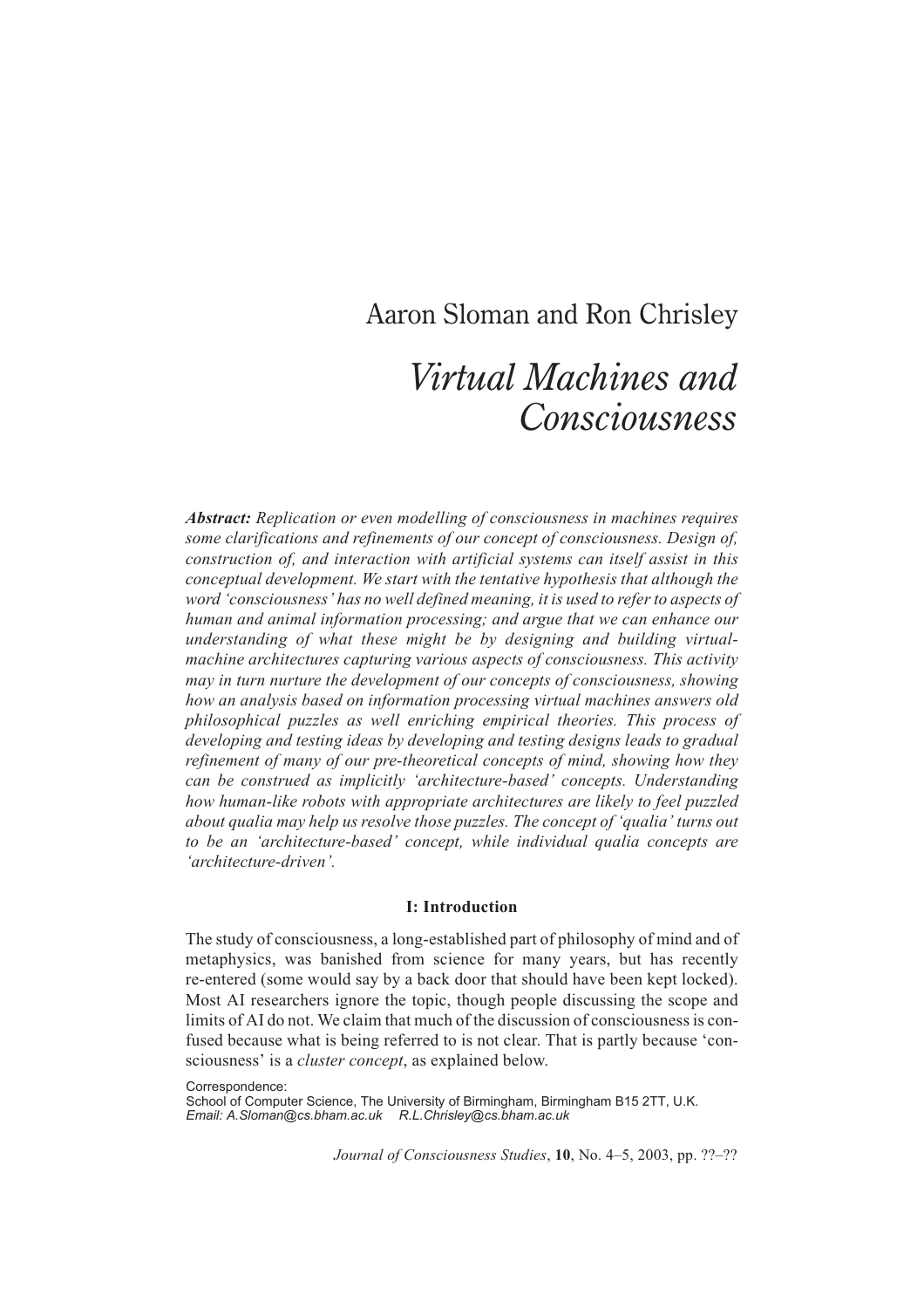Progress in the study, or modelling, of consciousness requires some clarifications and refinements of our concepts. Fortunately, design of, construction of, and interaction with artificial systems can itself assist in this conceptual development. In particular, we start with the tentative hypothesis that although the word 'consciousness' has no well defined meaning, it is used to refer to a cluster of aspects of information processing in humans and other animals. On that basis we can enhance our understanding of what these aspects might be by designing, building, analysing, and experimenting with virtual-machine architectures which attempt to elaborate the hypothesis. This activity may in turn nurture the development of our concepts of consciousness, along with a host of related concepts, such as 'experiencing', 'feeling', 'perceiving', 'believing', 'wanting', 'enjoying', 'remembering', 'noticing' and 'learning', helping us to see them as dependent on an implicit theory of minds as information processing virtual machines. On this basis we can find new answers to old philosophical puzzles as well as enriching our empirical theories. We expect this process to lead to gradual refinement and extensions of many of our pre-theoretical concepts of mind as 'architecture-based' concepts, partly mirroring the development of other prescientific concepts under the influence of scientific advances (Sloman, 2002). The result, it is hoped, is that the successor concepts will be free of the many conundra (such as the apparent possibility of zombies) which plague our current, inchoate concept of consciousness.

Specifically, we hope to explain how an interest in questions about consciousness in general and *qualia* in particular arises naturally in intelligent machines with a certain sort of architecture that includes a certain sort of 'metamanagement' layer. Explaining the possibility (or near-inevitability) of such developments illustrates the notion of 'architecture-driven' concepts (concepts likely to be generated within an architecture) and gives insightful new explanations of human philosophical questions, and confusions, about consciousness.

We emphasise the importance of the notion of a virtual machine architecture and use that as the basis of a notion of *virtual machine functionalism* (VMF) which is immune to the common attacks on more conventional functionalist analyses of mental concepts which require all internal states and processes to be closely linked to possible input–output relations of the whole system. We propose that science, engineering and philosophy should advance simultaneously, and offer a first-draft, general architectural schema for agent architectures, which provides a useful framework for long-term AI research both on humanlike systems and models of other animals, and may also inspire new developments in neuropsychology, and a new understanding of the evolution of mind as well as advancing philosophy.

## **II: Confused Concepts of Consciousness**

Before considering the possibility and details of machine consciousness, we might wonder: what do we mean by 'consciousness'? Let's start with some questions: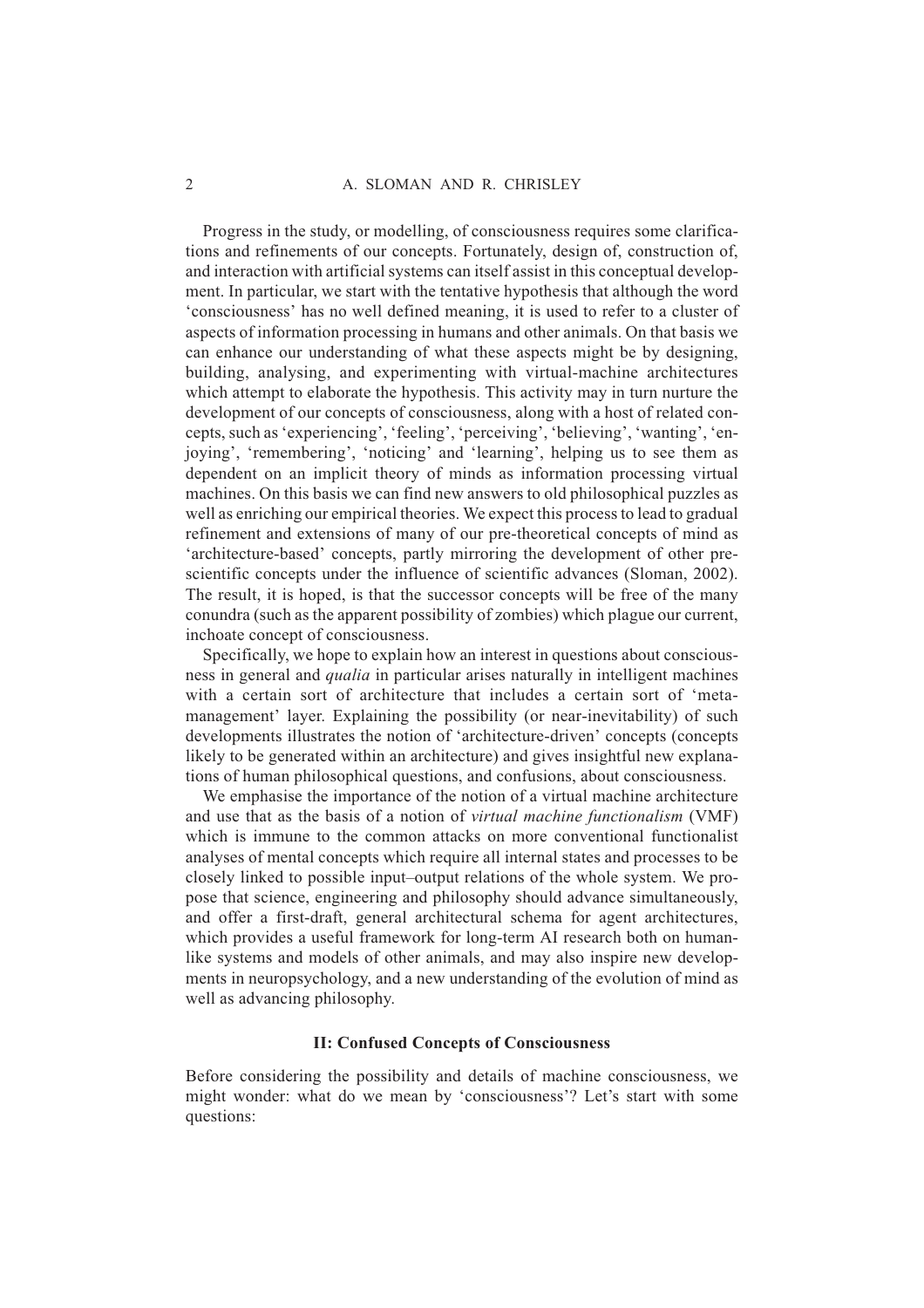- Is a fish conscious?
- Is a fly conscious of the fly-swatter zooming down at it?
- Is a new-born baby conscious (when not asleep)?
- Are you conscious when you are dreaming? Or sleep-walking?
- Is the file protection system in an operating system conscious of attempts to violate access permissions?
- Is a soccer-playing robot conscious? Can it be conscious of an opportunity to shoot?

Not only do different people give different answers to these and similar questions, but it seems that what they understand consciousness to be varies with the question. A central (though unoriginal) motif of this paper is that our current situation with respect to understanding consciousness (and many other mental phenomena, e.g. learning, emotions, beliefs) is similar to the situation described in 'The Parable of the Blind Men and the Elephant'.<sup>1</sup> Six blind men encounter an elephant. Each feels a different part, and infers from the properties of the portion encountered the nature of the whole (one feels the tusk and concludes that he has encountered a spear, another feels the trunk and deduces that he has met a snake, etc.). It is often suggested that we are in the same position with respect to consciousness: different (even incompatible) theories may be derived from correct, but incomplete, views of reality.

As a result (or perhaps because) of this, 'consciousness' is a *cluster concept*, in that it refers to a collection of loosely-related and ill-defined phenomena. It's actually worse than that: the problem is not just that 'consciousness' is a cluster concept, but also that the collection of phenomena which is being gestured towards itself changes with context, e.g. when we think about consciousness in different animals, or in human infants. So it's a 2nd-order cluster concept. Contrast Block's claim (Block, 1995) that 'consciousness' is a *mongrel concept*. By this he means that it confuses a collection of concepts which he believes to be individually well-defined; e.g., 'phenomenal consciousness' and 'access consciousness'. In contrast, not only is it difficult to define precisely any particular cluster concept or the concepts it collects together; it is also difficult to define the concept 'cluster concept' precisely ('cluster concept' may itself be a cluster concept, in which case it would (again) be a 2nd-order cluster concept).<sup>2</sup> A cluster concept is not the same as a *vague* concept (e.g. 'large', 'yellow') for which a boundary cannot be precisely specified along some continuum. A cluster concept is one that is used *in an indeterminate way* to refer to an ill-defined subset of a collection of features or abilities. Some combinations of features are treated as definitely justifying application of the concept, and others definitely fail to justify it, whereas for some intermediate combinations the question whether something is or is not an instance is indeterminate. People may disagree, and the same person may find conflicting reasons for and against applying the concept in those

<sup>[1]</sup> John Godfrey Saxe, 1816–1887; see, e.g., http://www.wvu.edu/~lawfac/jelkins/lp-2001/saxe.html

<sup>[2]</sup> Yet in a different sense of '2nd-order' than mentioned before; does this make it a 3rd-order cluster concept?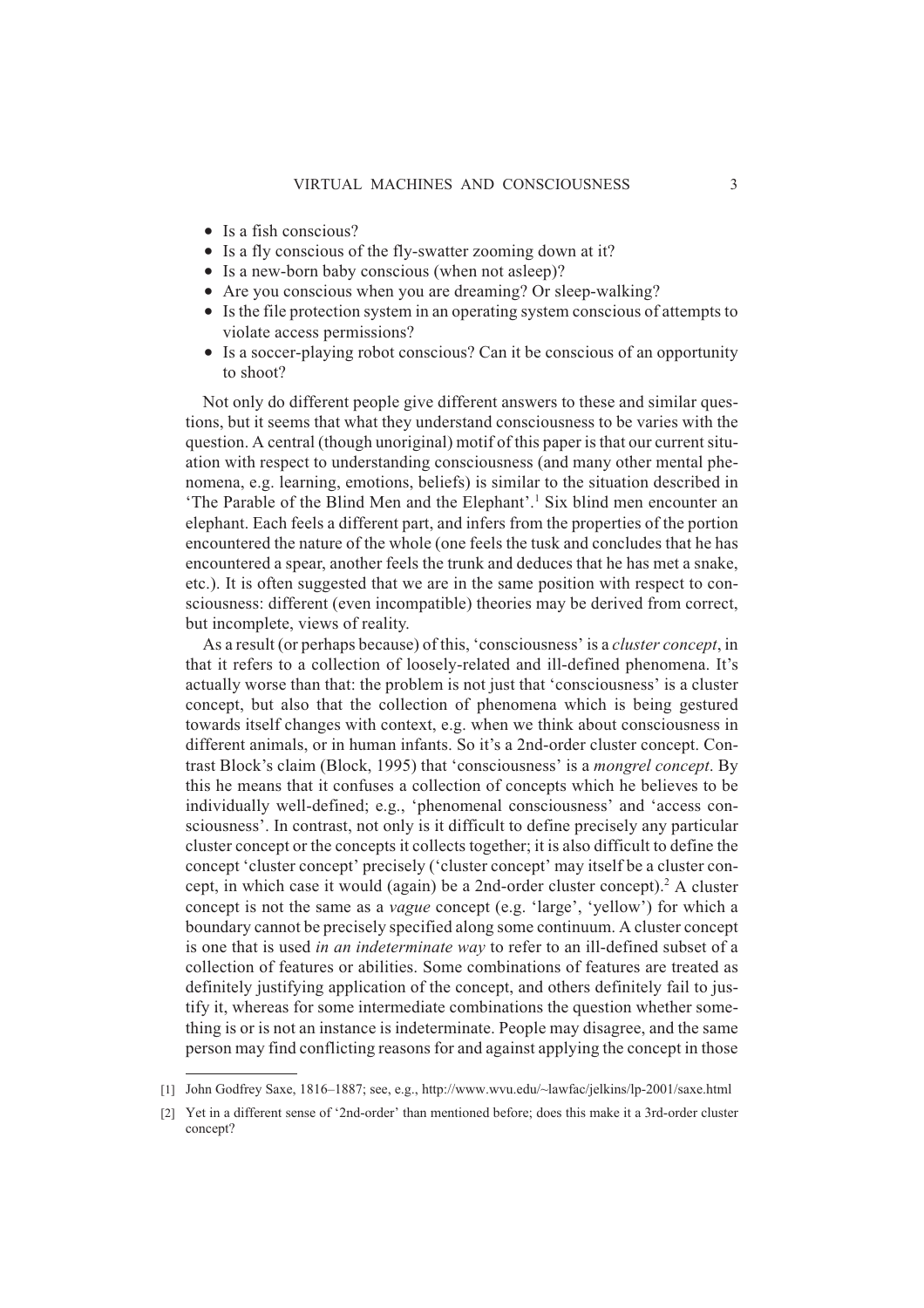#### 4 A. SLOMAN AND R. CHRISLEY

cases. Thus, most people will agree that humans have emotions and that viruses do not, but may disagree as to whether insects, or fish, or unborn human infants do. This is not an *empirical* disagreement, for they cannot agree on what sorts of new evidence would settle the question.

This indeterminacy generates unresolvable disputes about difficult cases. However, some cluster concepts can be refined by basing more determinate variants of them on our architectural theories, as happened to concepts of kinds of matter when we learnt about the architecture of matter. Indeterminate concepts bifurcate into more precise variants (Sloman, 2002). We'll illustrate this below.

#### *1. Evidence for confusion, and partial diagnosis*

Our blind (or short-sighted) groping, together with our struggles to treat an indeterminate cluster concept as if it were well defined, have resulted in an astonishing lack of consensus about consciousness, as illustrated in table 1.

| Some say consciousness is                                                                            | While others say consciousness is $\dots$                                                                              |
|------------------------------------------------------------------------------------------------------|------------------------------------------------------------------------------------------------------------------------|
| Absent when you are asleep                                                                           | Present when you dream                                                                                                 |
| Absent when you are sleep-walking                                                                    | Present when you are sleep-walking                                                                                     |
| Essential for processes to be mental                                                                 | Not required (there are unconscious<br>mental processes)                                                               |
| Able to cause human decisions and action                                                             | Epiphenomenal (causally inefficacious)                                                                                 |
| Independent of physical matter (i.e.<br>disembodied minds are possible)                              | A special kind of stuff somehow<br>produced by physical stuff                                                          |
| Just a collection of behavioural<br>dispositions                                                     | Just a collection of brain states and<br>processes, or a neutral reality which has<br>both physical and mental aspects |
| Just a myth invented by philosophers,<br>best ignored                                                | Something to do with talking to yourself                                                                               |
| Something you either have or don't have                                                              | A matter of degree (of something or<br>other)                                                                          |
| Impossible without a public (human)<br>language                                                      | Present in animals without language                                                                                    |
| Present only in humans                                                                               | Present in all animals to some degree                                                                                  |
| Located in specific regions or processes<br>in brains                                                | Non-localisable; talk about a location for<br>consciousness is a 'category mistake'                                    |
| Necessarily correlated with specific<br>neural events                                                | Multiply realisable, and therefore need<br>not have fixed neural correlates                                            |
| Not realisable in a machine                                                                          | Realisable in a machine that is<br>(behaviourally; functionally)<br>indistinguishable from us                          |
| Possibly absent in something<br>(behaviourally; functionally)<br>indistinguishable from us (zombies) | Necessarily possessed by something<br>which has the same information<br>processing capabilities as humans              |

*Table 1.* A Babel of views on the nature of consciousness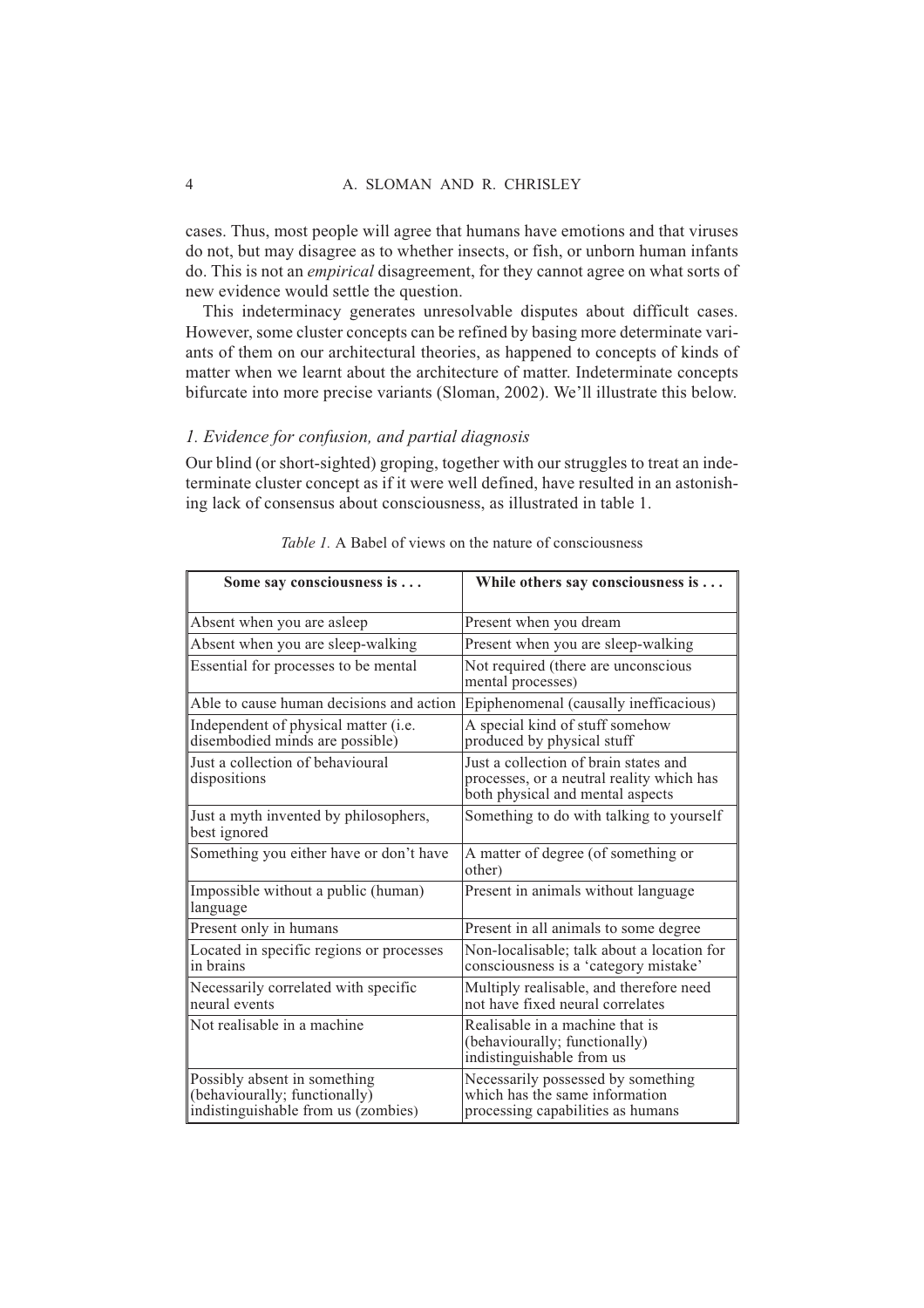Some people offer putative definitions of 'consciousness', for instance defining it as 'self-awareness', 'what it is like to be something', 'experience', 'being the subject of seeming' or 'having somebody home', despite the fact

that nothing is achieved by defining one obscure expression in terms of another. We need to find a way to step outside the narrow debating arenas to get a bigger picture. Definitions are fine when based on clear prior concepts. Otherwise we need an alternative approach to expose the conceptual terrain. Hopefully then we'll then see all the sub-pictures at which myopic debaters peer, and understand why their descriptions are at best only part of the truth.

In order to see the bigger picture, it will help to ask why there is a Babel of views in the first place. We suggest that discussion of consciousness is confused for several reasons, explained further below:

- Some people focus on one case: normal adult (academic?) humans, whilst others investigate a wider range of cases, including people with brain damage, infants, and other animals.
- Many thinkers operate with limited ideas about possible types of machines (due to deficiencies in our educational system).
- There is especially a lack of understanding about virtual, informationprocessing machines resulting in ignorance or confusion about entities, events, processes and states that can exist in such machines.
- Many people are victims of the illusion of 'direct access' to the nature of consciousness, discussed below.
- Some people want consciousness to be inexplicable by science, while others assume that it is a biological phenomenon eventually to be explained by biological mechanisms. (We aim to show how this might be done.)

#### *2. Introspection can be deceptive*

A Golden Rule for studying consciousness: Do not assume that you can grasp the full nature of consciousness *simply* by looking inside yourself, however long, however carefully, however analytically.

Introspection, focusing attention inwardly on one's own mental states and processes, is merely one of many types of perception. Like other forms of perception it provides only information that the perceptual mechanism is able to provide! Compare staring carefully at trees, rocks, clouds, stars and animals hoping to discover the nature of matter. At best you learn about a subset of what needs to be explained. Introspection can also give incorrect information, for instance convincing some people that their decisions have a kind of freedom that is incompatible with physical causation, or giving the impression that their visual field is filled with uniformly detailed information in a wide solid angle, whereas simple, familiar experiments show that in the region of the blind-spot there is an undetectable information gap. People can be unaware even of their own strong emotions, such as jealousy, infatuation and anger. Introspection can deceive people into thinking that they understand the notion of two distant events being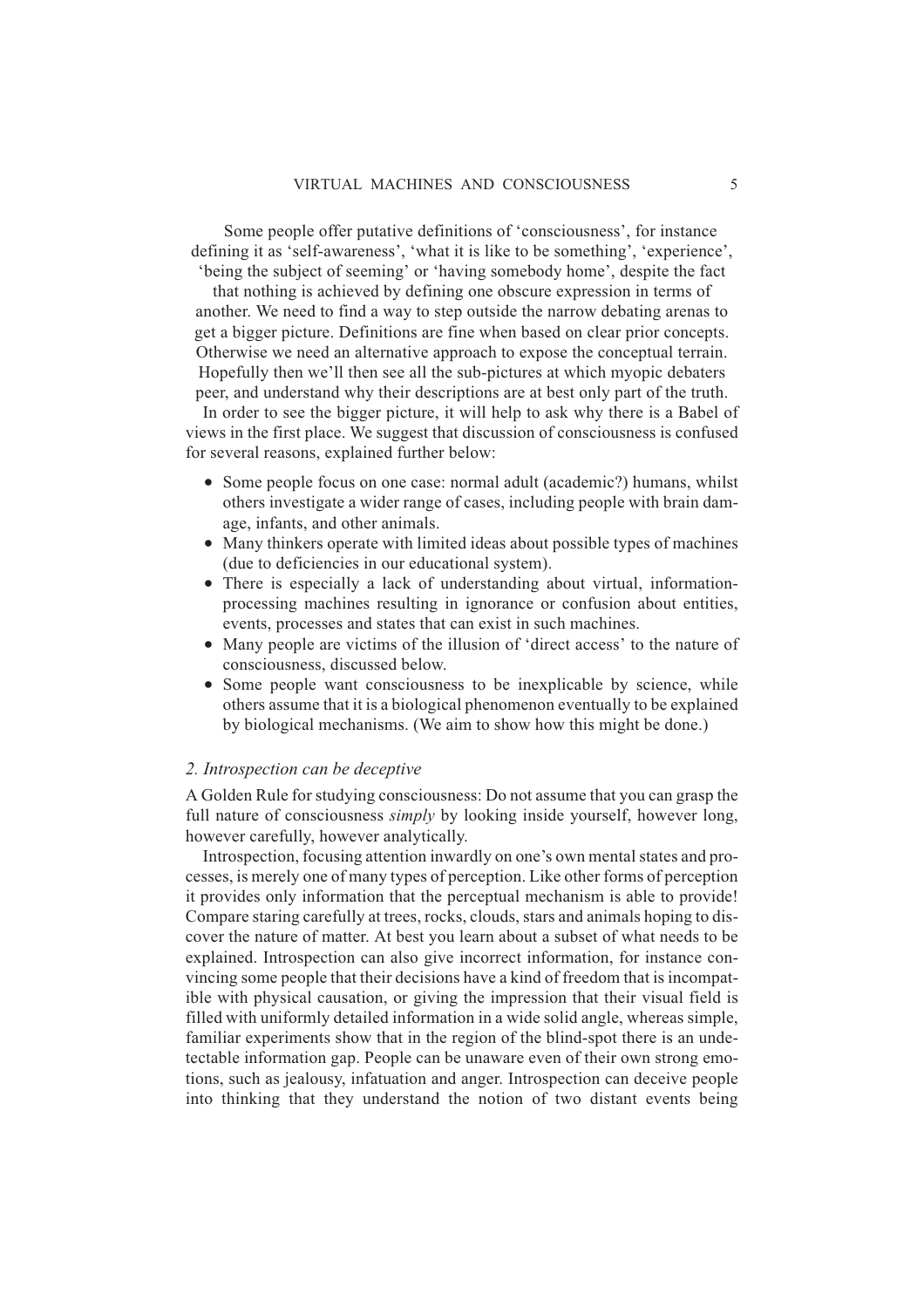simultaneous, even when they don't: simultaneity can be experienced directly, but Einstein showed that that did not produce full understanding of it.



*Figure 1.* The Necker cube and the duck-rabbit: both are visually ambiguous, leading to two percepts. Describing what happens when they 'flip' shows that one involves only geometrical concepts whereas the other is more abstract and subtle.

# *3. Introspection can be useful for science*

However, introspection is not useless: on the contrary, introspectively analysing the differences between the (probably familiar) visual flips in the two pictures in figure 1 helps to identify the need for a multi-layered perceptual system, described below. When the Necker cube 'flips', all the changes are geometric. They can be described in terms of relative distance and orientation of edges, faces and vertices. When the duck-rabbit 'flips', the geometry does not change, though the functional interpretation of the parts changes (e.g., 'bill' into 'ears'). More subtle features also change, attributable only to animate entities. For example, 'Looking left', or 'looking right'. A cube cannot look left or right. What does it *mean* to say that you 'see the rabbit facing to the right'? Perhaps it involves seeing the rabbit as a *potential mover*, more likely to move right than left. Or seeing it as a *potential perceiver*, gaining information from the right. What does categorising another animal as a perceiver involve? How does it differ from categorising something as having a certain shape?<sup>3</sup> We return to the multiplicity of perception, in explaining the H-CogAff architecture, in section V.5.

These introspections remind us that the experience of seeing has hidden richness, involving a large collection of unrealised, un-activated, but potentially activatable capabilities, whose presence is not immediately obvious. Can we say more about what they are? One way is to learn from psychologists and brain scientists about the many bizarre ways that these capabilities can go wrong. But we

<sup>[3]</sup> Compare the discussion of 'Seeing as' in Part 2 section xi of Wittgenstein (1953).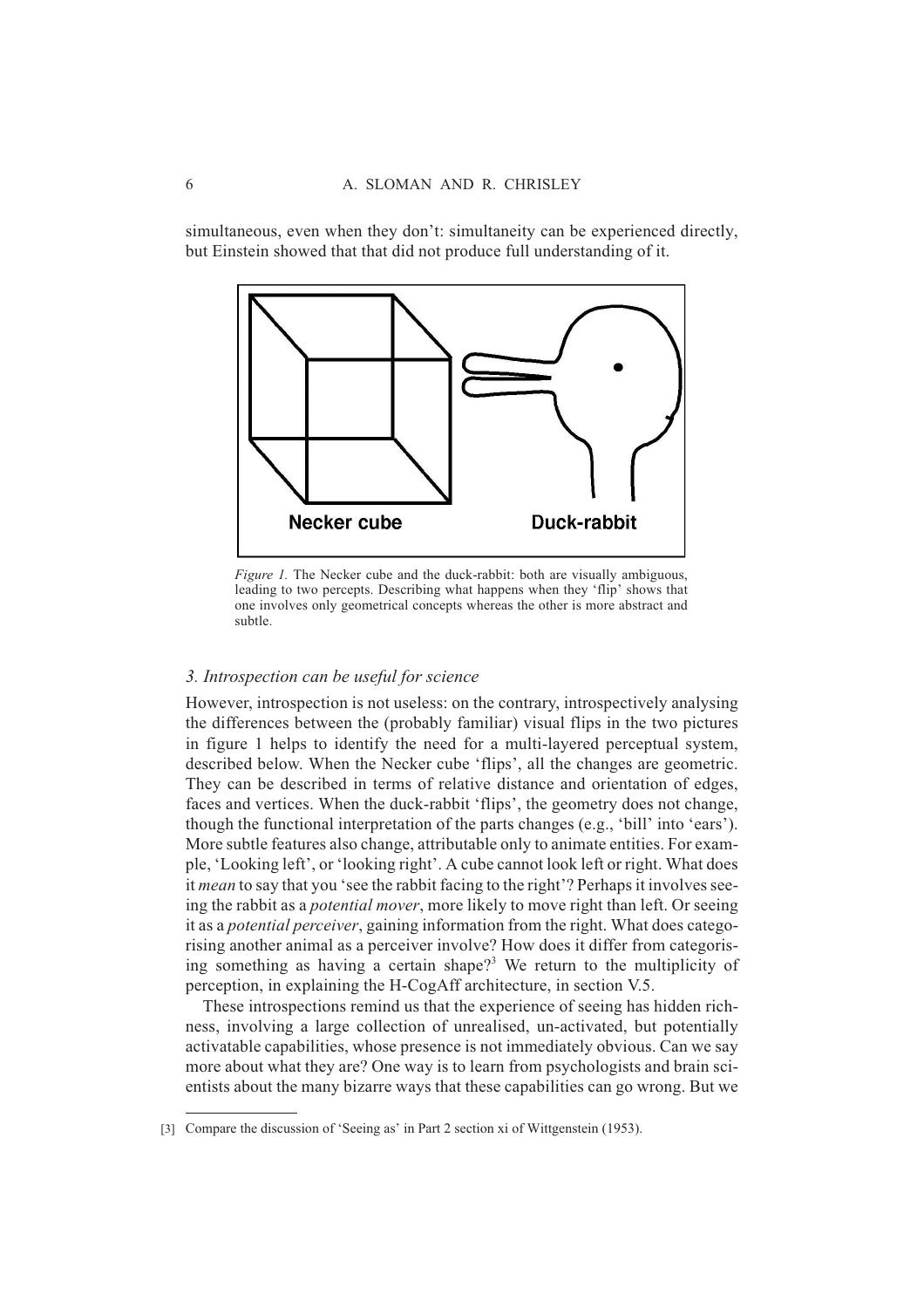can also learn new ways of looking at old experiences: For example, how exactly do you experience an empty space, as in figure 2?



*Figure 2.* The final frontier?

Humans (e.g. painters, creators of animated cartoons, etc.) can experience an empty space as full of possibilities for shapes, colours, textures, and processes in which they change. How? Can any other animal? Current AI vision systems cannot; what sort of machine could? An experience is constituted partly by the collection of implicitly understood *possibilities for change* inherent in that experience. This is closely related to Gibson's 'affordance' theory (Gibson, 1986; Sloman, 1989;1996) discussed below.4

**The Iceberg conjecture:** Consciousness as we know it is *necessarily* the tip of an iceberg of information processing that is mostly totally inaccessible to consciousness. We do not experience what it is to experience something.

The examples show that when we have experiences there may be a lot going on of which we are normally completely unaware, though we can learn to notice some of it by attending to unobvious aspects of experiences, e.g. unnoticed similarities and differences. So we use introspection to discover things about the phenomenology of experience — contributing both to the catalogue of what needs to be explained and to specifications of the internal states and processes required in a human-like machine. $5$ 

#### *4. Beyond introspection*

Although introspection is useful, we must do more than gaze at our internal navels; we need to collect far more data-points to be explained, e.g. concerning:

• the varieties of tasks for which different sorts of experiences are appropriate — e.g. what sorts of experiences support accurate grasping movements, obstacle avoidance, dismantling and re-assembly of a clock, avoiding a

<sup>[4]</sup> Compare Wittgenstein: 'The substratum of this experience is the mastery of a technique' (op. cit.).

<sup>[5]</sup> A more robust argument for the Iceberg conjecture, especially in its strong modal form, above, cannot be given here; one can find some support for it in Wittgenstein (1922, cf 2.172: 'The picture, however, cannot represent its form of representation; it shows it forth.') and in Smith (1996, p. 303).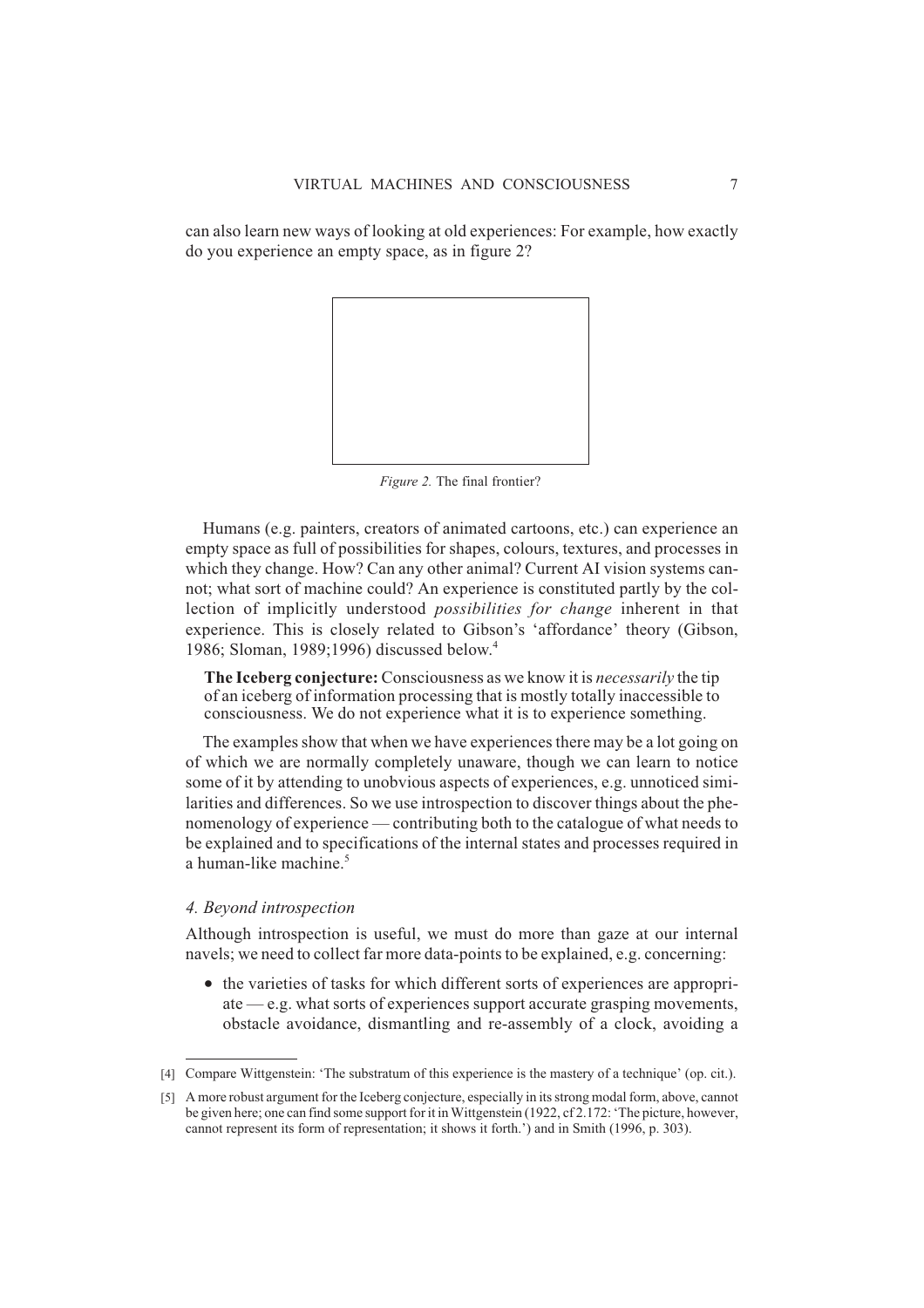predator, catching fast moving prey, noticing that you are about to say something inconsistent, being puzzled about something, etc.;

- individual differences e.g. experiences at various stages of human development;
- culture-based differences in mental phenomena, e.g. *feeling sinful* is possible in some cultures but not others, and experiencing this text as meaningful depends on cultural training;
- surprising phenomena demonstrated in psychological experiments (e.g. change blindness) and surprising effects of brain damage or disease, including the fragmentation produced by severing the corpus callosum, or bizarre forms of denial;
- similarities and differences between the experiences of different species;
- stages and trends in the evolution of various mental phenomena.

Insofar as different organisms, or children, or people with various sorts of brain damage or disease, have different kinds of mental machinery, different information processing architectures, the types of experiences possible for them will be different. Even if a lion lies down with a lamb, their visual experiences when gazing at the same scene may be different because of the affordances acquired in their evolutionary history.

Understanding our own case involves seeing how we fit into the total picture of biological evolution and its products, including other possible systems on other planets, and also in future robots. It is important to pursue this idea without assuming that states of consciousness of other animals can be expressed in our language. E.g. 'the deer sees the lion approaching' may be inappropriate if it implies that the deer uses something like our concepts of 'lion' and 'approaching'. We must allow for the existence of forms of experience that we cannot describe $6$ 

However, 'ontological blindness' can limit the data we notice: we may lack the ability to perceive or conceive of some aspects of what needs to be explained, like people who understand what velocity is but do not grasp that a moving object can have an instantaneous acceleration and that acceleration can decrease while velocity is increasing. *We do not yet have the concepts necessary for fully understanding what the problem of consciousness is.* So effective collection of data to be explained often requires us to refine our existing concepts and develop new ones — an activity which can be facilitated by collecting and attempting to assimilate and explain new data, using new explanatory theories, which sometimes direct us to previously unnoticed phenomena.

We need deeper, richer forms of explanatory theories able to accommodate *all* the data-points, many of which are qualitative (e.g. structures and relationships and changes therein) not quantitative (i.e. not just statistical regularities or functional relationships) and are mostly concerned with what *can* happen or can be done, rather than with predictive laws or correlations.

<sup>[6]</sup> That we cannot *express* such experiential contents in language does not preclude us from using language (or some other tool) to refer to or specify such contents; see Chrisley (1995).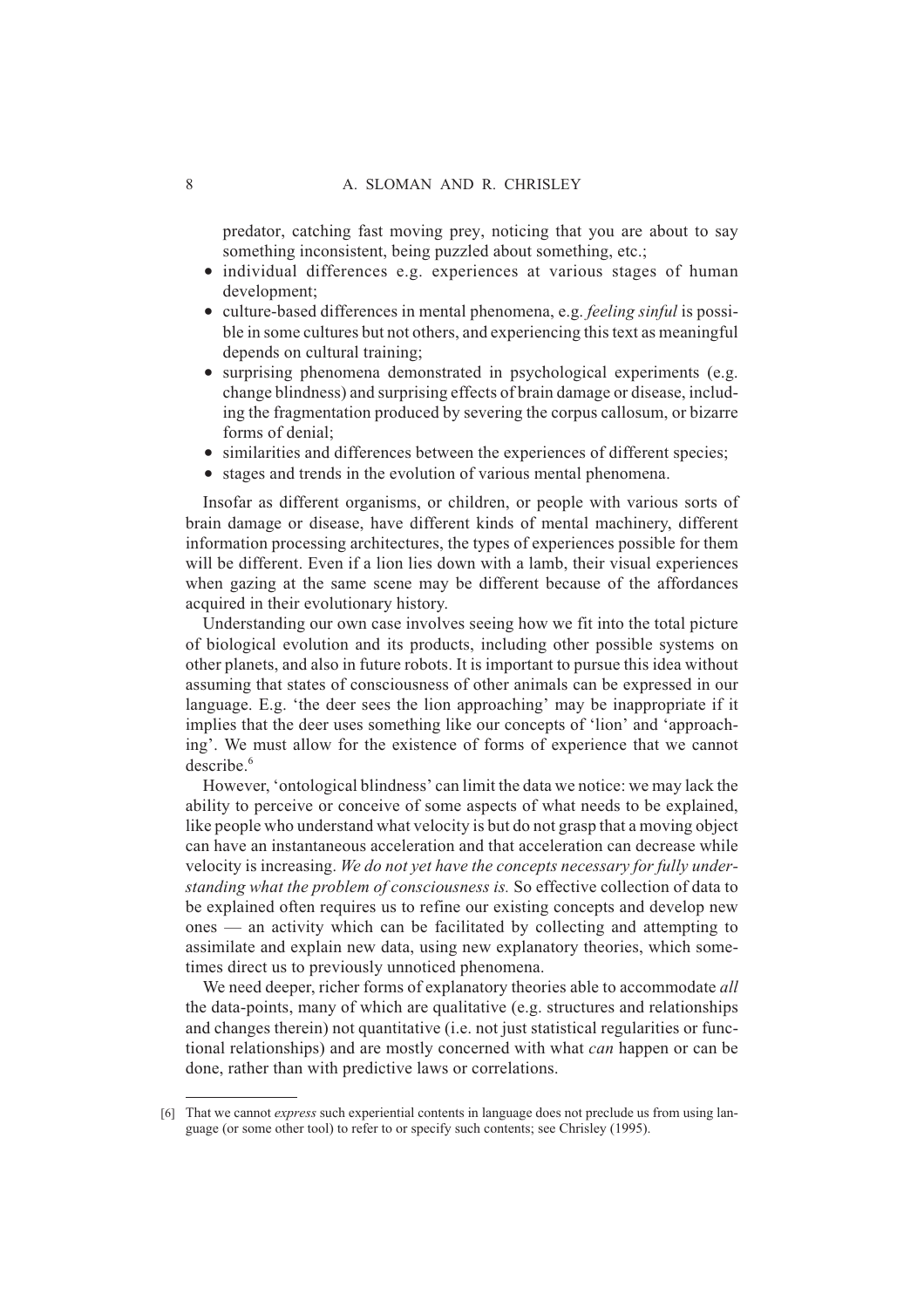The language of physics (mainly equations) is not as well suited to describing these realms of possibility as the languages of logic, discrete mathematics, formal linguistics (grammars of various kinds) and the languages of computer scientists, software engineers and AI theorists. The latter are languages for specifying and explaining the behaviour of information processing machines. We do not claim that *existing* specialist languages and ontologies are sufficient for describing and explaining mental phenomena, though they add useful extensions to pre-theoretic languages.

#### *5. Virtual machines and consciousness*

It is widely accepted that biological organisms use information about the environment in selecting actions. Often information about their own state is also used: deciding whether to move towards visible food or visible water on the basis of current needs. Consider this bolder claim:

**Basic working assumption:** The phenomena labelled 'conscious' involve no magic; they result from the operation of very complex biological information processing machines which we do not yet understand.

Although the first part is uncontentious to anyone of a naturalist bent, the latter half is, of course, notoriously controversial. The rest of this paper attempts to defend it, though a full justification requires further research of the sort we propose.

All biological information processing is based on physical mechanisms. That does not imply that information processing states and processes are physical states and processes in the sense of being best described using the concepts of the physical sciences (physics, chemistry, astronomy, etc.). Many things that are produced by or realised in physical resources are non-physical in this sense, e.g. poverty, legal obligations, war, etc. So we can expect all forms of consciousness to be *based on*, or *realised in*, physical mechanisms, but not necessarily to be physical in the sense of being *describable* in the language of the physical sciences.

One way to make progress is to complement research on physical and physiological mechanisms by (temporarily) ignoring many of the physical differences between systems and focus on higher level, more abstract commonalities. For that we need to talk about what software engineers would call the virtual information processing machines *implemented in* those physical machines. Philosophers are more likely to say the former are *supervenient on* the latter (Kim, 1998): both have a partial, incomplete, view of the same relation. It is important that, despite the terminology, virtual machines are *real* machines, insofar as they can affect and be affected by the physical environment. Decision-making in a virtual machine can be used to control a chemical factory for example.

There are many families of concepts, or 'levels' on which we can think about reality (see figure 3 for some examples). At all levels there are objects, properties, relations, structures, mechanisms, states, events, processes and causal interactions (e.g. poverty can cause crime). But we are not advocating a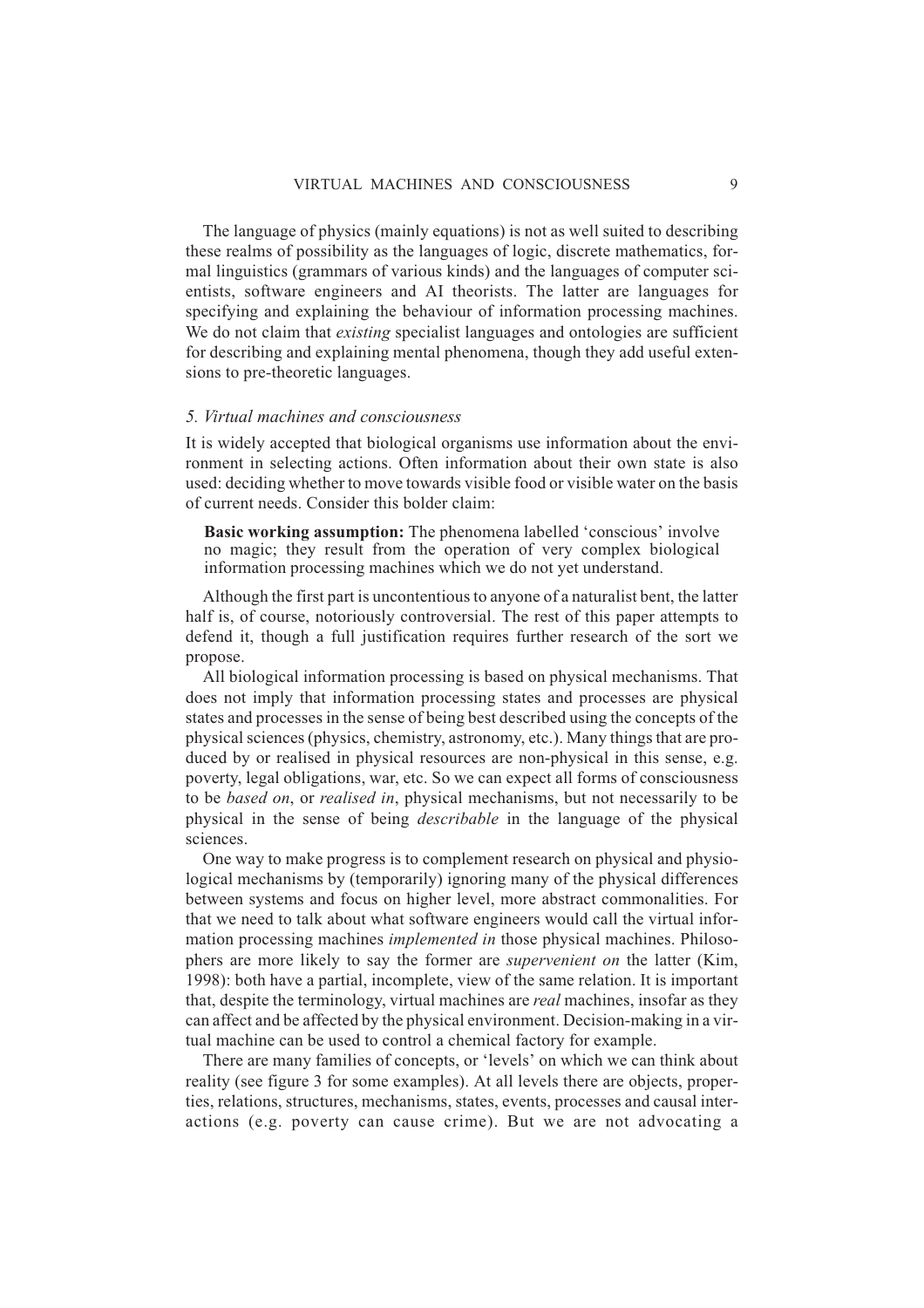

*Figure 3.* Various levels of reality, most of which are non-physical

'promiscuous' pluralism; the world is one in at least this sense: all non-physical levels are ultimately implemented in physical mechanisms, even if they are not definable in the language of physics. The history of human thought and culture shows not only that we are able to make good use of ontologies that are not definable in terms of those of the physical sciences, but that we cannot cope without doing so. Moreover, nobody knows how many levels of virtual machines physicists themselves will eventually discover.

So when we talk about information processing virtual machines, this is no more mysterious than our commonplace thinking about social, economic, and political states and processes and causal interactions between them.

# **III: The Concept of an 'Information Processor'**

Successful organisms are information processors. This is because organisms, unlike rocks, mountains, planets and galaxies, typically require action to survive, and actions must be selected and initiated under certain conditions. The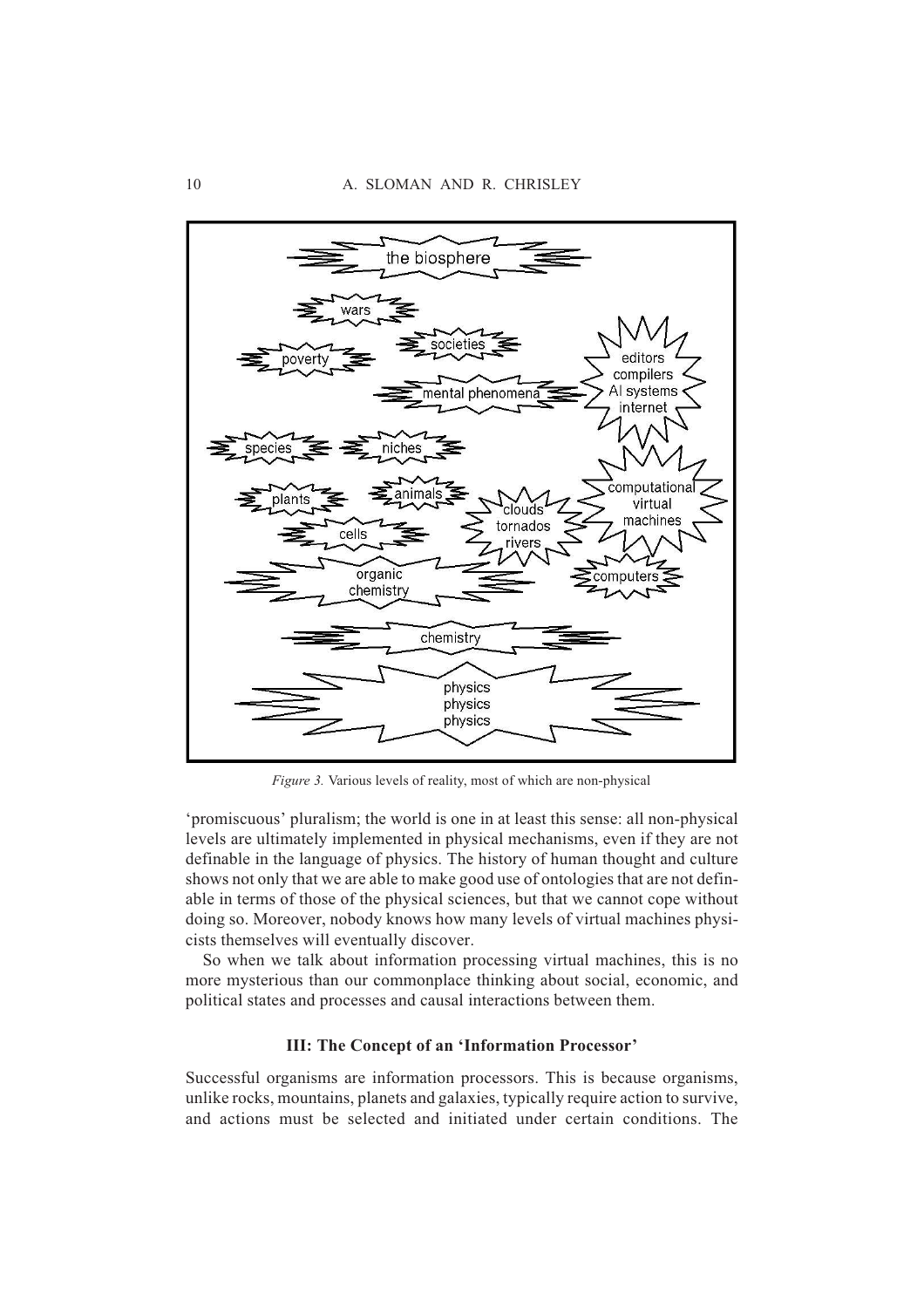conditions do not directly trigger the actions (as kicking a ball triggers its motion): rather organisms have to initiate actions using *internal* energy. Therefore appropriate and timely selection and initiation of action requires, at a minimum, information about whether the suitability conditions obtain.

# *1. What is information?*

Like many biologists, software engineers, news reporters, propaganda agencies and social scientists, we use 'information' not in the technical sense of Shannon and Weaver, but in the sense in which information can be true or false, or can more or less accurately fit some situation, and in which one item of information can be inconsistent with another, or can be derived from another, or may be more general or more specific than another. This is *semantic* information, involving reference to something. None of this implies that the information is expressed or encoded in any particular form, such as sentences or pictures or bit-patterns, neural states, or that it is necessarily communicated between organisms, as opposed to being acquired or used within an organism.7

## *2. We don't need to define our terms*

It is important to resist premature demands for a strict definition of 'information'. Compare 'energy' — that concept has grown much since the time of Newton, and now covers forms of energy beyond his dreams. Did he understand what energy is? Yes, but only partly. Instead of defining 'information' we need to analyse the following:

- the variety of *types* of information there are,
- the kinds of *forms* they can take,
- the kinds of *relations* that can hold between information items,
- the means of *acquiring* information,
- the means of *manipulating* information,
- the means of *storing* information,
- the means of *communicating* information,
- the *purposes* for which information can be used,
- the variety of *ways of using* information.

As we learn more about such things, our concept of 'information' grows deeper and richer, just as our concept of 'energy' grew deeper and richer when we learnt about radiant energy, chemical energy and mass energy. It is a part of our 'interactive conceptual refinement' methodology that although we start with tentative 'implicit' definitions, we expect future developments (including, but not limited to, new empirical data) to compell us to revise them. Neither theory

<sup>[7]</sup> We have no space to rebut the argument in Rose (1993) that only computers, not animals or brains, are information processors, and the 'opposite' argument of Maturana and Varela summarised in Boden (2000) according to which *only* humans process information, namely when they communicate via external messages. Further discussion on this topic can be found at http://www.cs.bham.ac.uk/research/cogaff/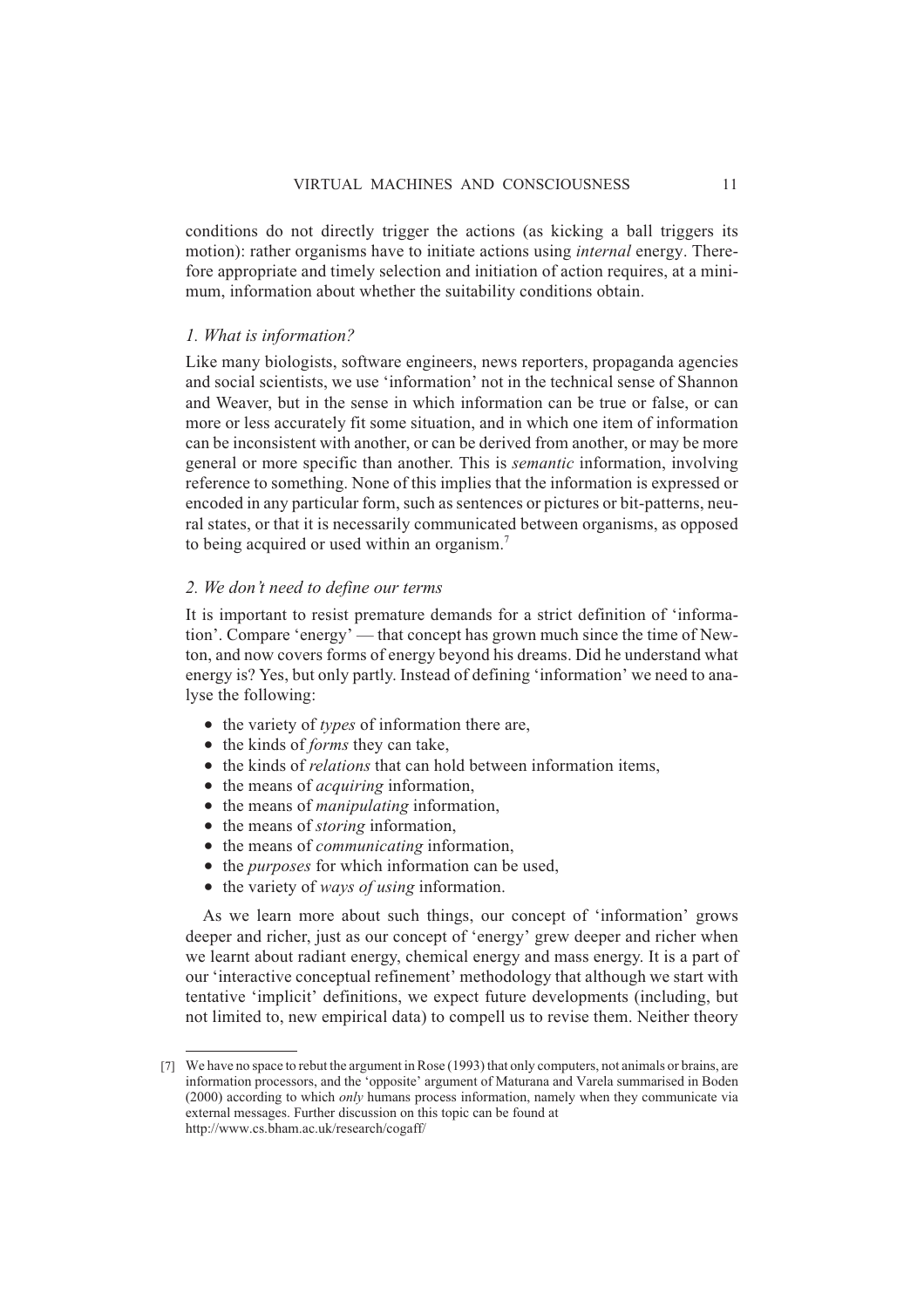nor data has the final say; rather, both are held in a constructive dialectical opposition (Chrisley, 2000).

Like many deep concepts in science, 'information' is *implicitly* defined by its role in our theories and our designs for working systems. To illustrate this point, we offer some examples<sup>8</sup> of processes involving information in organisms or machines:

- external or internal actions triggered by information,
- segmenting, clustering labelling components within a structure (i.e. parsing),
- trying to derive new information from old (e.g. what caused this? what else is there? what might happen next? can I benefit from this?),
- storing information for future use (and possibly modifying it later),
- considering and comparing alternative plans, descriptions or explanations,
- interpreting information as instructions and obeying them, e.g. carrying out a plan,
- observing the above processes and deriving new information thereby (selfmonitoring, self-evaluation, meta-management),
- communicating information to others (or to oneself later),
- checking information for consistency.

Although most of these processes do not involve *self-*consciousness, they do involve a kind of awareness, or sentience of something, in the sense of having, or being able to acquire, information about something. Even a housefly has that minimal sort of consciousness. Later we analyse richer varieties of consciousness.

#### *3. Varieties of information contents*

Depending on its needs and its capabilities, an organism may use information about:

- density gradients of nutrients in the primaeval soup,
- the presence of noxious entities,
- where the gap is in a barrier,
- precise locations of branches in a tree as it flies through them,
- how much of its nest it has built so far.
- which part of the nest should be extended next,
- where a potential mate is,
- something that might eat it,
- something it might eat,
- whether that overhanging rock is likely to fall,
- whether another organism is likely to attack or run,
- how to achieve or avoid various states,
- how it thought about that last problem,
- whether its thinking is making progress.

<sup>[8]</sup> This list, and the other lists we present, are meant only to be illustrative, not exhaustive.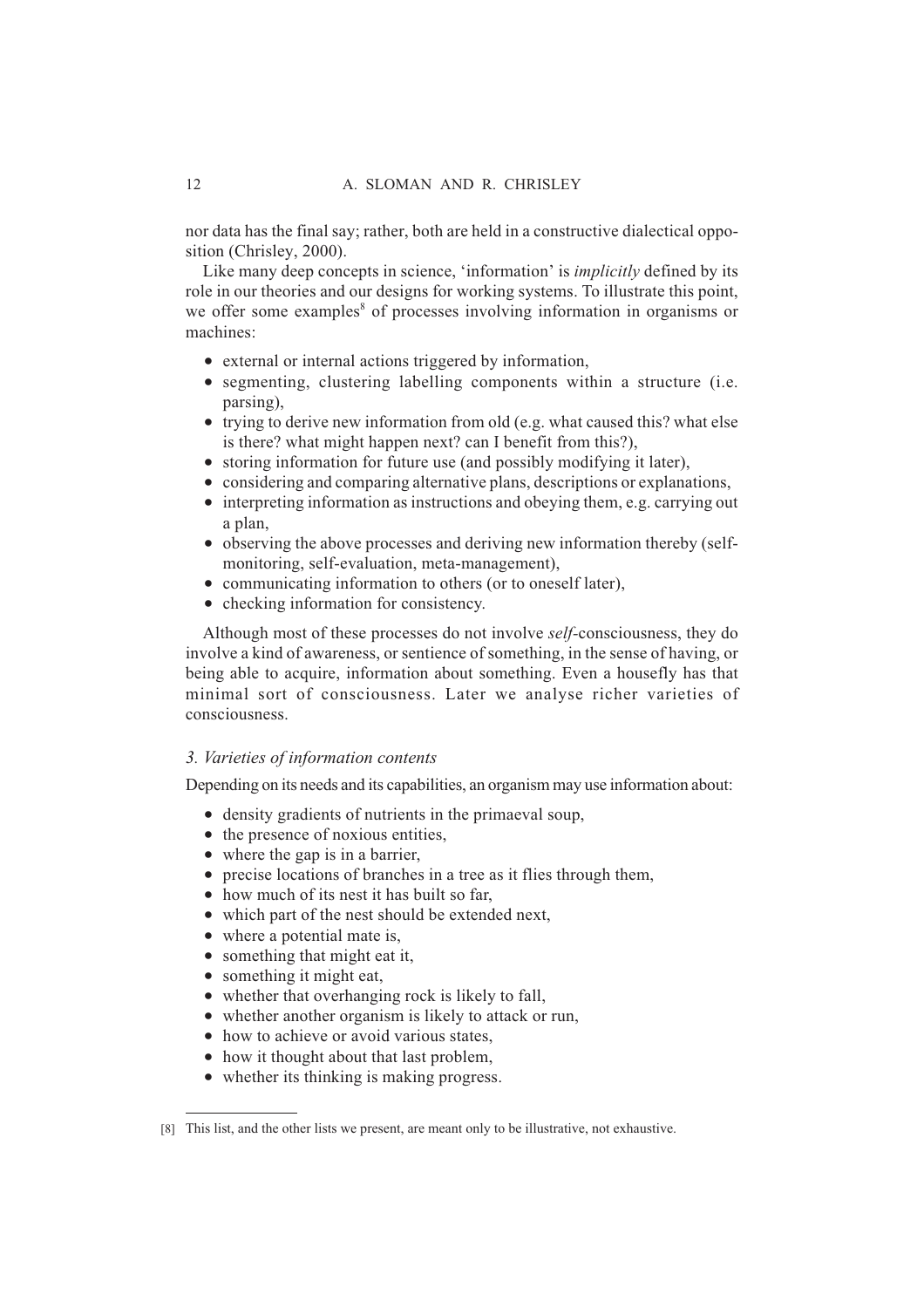Information contents can vary in several dimensions, for instance whether the information is localised (seeing the colour of a dot) or more wholistic (seeing a tree waving in the breeze), whether it involves only geometric and physical properties (seeing a blue cube) or more abstract properties (seeing a route through shrubbery, seeing someone as angry), whether it refers to something that cannot be directly experienced (electrons, genes, cosmic radiation), whether it refers to something which itself refers to or depicts something else, and so on. Other dimensions of variation include the structure, whether the information involves use of concepts, and objectivity of what is referred to and how it is referred to. (Discussed below in connection with qualia.)

#### *4. Information processing and architecture*

What an organism or machine can do with information depends on its architecture. An architecture includes, among other things:

- forms of representation, i.e. ways of storing and manipulating information (Peterson, 1996),
- algorithms,
- concurrently active sub-systems, with different functional roles,
- connections between and causal interactions between sub-systems.

Some architectures *develop* i.e. they change themselves over time so that the components and links within the architecture change. A child's mind and a multi-user, multi-purpose computer operating system in which new interacting processes are spawned or old ones killed, are both examples of changing architectures.

#### *5. What is a machine?*

*.*

We understand a machine to be a complex whole made of interacting components whose capabilities combine to enable the whole machine to do things. Some of the components may themselves be machines in this sense. There are at least three types of machines:

- Matter manipulating machines: *Diggers, drills, cranes, cookers...*
- Energy manipulating machines: *Diggers, drills, cranes, cookers, transformers, steam engines...*
- Information manipulating machines: *Thermostats, controllers, most organisms, operating systems, compilers, business organisations, governments . .*

#### *6. Information processing virtual machines*

We are concerned with the third class, the information processing machines. Information-manipulation is not restricted to physical machines, e.g. made of blood, meat, wires, transistors, etc. *Virtual* machines (VM) can also do it. These contain *abstract* non-physical entities, like words, sentences, numbers,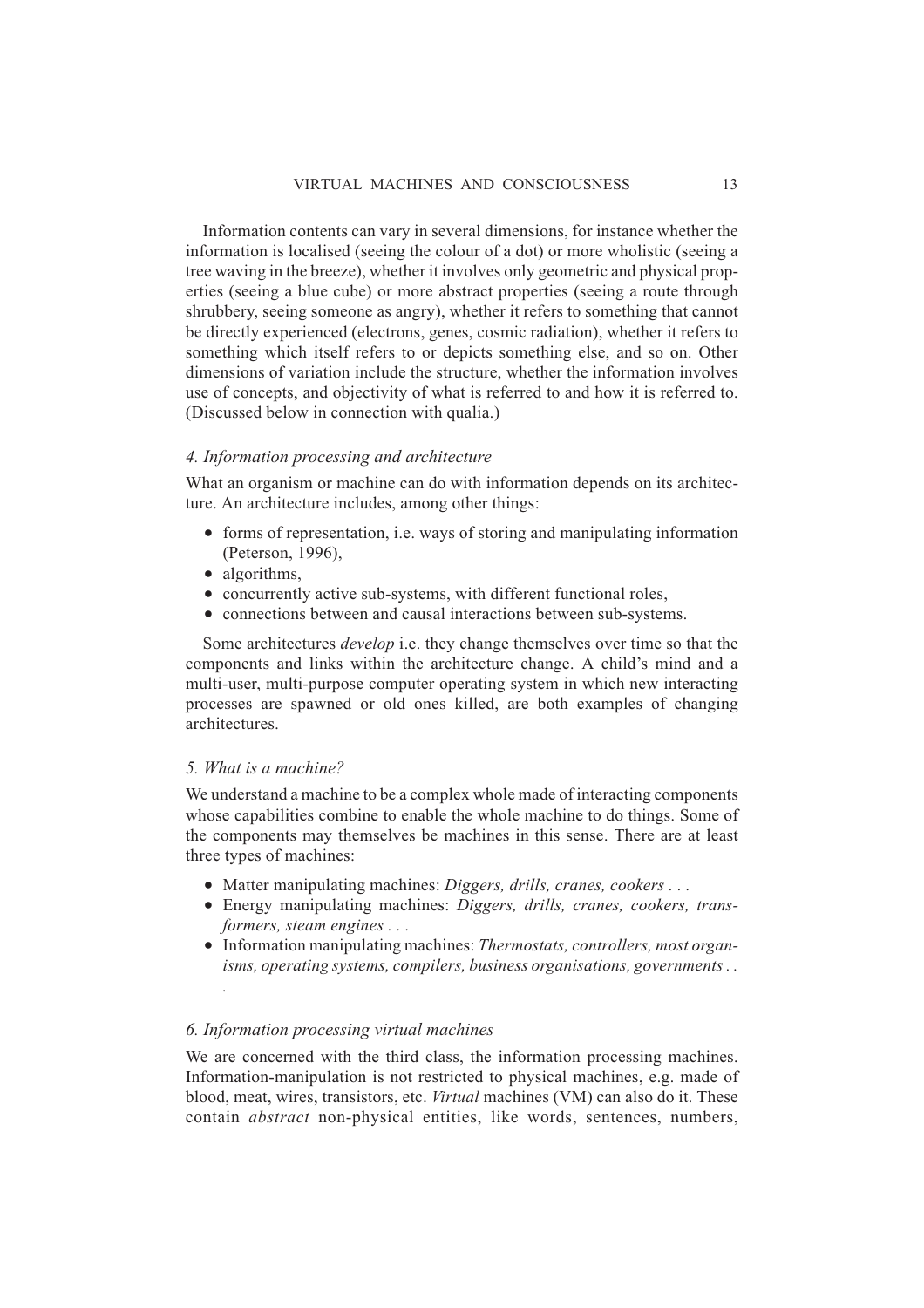bit-patterns, trees, procedures, rules, etc., and the causal laws that summarise their operation are not the same as the laws of the physical sciences.

It may be true of a chess virtual machine that whenever it detects that its king is threatened it attempts to make a defensive move or a counter-attack, but that is not a law of physics. Without changing any laws of physics, the virtual machine can be altered to play in 'teaching mode' for beginners, so that the generalisation no longer holds. The predictability of a chess virtual machine depends in a complicated way on the fact that the components in which it is implemented obey the laws of physics, though the very same sort of virtual machine could be implemented in different components with different behaviours (e.g. in valves instead of transistors).

The laws that govern the VM are not derivable by pure mathematics or pure logic from a physical description of the components and the physical laws governing their behaviour. 'Bridging laws' relating the states and processes in the virtual machine and those in the physical machine are needed. These cannot be proved by logic alone because the concepts required to define a chess virtual machine (e.g. 'queen', 'check', 'win', 'capture') are not *explicitly definable* in terms of those of physics. Neither are bridging laws empirical, since when an implementation is understood, the connection is seen to be necessary because of subtle and complex structural relations between the physical machine and the virtual machine, despite the different ontologies involved.<sup>9</sup>

#### *7. Evolution of information processing architectures*

Exploring the full range of designs for behaving systems requires knowledge of a wide range of techniques for constructing virtual machines of various sorts. Many clues come from living things, since evolution 'discovered' and used myriad mechanisms long before human engineers and scientists existed. The clues are not obvious, however: paleontology shows development of physiology and provides weak evidence about behavioural capabilities, but virtual machines leave no fossils. Surviving systems give clues, however. Some information processing capabilities (e.g. most of those in microbes and insects) are evolutionarily very old, others relatively new (e.g. the ability to learn to read, design machinery, do mathematics, or think about your thought processes.) The latter occur in relatively few species. Perceptual mechanisms that evolved at different times provide very different sorts of information about the environment. An amoeba cannot acquire or use information about the state of mind of a human, though a dog can to some extent. Most organisms, including humans, contain both old and new sub-systems performing different, possibly overlapping, sometimes competing tasks. We need to understand how the new mechanisms associated with human consciousness differ from, how they are built on, and how they interact with the older mechanisms.

<sup>[9]</sup> These are controversial comments, discussed at greater length, though possibly not yet conclusively, in Sloman & Scheutz (2001). Scheutz (1999) argues that the existence of virtual machines with the required structure can be derived mathematically from a description of the physical machine by abstracting from details of the physical machine.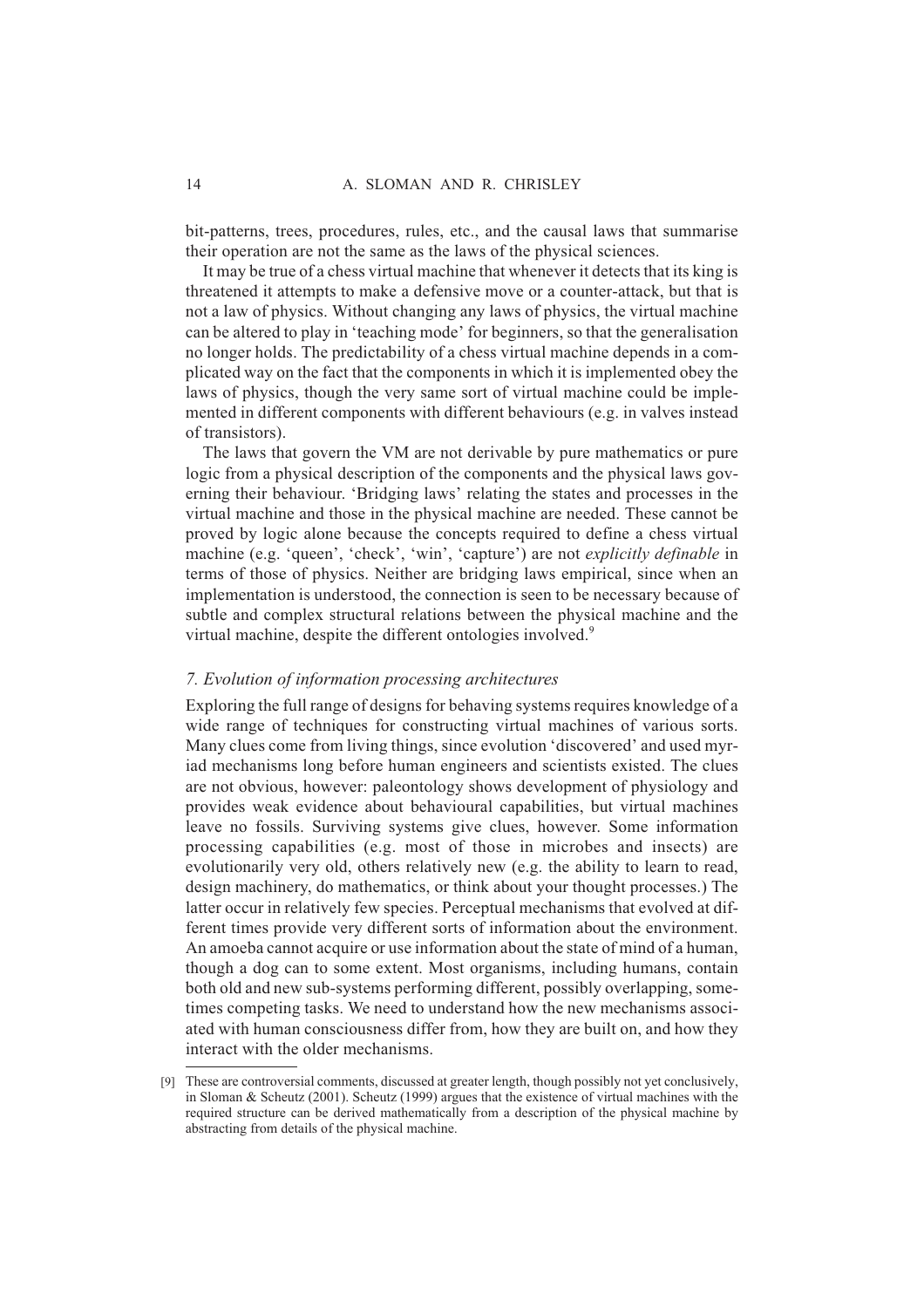1. A dichotomy (one big division):



- fleas chickens chimps humar microbes
- 3. A space with many discontinuities:



*Figure 4*. Models of conceptual spaces. It is often assumed that the only alternative to a dichotomy (conscious/non-conscious) is a continuum of cases with only differences of degree. There is a third alternative.

In order to understand consciousness as a biological phenomenon, we need to understand the variety of biological information processing architectures and the states and processes they can support. There's no need to assume that a unique, correct architecture for consciousness exists; the belief that there is amounts to believing the conscious/non-conscious distinction is a dichotomy, as in figure 4. Many assume that the only alternative to a dichotomy is a continuum, in which all differences are differences of degree and all boundaries are arbitrary, or culturally determined. This ignores conceptual spaces that have many discontinuities. Examples are the space of possible designs and the space of requirements for designs, i.e. 'niche-space' (Sloman, 2000). Biological changes, being based on molecular structures, are inherently discontinuous. Many of the changes that might be made to a system (by evolution or learning or self-modification) are discontinuous; some examples are: duplicating a structure, adding a new connection between existing structures, replacing a component with another, extending a plan or adding a new control mechanism.

We don't know what sorts of evolutionary changes account for the facts that humans, unlike all (or most) other animals, can use subjunctive grammatical forms, can think about the relation between mind and body, can learn predicate calculus and modal logic, can see the structural correspondence between four rows of five dots and five rows of four dots, and so on. We don't know how many of the evolutionary changes leading to human minds occurred separately in other animals (Hauser, 2001). But it is unlikely to have been either a single massive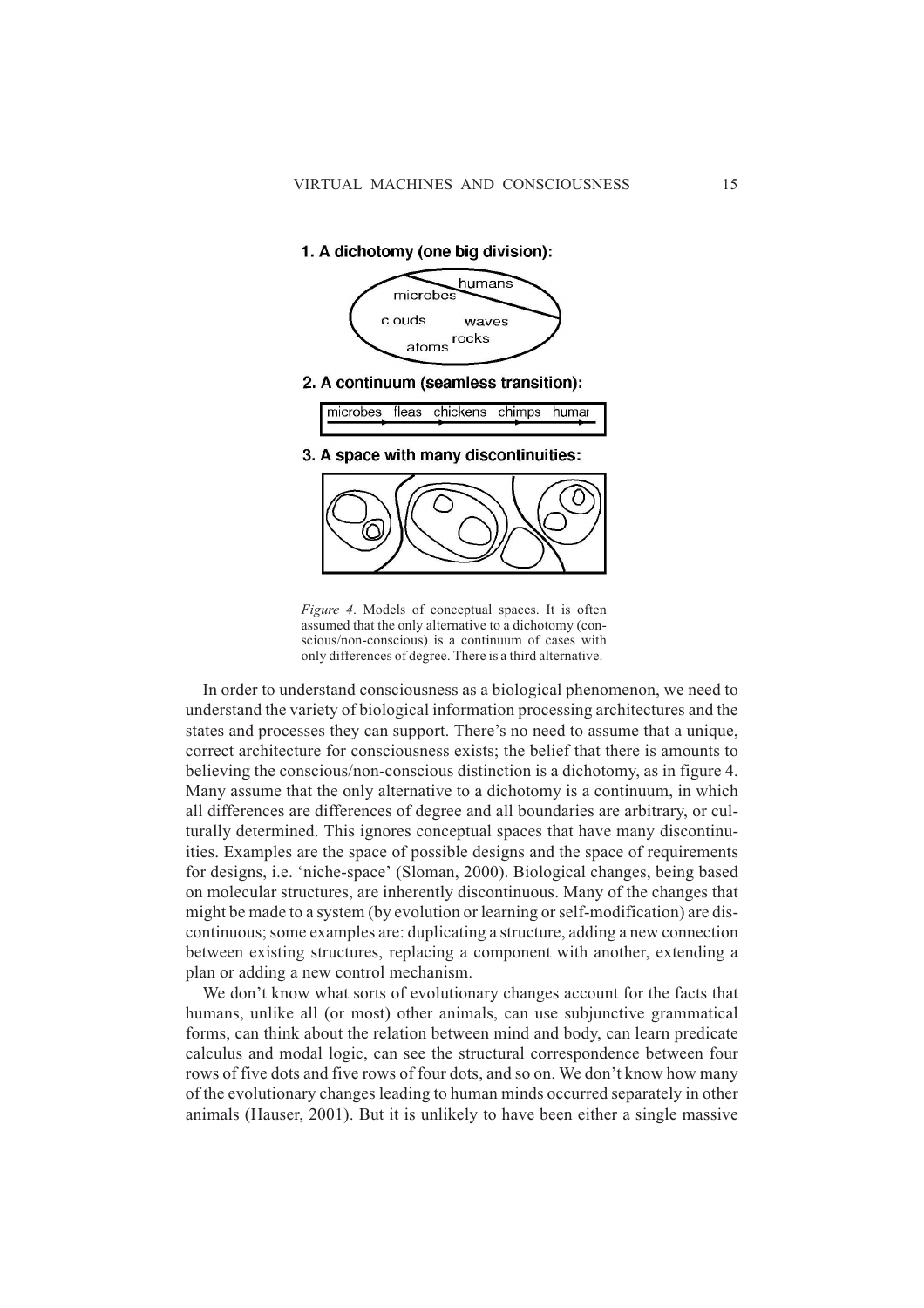discontinuity, or a completely smooth progression. Below we explore some interesting discontinuities (some of which may result from smoother changes at lower levels), but first a methodological detour.

### **IV: Varieties of Functionalism**

What we are proposing is a new kind of functionalist analysis of mental concepts. Functionalism is fairly popular among philosophers, though there are a number of standard objections to it. We claim that these objections can be avoided by basing our analyses on *virtual machine functionalism*.

#### *1. Atomic state functionalism*

Most philosophers and cognitive scientists write as if 'functionalism' were a well defined generally understood concept. E.g. Block (1996) writes (regarding a mental state S1):

According to functionalism, the nature of a mental state is just like the nature of an automaton state: constituted by its relations to other states and to inputs and outputs. All there is to S1 is that being in it and getting a 1 input results in such and such, etc. According to functionalism, all there is to being in pain is that it disposes you to say 'ouch', wonder whether you are ill, it distracts you, etc.

This summary has (at least) two different interpretations, where the second has two sub-cases. On the first reading, which we'll call *atomic state functionalism*, an entity A can have only one, indivisible, mental state at a time, and each state is completely characterised by its role in a state-transition network in which current input to A plus current state of A determine the immediately following output of A and next state of A. This seems to be the most wide-spread interpretation of functionalism, and it is probably what Block intended, since he led up to it using examples of finite-state automata which can have only one state at a time. These could not be states like human hunger, thirst, puzzlement or anger, since these can coexist and start and stop independently.

On the second interpretation of Block's summary, A can have several coexisting, independently varying, interacting mental states. It is possible that Block did not realise that his examples, as ordinarily understood, were of this kind: for instance, the same pain can both make you wonder whether you are ill and distract you from a task, so that having a pain, wondering whether you are ill, having the desire or intention to do the task, and being distracted from it are four coexisting states which need not start and end at the same time. If the pain subsides, you may continue to wonder whether you are ill, and while working on the task (e.g. digging the garden) you might form a new intention to see a doctor later. Coexistence of interacting sub-states is a feature of how people normally view mental states, for instance when they talk about conflicting desires or attitudes.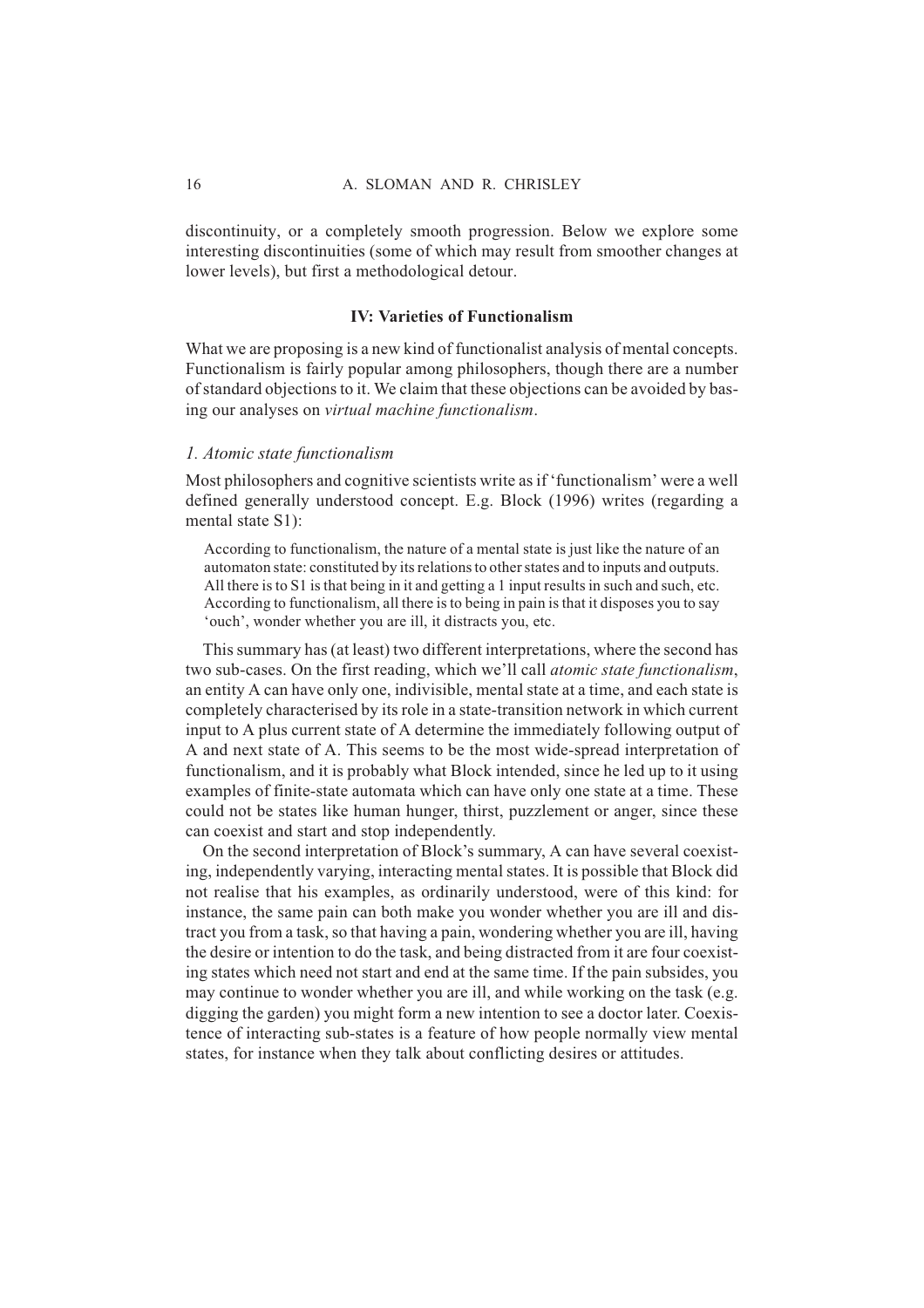#### *2. Virtual machine functionalism*

If a mind includes many enduring coexisting, independently varying, causally interacting, states and processes then it is a complex mechanism, though not a physical mechanism, since the parts that interact are not physical parts but things like desires, memories, percepts, beliefs, attitudes, pains, etc. This is close to the notion of virtual machine explained earlier, so we'll call this interpretation of Block's summary, allowing multiple, concurrently active, interacting mental states, *virtual machine functionalism* (VMF).

VMF allows that A has many mental sub-states at any time, and each sub-state S of A will typically depend in part on some sub-mechanism in A (e.g. perception sub-systems, action sub-systems, long term memory, short term memory, current store of goals and plans, reasoning sub-systems, etc.), though exactly which states and sub-systems can coexist in humans is an empirical question. We do not assume that functionally distinct sub-systems necessarily map onto physically separable sub-systems.

Each sub-state S is defined by its causal relationships to other sub-states and, in some cases, its causal relations to the environment. (e.g., if S is influenced by sensors or if it can influence motors or muscles). Then a particular type of sub-state S (believing something, wanting something, trying to solve a problem, enjoying something, having certain concepts, etc.) will be defined partly by the kinds of causal influences that state can receive from the environment or from other sub-states and partly by the kinds of causal influences it can have on other sub-states and the environment. The causal influences surrounding a sub-state, or its own internal processes, may cause that state to be replaced by another. For instance A's worry may cause A to remember a previous occasion which causes A to decide that the pain does not indicate illness: so the state of worry causes its own demise. The state of thinking about a problem or imagining how a tune goes will naturally progress through different stages. Each stage in the process will have different causal properties, as Ryle (1949) noted.

Thus, according to VMF, each sub-state S (or persisting process) of agent A may be characterised by a large collection of conditionals of forms like:

*If A is in sub-state S, and simultaneously in various other sub-states, then if the sub-system of A concerned with S receives inputs*  $I_1$ *,*  $I_2$ *, ... from other*  $sub\!systems$  or from the environment, and if  $sub\!states$   $S_k$   $S_p$  .... exist then  $S$ *will cause output O<sub>1</sub> to the sub-system concerned with state*  $S<sub>m</sub>$  *and output O<sub>2</sub>* to the sub-system concerned with state S<sub>n</sub> (and possibly other outputs to the *environment), and will cause itself to be replaced by state S<sub>2</sub>.* 

In some cases the causal interactions may be probabilistic rather than determinate, e.g. if part of the context that determines effects of a state consists of random noise or perturbations in lower levels of the system.

Our description is consistent with many different types of causal interactions and changes of state. Some states are representable by numerical values, whereas others involve changing structures (e.g. construction of a sentence or plan). Some causal interactions simply involve initiation, termination, excitation or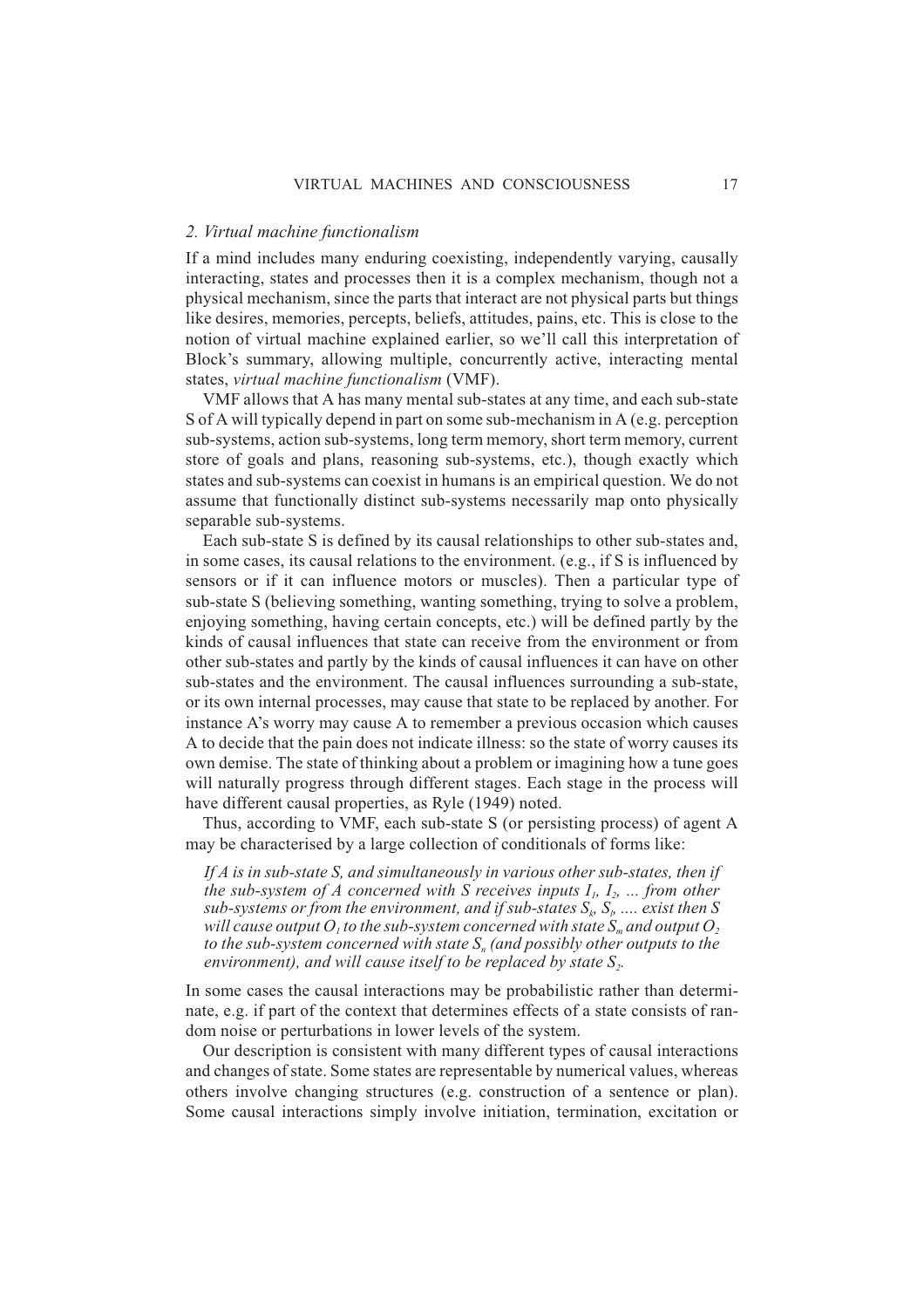inhibition, whereas others are far more complex, e.g. transmission of structured information from one sub-system to another.

So, according to VMF, a functional state S of A depends on sub-systems of A whose states can change, and S is defined in terms of causal connections between inputs and outputs of those sub-systems in the context of various possible combinations of states of other sub-systems of A, i.e. other concurrently active functional states, as well as causal connections with S's own changing sub-states.

#### *3. VMF and architectures*

This kind of functionalist analysis of mental states is consistent with the recent tendency in AI to replace discussion of mere *algorithms* with discussion of *architectures* in which several co-existing sub-systems can interact, perhaps running different algorithms at the same time (e.g. Minsky, 1987; Brooks, 1986; Sloman, 1993). Likewise, many software engineers design, implement, and maintain virtual machines that have many concurrently active sub-systems with independently varying sub-states. A running operating system like Solaris or Linux is a virtual machine that typically has many concurrently active components. New components can be created, and old ones may die, or be duplicated. The internet is another, more complex, example. It does not appear that Block, or most philosophers who discuss functionalism, take explicit account of the possibility of virtual machine functionalism of the sort described here, even though most software engineers would find it obvious.

There are two interesting variants of VMF, restricted and unrestricted. *Restricted virtual machine functionalism* requires that every sub-state be causally connected, possibly indirectly, to inputs and outputs of the whole system A, whereas *unrestricted* VMF does not require this.<sup>10</sup> A philosophical view very close to restricted VMF was put forward in Ryle (1949, e.g. in the chapter on imagination), though he was widely misinterpreted as supporting a form of behaviourism.

#### *4. Unrestricted virtual machine functionalism is biologically possible*

Unrestricted VMF allows that some sub-state S or continuing sub-process is constantly altered by other sub-states that are connected with the environment even though none of the changes that occur in S affect anything that can affect the environment. An example in a computer might be some process that records statistics about events occurring in other processes, but does not transmit any of its records to any other part of the system, and no other part can access them. Unrestricted VMF even allows sub-systems that beaver away indefinitely without getting any inputs from other parts of the system. For instance, a sub-system might be forever playing games of chess with itself, or forever searching for proofs of Goldbach's conjecture. Thus unrestricted VMF neither requires sensors to be

<sup>[10]</sup> This is also not required by atomic state functionalism as normally conceived, since a finite state machine can, in principle, get into a catatonic state in which it merely cycles round various states forever, without producing any visible behaviour, no matter what inputs it gets.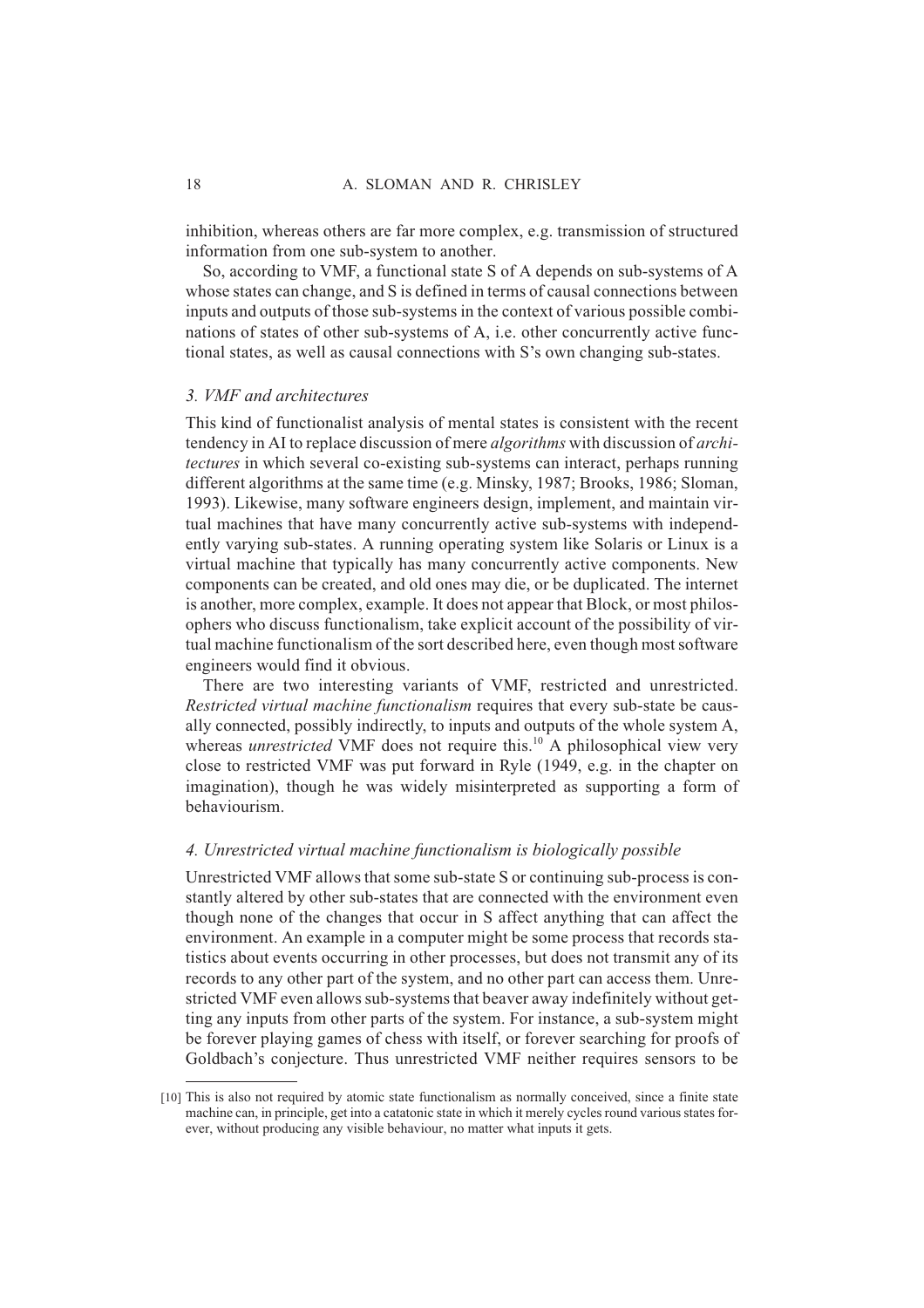capable of influencing every internal state of A, nor requires every state and process of A to be capable of affecting the external behaviour of the whole system A.

An interesting intermediate case is also allowed by VMF, namely a process that causally interacts with other processes, e.g. by sending them instructions or answers to questions, but whose internal details do not influence other processes, e.g. if conclusions of reasoning are transmitted, but none of the reasons justifying those conclusions. Then other parts of the system may know what was inferred, but be totally unable to find out why.

After a causally disconnected process starts up in A, it may be possible for new causal links to be created between it and other processes that have links to external transducers; but that is not *a precondition* for its existence. Likewise, a process that starts off with such links might later become detached (as sometimes happens to 'runaway' processes in computers).

It is often supposed that biological information processing systems must necessarily conform to *restricted* VMF, because unless some internal state or process produces external behavioural consequences under some conditions it could not possibly be selected for by evolution. However, this ignores the possibility of evolutionary changes that have side-effects apart from the effects for which they are selected, and also the possibility of evolutionary changes that have no benefits at all, but are not selected out because the environment is so rich in resources. There are some genes with positively harmful effects that continue indefinitely, such as the genes for sickle cell anaemia, which also happen to provide some protection against malaria.

We should at least consider the possibility that at a certain stage in the evolutionary history of an organism a genetic change that produces some biologically useful new information processing capability also, as a side-effect, creates a portion of a virtual machine that either runs without being influenced by or influencing other behaviourally relevant processes, or more plausibly is influenced by other states and processes but has no externally observable effects, except barely measurable increases in energy consumption. Not only is this possible, it might even be biologically useful to later generations, for instance if a later genetic change combines this mechanism with others in order to produce biologically useful behaviours where the old mechanism is linked with new ones that produce useful external behaviour. Various intermediate cases are also possible, for instance complex internal processes that produce no external effect most of the time but occasionally interact with other processes to produce useful external effects. Some processes of idle thinking, without memory records, might be like that. Another intermediate case is a process that receives and transmits information but includes more complex information processing than can be deduced from any of its input-output mappings. Completely disconnected processes might be called 'causally epiphenomenal' the largely disconnected ones and 'partly epiphenomenal'.

An interesting special case is a sub-system in which some virtual machine processes monitor, categorise, and evaluate other processes within A. This internal self-observation process might have no causal links to external motors, so that its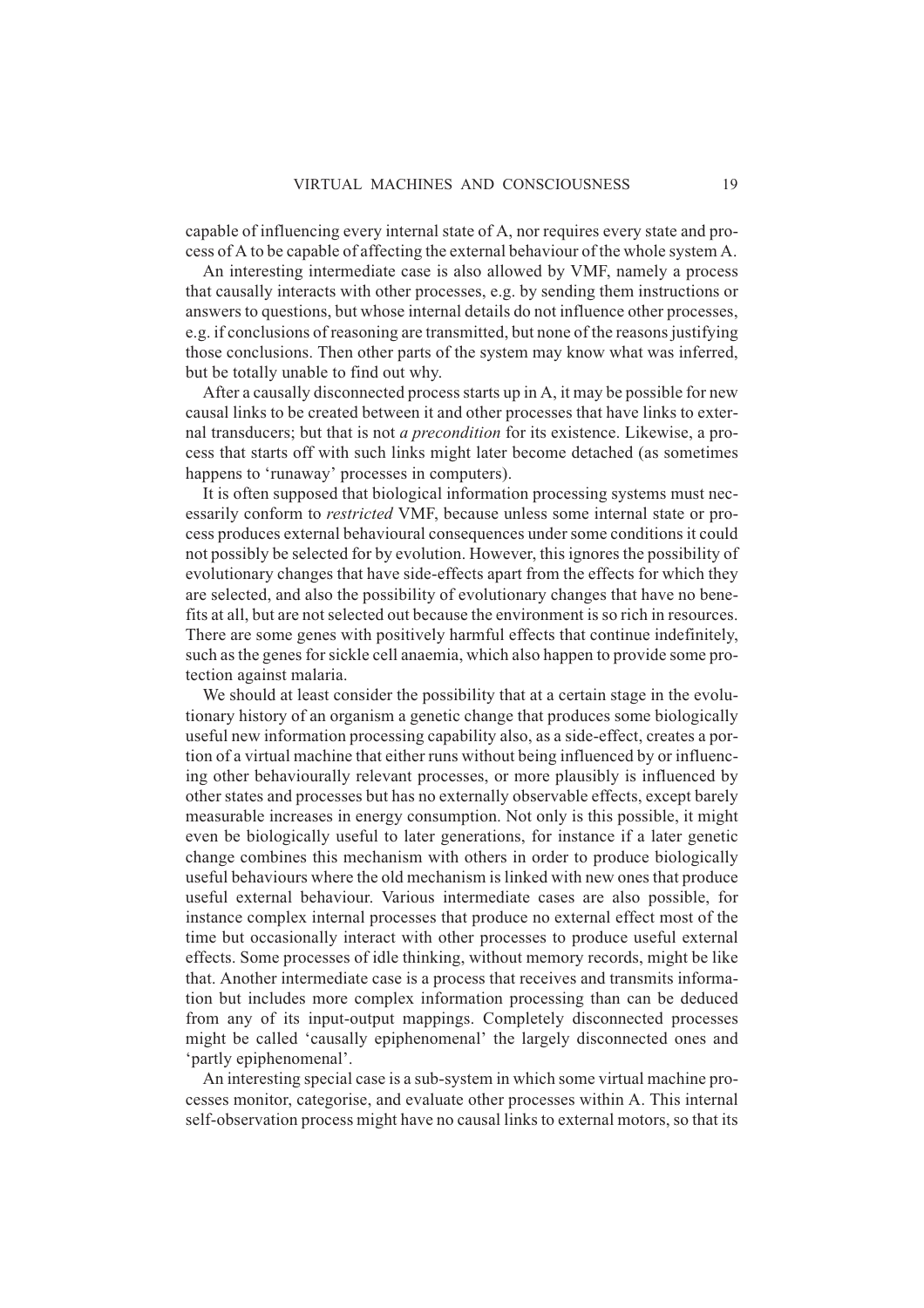information cannot be externally reported. If it also modifies the processes it observes, like the meta-management sub-systems described later, then it may have external effects. However it could be the case that the internal monitoring states are too complex and change too rapidly to be fully reflected in any externally detectable behaviour: a bandwidth limitation. For such a system experience might be partly ineffable.

#### *5. Detecting disconnected virtual machine states*

If everything is running on a multi-processing computer with a single central processing unit (CPU), then detached processes will have some externally visible effect because they consume energy and slow down external responses, though in some cases the effects could be minute, and even if detected, may not provide information about what the detached process is doing. If a detached process D slows others down, D is not *totally* causally disconnected. However this is a purely quantitative effect on speed and energy: the other processes need not be influenced by any of the structural details or the semantic content of the information processing in D. Where the whole system is implemented on large numbers of concurrently operating physical processors with some processor redundancy it may not be possible to tell even that the detached process is running if it slows nothing down, though delicate measurements might indicate an 'unknown' consumer of energy.

In principle it might be possible to infer processing details in such a detached virtual machine by examining states and processes in physical brain mechanisms or in the digital circuitry of a computer, but that would require 'decompiling' which might be too difficult in principle, as people with experience of debugging operating systems will know. (E.g. searching for a suitable high level interpretation of observed physical traces might require more time than the history of the universe.)

There is a general point about the difficulty of inferring the nature of virtual machine processes from observations of low level physical traces, even when the processes do influence external behaviour. It could be the case that the best description of what the virtual machine is doing uses concepts that we have never dreamed of, for instance if the virtual machine is exploring a kind of mathematics or a kind of physical theory that humans will not invent for centuries to come. Something akin to this may also be a requirement for making sense of virtual machines running in brains of other animals, or brains of newborn human infants.

Despite the difficulties in testing for such decoupled virtual machine processes, a software engineer who has designed and implemented the system may know that those virtual components exist and are running, because the mechanisms used for compiling and running a program are trusted. (A very clever optimising compiler might detect and remove code whose running cannot affect output. But such optimisation can usually be turned off.)

Virtual machine functionalism as defined here permits possibilities that are inconsistent with conventional atomic state functionalism's presumption that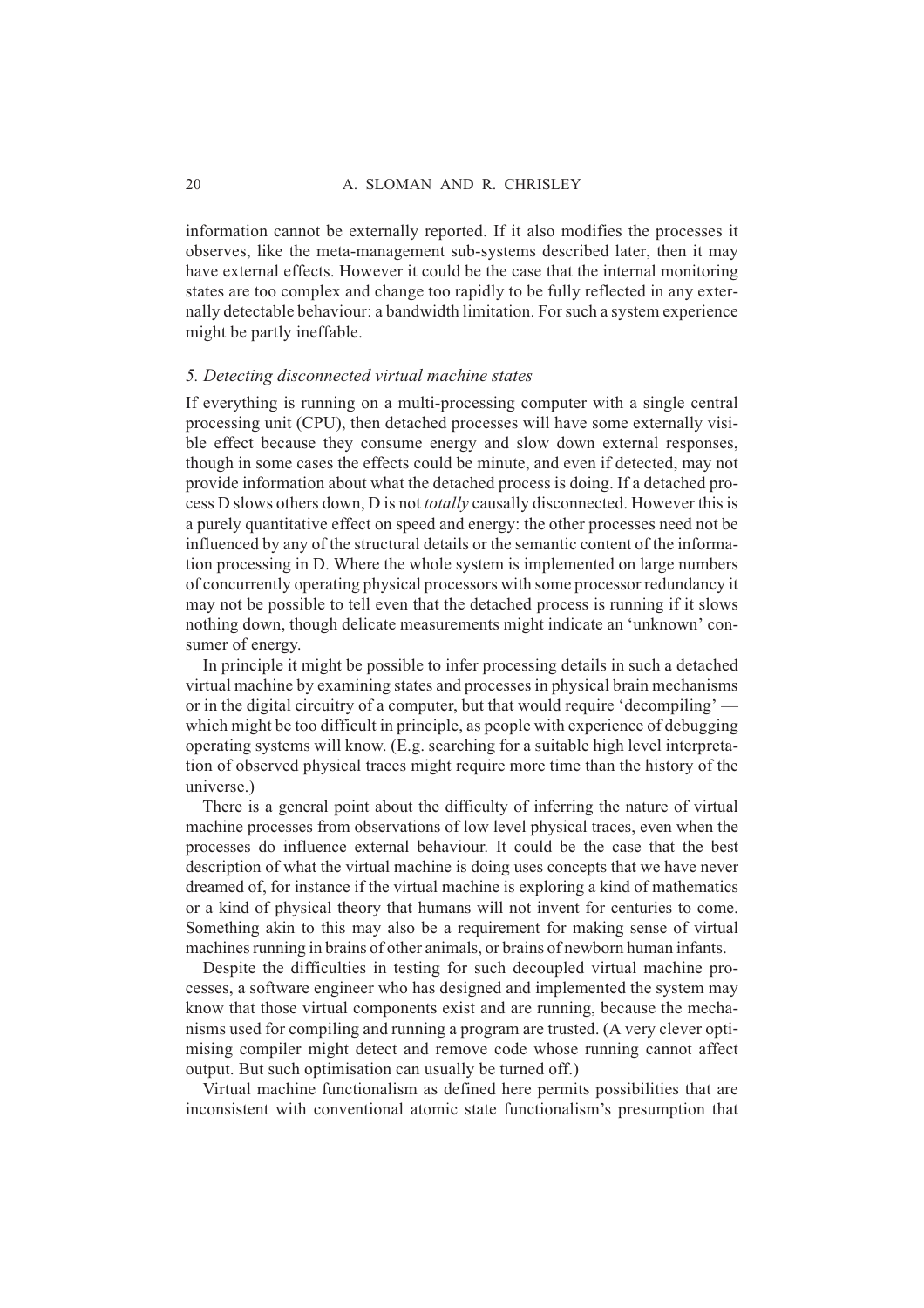only one (indivisible) state can exist at a time. Likewise VMF goes beyond simple dynamical systems theories which, as noted in Sloman (1993), talk about only one state and its trajectory. A dynamical system that has multiple coexisting, changing, interacting, attractors (like a computer) might be rich enough to support the VM architectures allowed by unrestricted VMF. Any conceptual framework that postulates only atomic (indivisible) global states will not do justice to the complexity either of current computing systems or of biological information-processing systems. We'll see below that it is also inconsistent with the phenomena referred to in talk of qualia.

#### *6. Some VMs are harder to implement than others*

The kinds of collections of concurrent interacting processes simultaneously satisfying large collections of conditional descriptions (most of which will be counterfactual conditionals at any time) will be far more difficult to implement than a process defined entirely by a sequential algorithm which always has a single locus of control. For example, Searle's thought experiment (Searle, 1980) in which he simulates a single algorithm in order to give the appearance of understanding Chinese is believable because we imagine him progressively going through the steps, with a finger keeping track of the current instruction.

It would be far more difficult for him to simultaneously simulate a large collection of interacting processes concerned with memory, perception, decision making, goal formation, self-monitoring, self-evaluation, etc., each running at its own (possibly varying) speed, and all involved in causal relationships that require substantial collections of counter-factual conditional statements to be true of all the simulated states and processes.

In other words, although virtual machine functionalism, like other forms of functionalism, allows VM states to be multiply realisable, the constraints on possible realisations are much stronger. For very complex virtual machines there may be relatively few ways of implementing them *properly* in our physical world, since many implementations including Searlian implementations, would not maintain all the required causal linkages and true counter-factual conditionals.

#### **V: Evolvable Architectures**

Different sorts of information processing systems are required for organisms with different bodies, with different needs, with different environments — and therefore different niches. Since these are virtual machines, their architectures cannot easily be inspected or read off brain structures. So any theory about them is necessarily at least partly conjectural. However, it seems that the vast majority of organisms have purely reactive architectures. A tiny subset also have deliberative capabilities, though a larger group have reactive precursors to deliberation, namely the ability to have two or more options for action activated simultaneously with some selection or arbitration mechanism to select one ('protodeliberation'). An even smaller subset of animals seem to have meta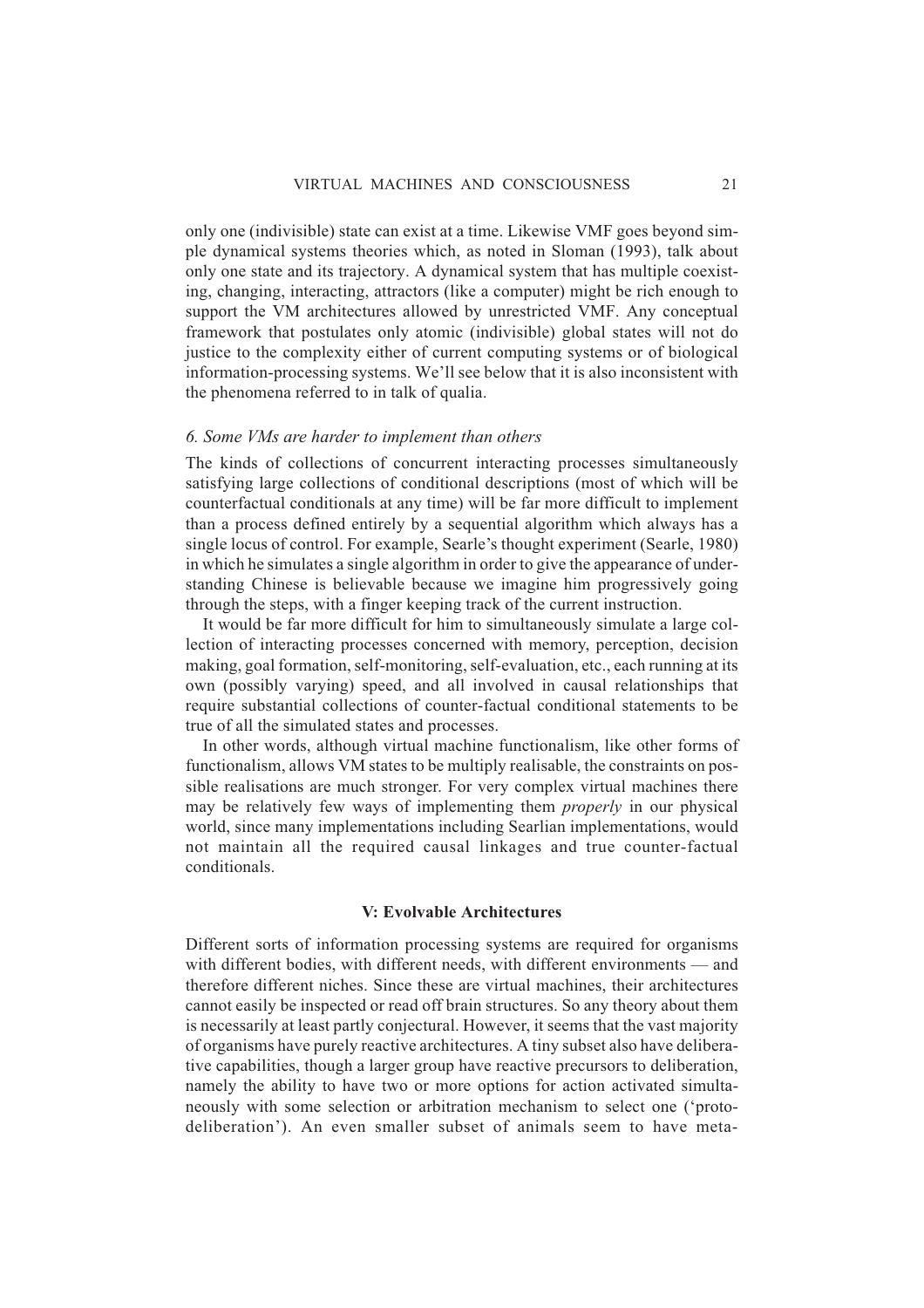management capabilities (described below). These different architectural components support different varieties of what people seem to mean by 'consciousness'. Moreover, as we have seen, VMF even allows processes that satisfy the intuition that some mental states (and qualia?) have no necessary connection with perception or action.

#### *1. Reactive architectures*

Reactive architectures are the oldest type. A reactive mechanism (figure 5) is one that produces outputs or makes internal changes, perhaps triggered by its inputs and/or its internal state changes, but without doing anything that can be understood as explicitly representing and comparing alternatives, e.g. deliberating about explicitly represented future possibilities.

Many alternative reactive architectures are possible: some discrete and some continuous or mixed; some with and some without internal state changes; some with and some without adaptation or learning (e.g. weight changes in neural nets); some sequential and some with multiple concurrent processes; some with global 'alarm' mechanisms (figure 7), and some without. Some reactions produce external behaviour, while others merely produce internal changes. Internal reactions may form loops. Teleo-reactive systems (Nilsson, 1994) can execute stored plans. An adaptive system with only reactive mechanisms can be a very successful biological machine.

Some purely reactive species have a social architecture enabling large numbers of purely reactive individuals to give the appearance of considerable intelligence (e.g. termites building 'cathedrals'). The main feature of reactive systems is that they lack the core ability of deliberative systems (explained below); namely, the ability to represent and reason about non-existent or unperceived phenomena (e.g., future possible actions or hidden objects). However, we have yet to explore fully the space of intermediate designs (Scheutz & Sloman, 2001).



*Figure 5.* A simple, insect-like architecture. Arrows indicate direction of information flow. Some reactions produce internal changes that can trigger or modulate further changes. Perceptual and action mechanisms may operate at different levels of abstraction, using the same sensors and motors.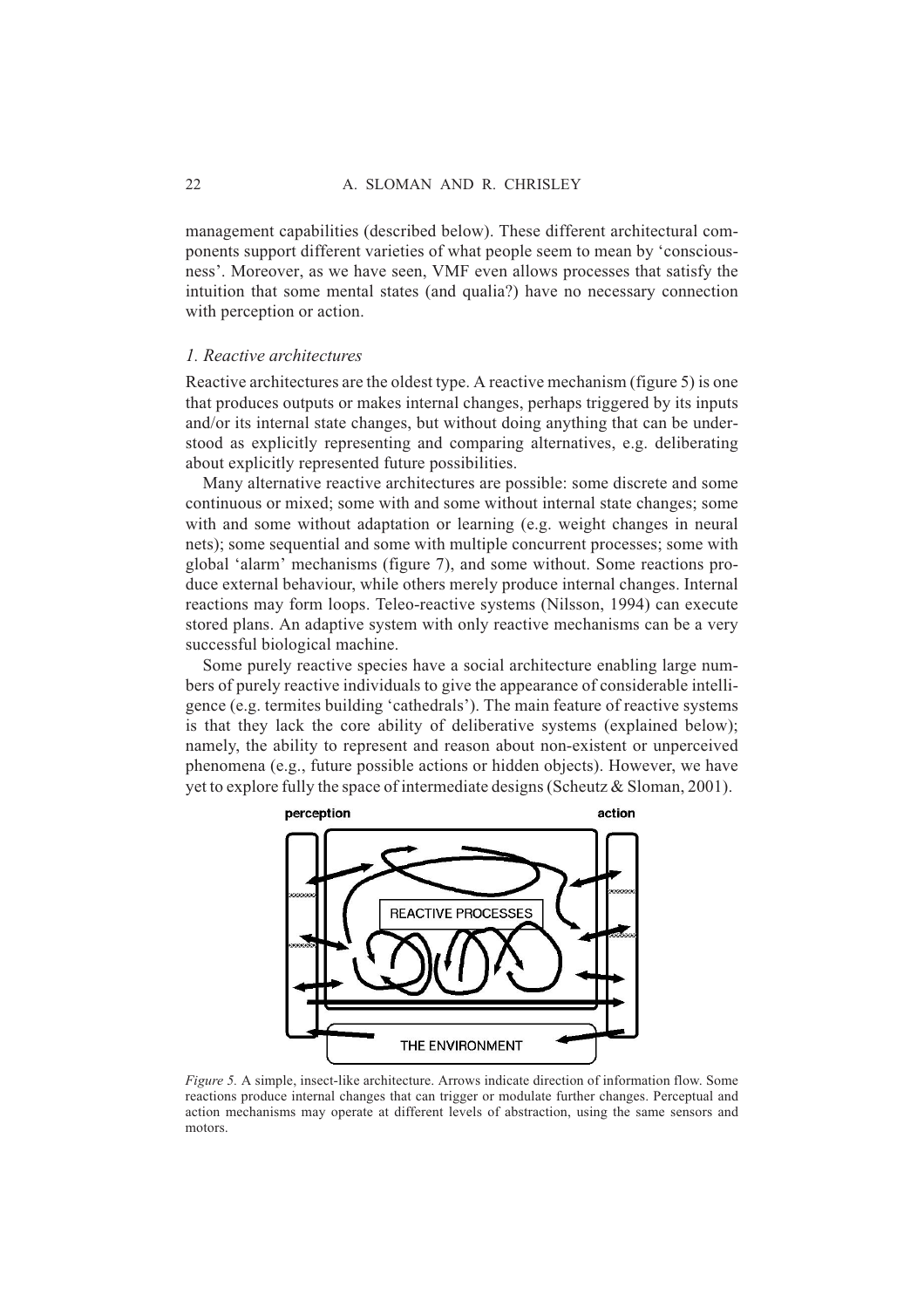In principle a reactive system can produce any external behaviour that more sophisticated systems can produce. However, to do so in practice it might require a larger memory for pre-stored reactive behaviours than could fit into the whole universe. Moreover, the evolutionary history of any species is necessarily limited, and reactive systems can use only strategies previously selected by evolution (or by a design process in the case of artificial reactive systems). A trainable reactive individual might be given new strategies, but it could not produce and evaluate a novel strategy *in advance* of ever acting on it, as deliberative systems with planning capabilities can. Likewise a reactive system could not discover the undesirability of a fatal strategy without acting on it. As Craik (1943) and others have noted, this limitation can be overcome by deliberative capabilities, but evolution got there first.

#### *2. Consciousness in reactive systems*

What about 'consciousness' in reactive organisms? Is a fly conscious of the hand swooping down to kill it? Insects perceive things in their environment, and behave accordingly. However, it is not clear whether their perceptual mechanisms produce information states between perception and action usable in different ways in combination with different sorts of information, as required for human-like consciousness. Purely reactive systems do not use information with the same type of flexibility as deliberative systems, which can consider nonexistent possibilities. They also lack the architectural sophistication required for self-awareness, self-categorising abilities. A fly that sees an approaching hand probably does not know that it sees — it lacks meta-management mechanisms, described later. So the variety of conscious awareness that a fly has is very different from the kinds of awareness we have by virtue of our abilities to recombine and process sensory information, our deliberative capabilities, and our capacity for reflection. This more elaborate answer, rather than a simple 'yes' or 'no', is the best reply to the question 'is a fly conscious?'

In a reactive system, sensory inputs normally directly drive action-control signals, though possibly after transformations which may reduce dimensionality, as in simple feed-forward neural nets. There are exceptions: e.g. bees get information which can be used either to control their own behaviour or to generate 'messages' later on that influence the behaviour of others. We could define that as a special kind of consciousness.

#### *3. Pressures for deliberative mechanisms*

Sometimes planning is useful; in such cases, an architecture such as that depicted in figure 6, containing mechanisms for exploring hypothetical possibilities, as postulated by Craik, is advantageous. This could result from an evolutionary step in which some reactive components are first duplicated then later given new functions (Maynard Smith & Szathmáry, 1999).

Deliberative mechanisms include the ability to represent possibilities (e.g. possible actions, possible explanations for what is perceived) in some explicit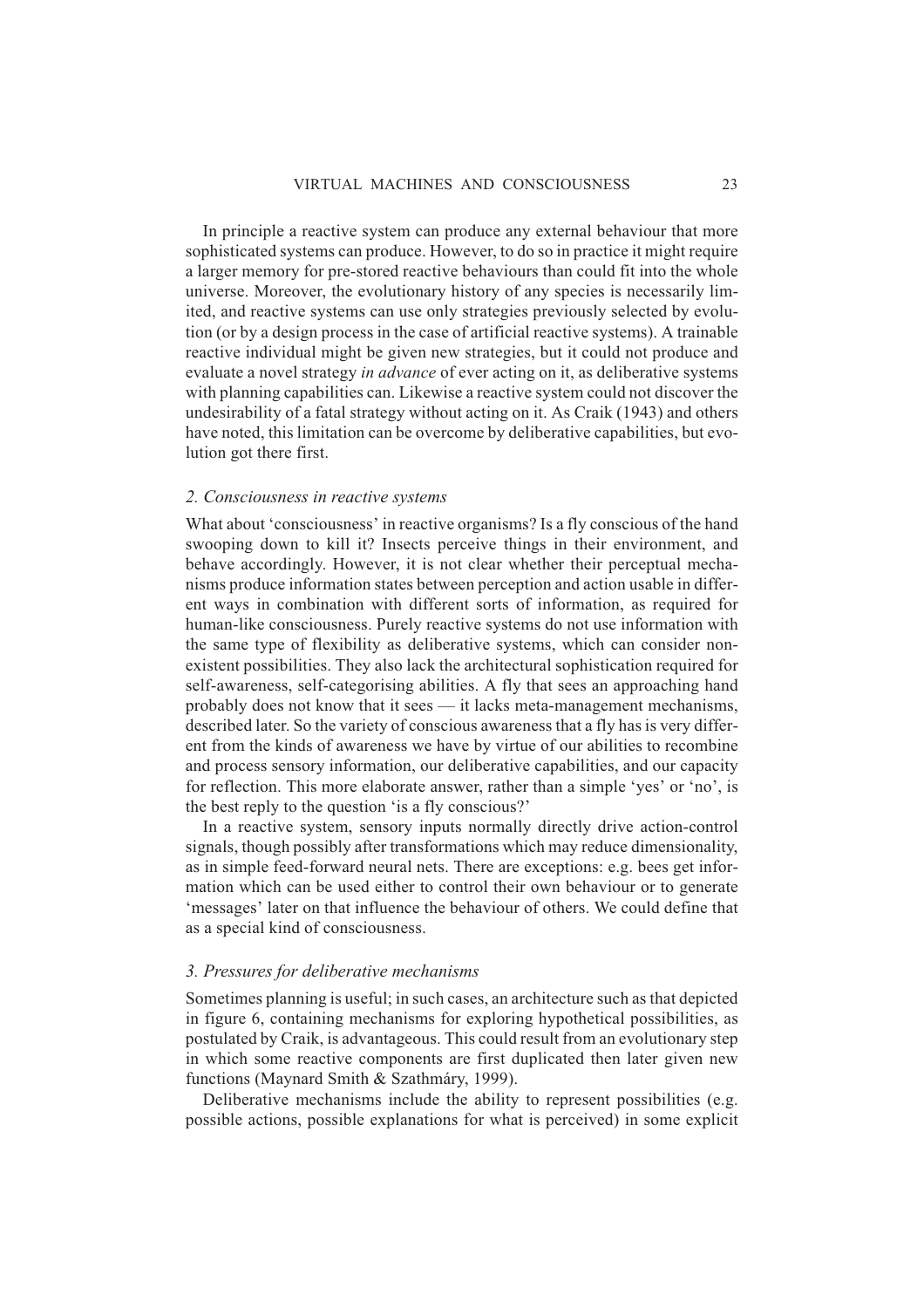

*Figure 6*. Reactive-deliberative architecture with 'multi-window' perception and action. Higher level perceptual and motor systems (e.g. parsers, command-interpreters) may have 'direct' connections with higher level central mechanisms.

form, enabling alternative possibilities to be compared and one selected. Purely deliberative architectures were employed in many traditional AI systems including Winograd's SHRDLU (Winograd, 1972). Other examples include theorem provers, planners, programs for playing board games, natural language systems, and expert systems of various sorts. In robots moving at speed, deliberative mechanisms do not suffice: they need to be combined with reactive mechanisms, e.g. for dealing with sudden dangers, such as 'alarm' mechanisms.

Deliberative mechanisms can differ in various ways, e.g.:

- $\bullet$  the forms of representations used (e.g. logical, pictorial, activation vectors
- some with and some without compositional semantics);
- whether they use external representations, as in trail-blazing or keeping a diary;
- the algorithms/mechanisms available for manipulating representations;
- the number of possibilities that can be represented simultaneously (working memory capacity);
- the depth of 'look-ahead' in planning;
- the syntactic depth of descriptions and plans;
- the ability to represent future, past, concealed, or remote present objects or events;
- the ability to represent possible actions of other agents;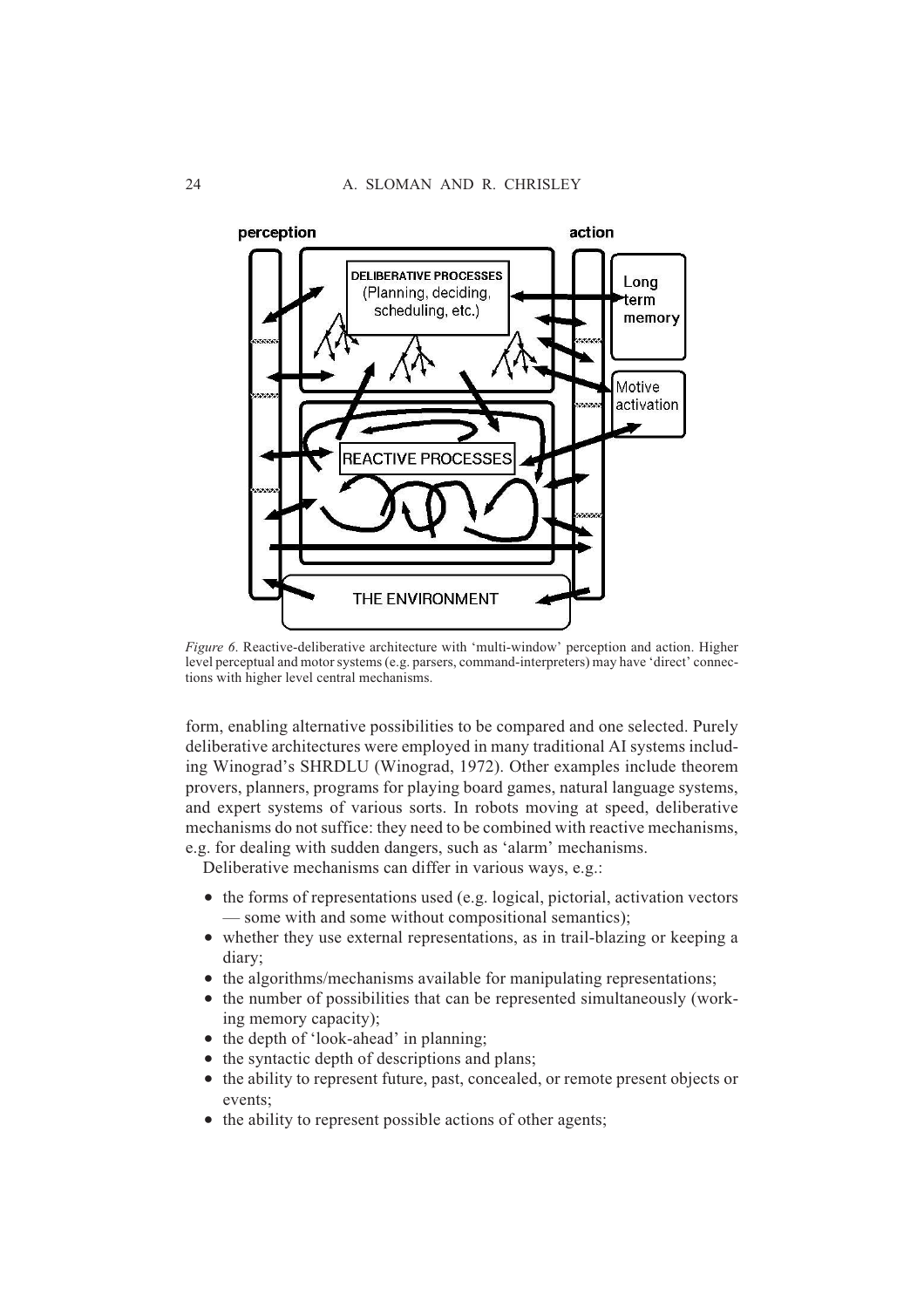- the ability to represent mental states of others (linked to meta-management, below);
- $\bullet$  the ability to represent abstract entities (numbers, rules, proofs);
- the ability to learn, in various ways;
- the variety of perceptual mechanisms (see below).

Various forms of learning are possible. Some deliberative systems can learn, and use, new abstract associations, e.g. between situations and possible actions, and between actions and possible effects. In a hybrid reactive-deliberative architecture, the deliberative part may be unable to act directly on the reactive part, but may be able to *train* it through repeated performances.

The kinds of information processing available in deliberative mechanisms can be used to define kinds of consciousness which merely reactive systems cannot have, including, for instance, 'awareness of what can happen', 'awareness of danger avoided'. The perception of possibilities and constraints on possibilities (affordances [Gibson, 1986]) is something that has not yet been adequately characterised or explained (Sloman 1989; 1996). Hybrid reactive-deliberative systems can have more varieties of consciousness, though the kinds in different parts of the architecture need not be integrated (as shown by some kinds of brain damage in humans.)

#### *4. Pressures for multi-window perception and action*

Deliberative capabilities provide the opportunity for abstract perceptual and action mechanisms that facilitate deliberation and action to evolve. New *levels of perceptual abstraction* (e.g. perceiving object types, abstract affordances), and support for *high-level motor commands* (e.g. 'walk to tree', 'grasp berry') might evolve to meet deliberative needs — hence the perception and action towers in figure 6. If multiple levels and types of perceptual processing go on in parallel, we can talk about 'multi-window perception', as opposed to 'peephole' perception. Likewise, in an architecture there can be 'multi-window action' or merely 'peephole action'. Later we'll extend this idea in connection with the third, metamanagement, layer. Few current AI architectures include such multi-window mechanisms, though future machines will need them in order to have human-like consciousness of more abstract aspects of the environment.

#### *5. Pressures for self-knowledge, self-evaluation and self-control*

A deliberative system can easily get stuck in loops or repeat the same unsuccessful attempt to solve a sub-problem (one of the causes of stupidity in early symbolic AI programs with sophisticated reasoning mechanisms). One way to prevent this is to have a parallel sub-system monitoring and evaluating the deliberative processes. If it detects something bad happening, then it may be able to interrupt and re-direct the processing. We call this *meta-management* following Beaudoin (1994). (Compare Minsky on 'B brains' and 'C brains' in Minsky, 1987.) It is sometimes called 'reflection' by others though with slightly different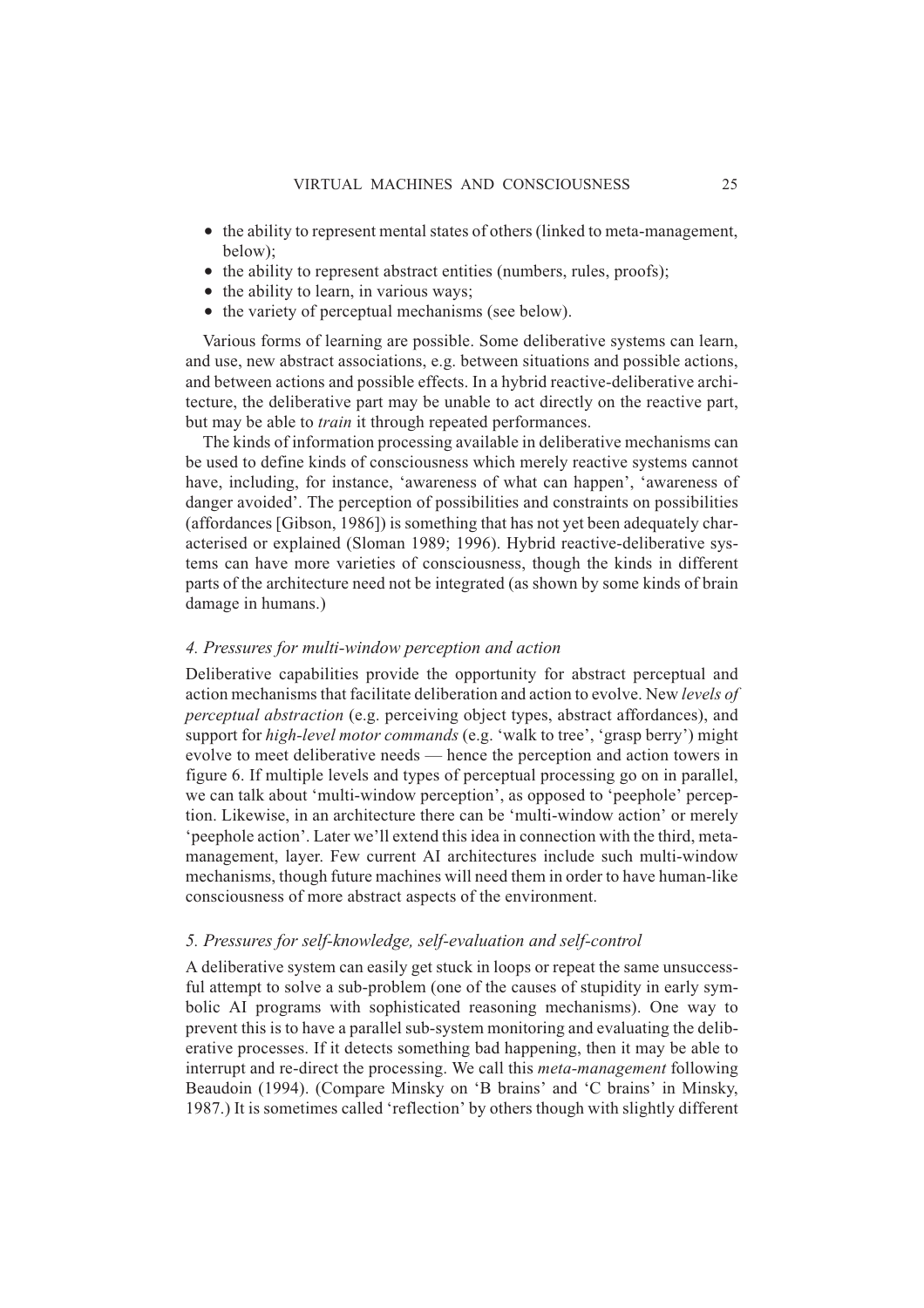

*Figure 7.* The H-CogAff architecture. The additional central layer supports yet more layers in perception and action hierarchies. Not all possible links between boxes are shown. Meta-management may be able to inspect intermediate states in perceptual layers.

connotations. It seems to be rare in biological organisms and probably evolved very late. This could have resulted from duplication and then diversification of alarm mechanisms, depicted crudely in figure 7. As with deliberative and reactive mechanisms, there are many varieties of meta-management. An interesting early example in AI is described in Sussman (1975). Psychological research on 'executive functions' (e.g. Barkley, 1997) presupposes something like metamanagement, often not clearly distinguished from deliberation.

Self monitoring can include categorisation, evaluation, and (partial) control of internal processes, not just measurement. The richest versions of this evolved very recently, and may be restricted to humans, though there are certain kinds of self-awareness in other primates (Hauser, 2001).

Absence of meta-management can lead to 'stupid' reasoning and decision making both in AI systems, and in brain-damaged or immature humans, though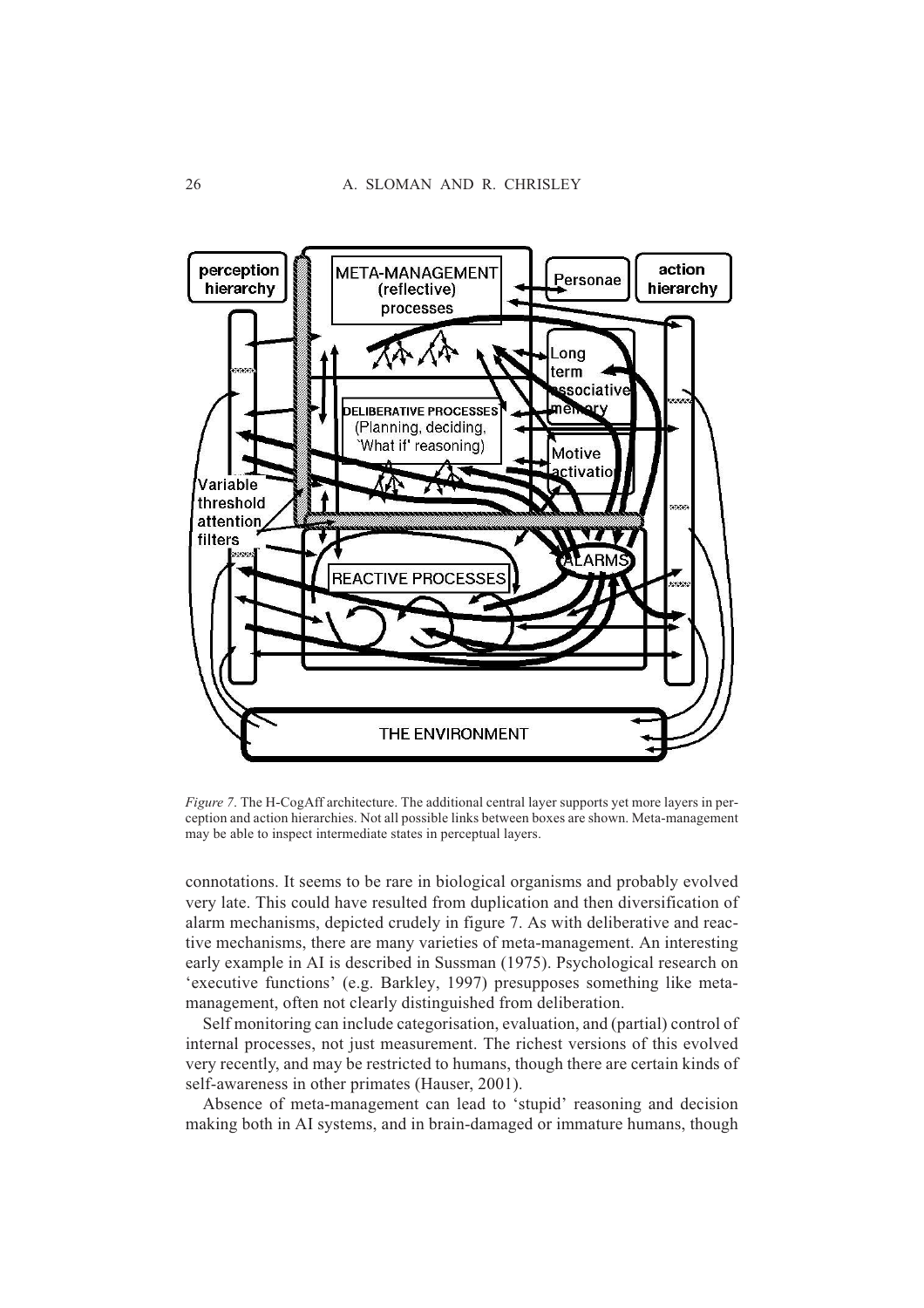this may sometimes be mis-diagnosed as due to lack of emotional mechanisms, as in Damasio (1994). Both the weaknesses of early AI programs with powerful deliberative capabilities and some effects of brain damage in humans that leave 'intelligence' as measured in IQ tests intact, indicate the need for a distinction between deliberative and meta-management mechanisms. Both will be needed in machines with human-like consciousness.

#### *6. Access to intermediate perceptual data*

In addition to monitoring of central problem-solving and planning processes there could be monitoring of intermediate stages in perceptual processes or action processes, requiring additional arrows going from within the perception and action towers to the top layer in figure 7. Examples would be the ability to attend to fine details of one's perceptual experience instead of only noticing things perceived in the environment; and the ability to attend to fine details of actions one is performing, such as using proprioceptive information to attend to when exactly one bends or straightens one's knees while walking. The former ability is useful in learning to draw pictures of things, and latter helps the development of various motor skills, for instance noticing which ways of performing actions tend to be stressful and therefore avoiding them — a problem familiar to many athletes and musicians. All of these processes, consistent with VFM, would need to be replicated in a machine with human-like consciousness.

#### *7. Yet more perceptual and motor 'windows'*

We conjecture that, as indicated in figure 7, central meta-management led to opportunities for evolution of additional layers in 'multi-window' perceptual and action systems: e.g. social perception (seeing someone as sad or happy or puzzled), and stylised social action (e.g. courtly bows, social modulation of speech production). This would be analogous to genetically (and developmentally) determined architectural mechanisms for multi-level perception of speech, with dedicated mechanisms for phonological, morphological, syntactic and semantic processing.

In particular, the categories that an agent's meta-management system finds useful for describing and evaluating its own mental states might also be useful when applied to others. (The reverse can also occur.) In summary:

**Other knowledge from self-knowledge:** The representational capabilities that evolved for dealing with self-categorisation can also be used for other-categorisation, and vice-versa. Perceptual mechanisms may have evolved recently to use these representational capabilities in percepts. Example: seeing someone else as happy, or angry, seeing the duck-rabbit in figure 1 as looking left or right.

Additional requirements for coping with a fast moving environment and multiple motives (Beaudoin, 1994) and for fitting into a society of cognitively capable agents, provide evolutionary pressure for further complexity in the architecture, e.g.: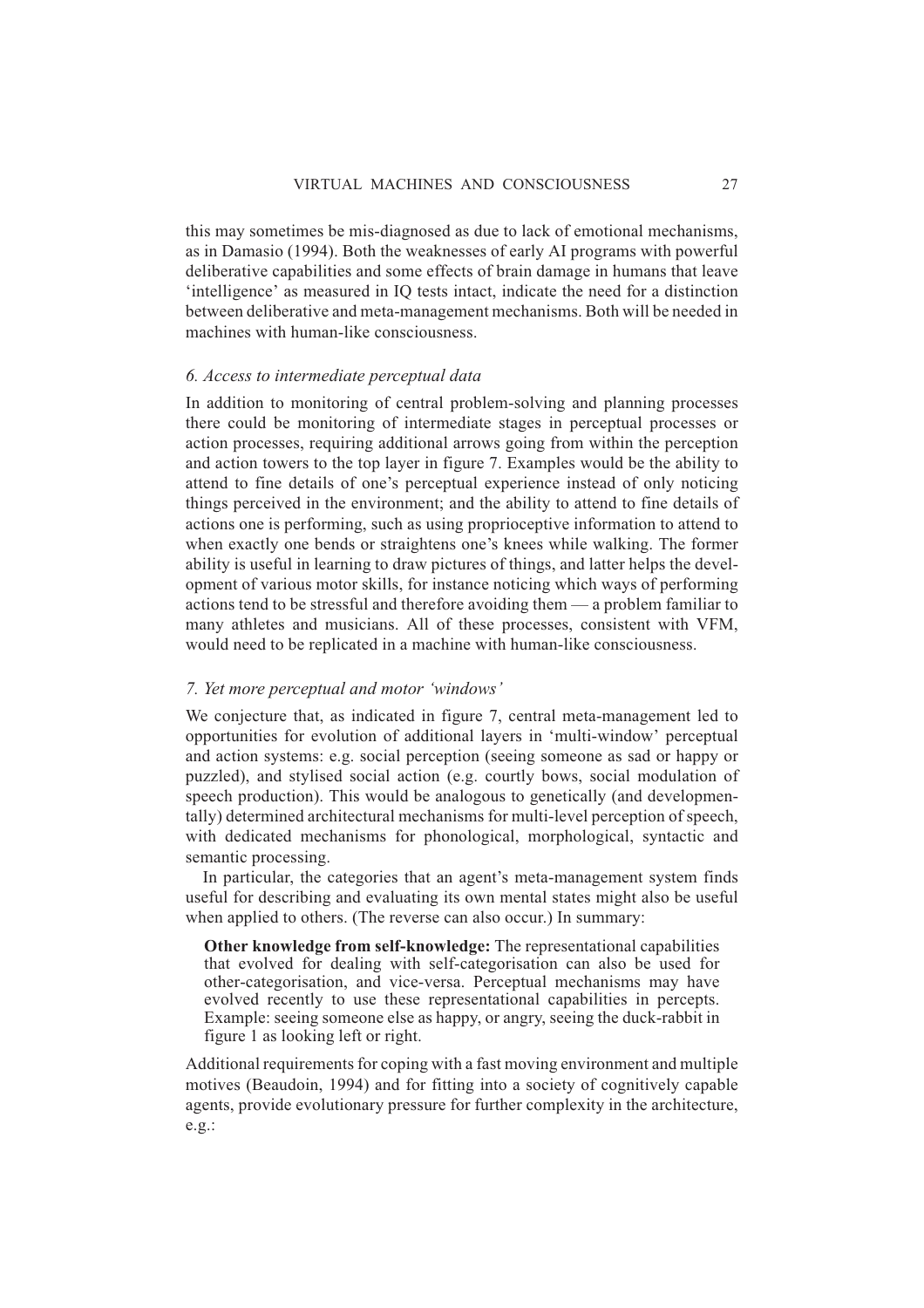- 'interrupt filters' for resource-limited attention mechanisms,
- more or less global 'alarm mechanisms' for dealing with important and urgent problems and opportunities, when there is no time to deliberate about them,
- a socially influenced store of personalities/personae, i.e. modes of control in the higher levels of the system.

These are indicated in the figure 7, with extended (multi-window) layers of perception and action, along with global alarm mechanisms. Like all the architectures discussed so far, this conjectured architecture, (which we call 'H-CogAff', for '**h**uman-like architecture for **cog**nition and **aff**ect) could be realised in robots (in the distant future).

# *8. Other minds and 'philosophical' genes*

If we are correct about later evolutionary developments providing high level conceptual, perceptual and meta-management mechanisms that are used both for *self*-categorisation and *other*-categorisation (using 'multi-window perception' as in the duck-rabbit picture, and in perception of attentiveness, puzzlement, joy, surprise, etc., in others), then instead of a new-born infant having to work out by some philosophical process of inductive or analogical reasoning or theory construction that there are individuals with minds in the environment, it may be provided genetically with mechanisms designed to use mental concepts in perceiving and thinking about others. This can be useful for predator species, prey species and organisms that interact socially. Such mechanisms, like the innate mechanisms for perceiving and reasoning about the physical environment, might have a 'boot-strapping' component that fills in details during individual development (see section VIII.2).

Insofar as those mental concepts, like the self-categorising concepts, refer to types of *internal* states and processes, defined in terms of aspects of the architecture that produce them, they will be architecture-based, in the sense defined in section VII, even though the implicitly presupposed architectures are probably much simpler than the actual virtual machine architectures. In other words, even if some animals (including humans!) with meta-management naturally use architecture-based concepts they are likely to be over-simplified concepts in part because they presuppose over-simplified architectures.

Nevertheless, evolution apparently solved the 'other minds problem' before anyone formulated it, both by providing built-in apparatus for conceptualising mental states in others at least within intelligent prey species, predator species and social species, and also by 'justifying' the choice through the process of natural selection, which tends to produce good designs. (Later we'll describe concepts used only to refer to the system's own internal states, in discussing qualia.)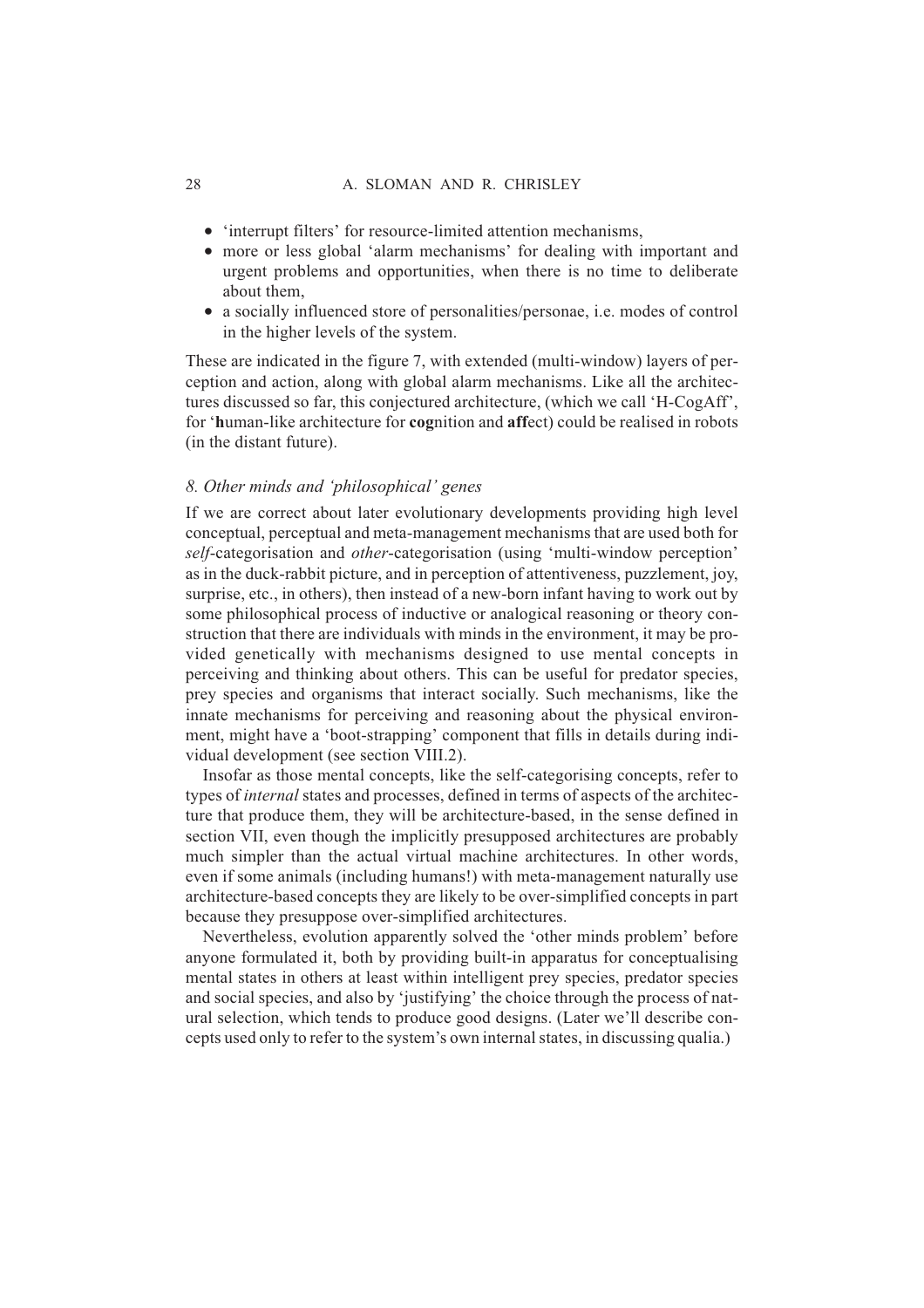#### **VI: Some Implications**

We have specified in outline an architectural framework in which to place all these diverse capabilities, as part of the task of exploring design space. Later we can modify the framework as we discover limitations and possible developments both for the purposes of engineering design and for explanation of empirical phenomena. The framework should simultaneously help us understand the evolutionary process and the results of evolution.

Within this framework we can explain (or predict) many phenomena, some of which are part of everyday experience and some which have been discovered by scientists:

- Several varieties of *emotions*: at least three distinct types related to the three architectural layers, namely, *primary* (exclusively reactive, such as anger), *secondary* (partly deliberative, such as frustration) and *tertiary* emotions (including disruption of meta-management, as in grief or jealousy). Some of these may be shared with other animals, some unique to humans (Wright *et al*., 1996; Sloman & Logan, 2000; Sloman, 2001a).
- Different visual pathways, since there are many routes for visual information to be used (Sloman 1989; 1993; Goodale & Milner, 1992). The common claim that some provide 'what' information and other pathways 'where' information, may turn out to be misleading if the former provides information able to be used in deliberation (and communication) and the other provides information for control of reactive behaviours, e.g. reactive feedback loops controlling grasping or posture. There are probably many more visual pathways to be investigated.
- The phenomena discussed by psychologists in connection with 'executive functions', including frontal-lobe damage and attention disorders (e.g. Damasio, 1994; Barkley, 1997) — meta-management capabilities can be impaired while other things, including deliberative capabilities are intact.
- Many varieties of learning and development. For example, 'skill compilation' when repeated actions at deliberative levels train reactive systems to produce fast fluent actions, and action sequences. This requires spare capacity in reactive mechanisms. Information also flows in the reverse direction as new deliberative knowledge is derived from observation of one's own reactive behaviours, like a violinist discovering that changing the elevation of the elbow of the bowing arm is useful for switching between violin strings and changing the angle of the elbow moves the bow on one string.
- Limitations of self-knowledge. The model does not entail that self monitoring is perfect: so elaborations of the model might be used to predict ways in which self-awareness is incomplete or inaccurate. A familiar example is our inability to see our own visual blind-spots. There may be many forms of self-delusion, including incorrect introspection of what we do or do not know, of how we do things (e.g. how we understand sentences), of what processes influence our decisions, and of when things happen. Experiments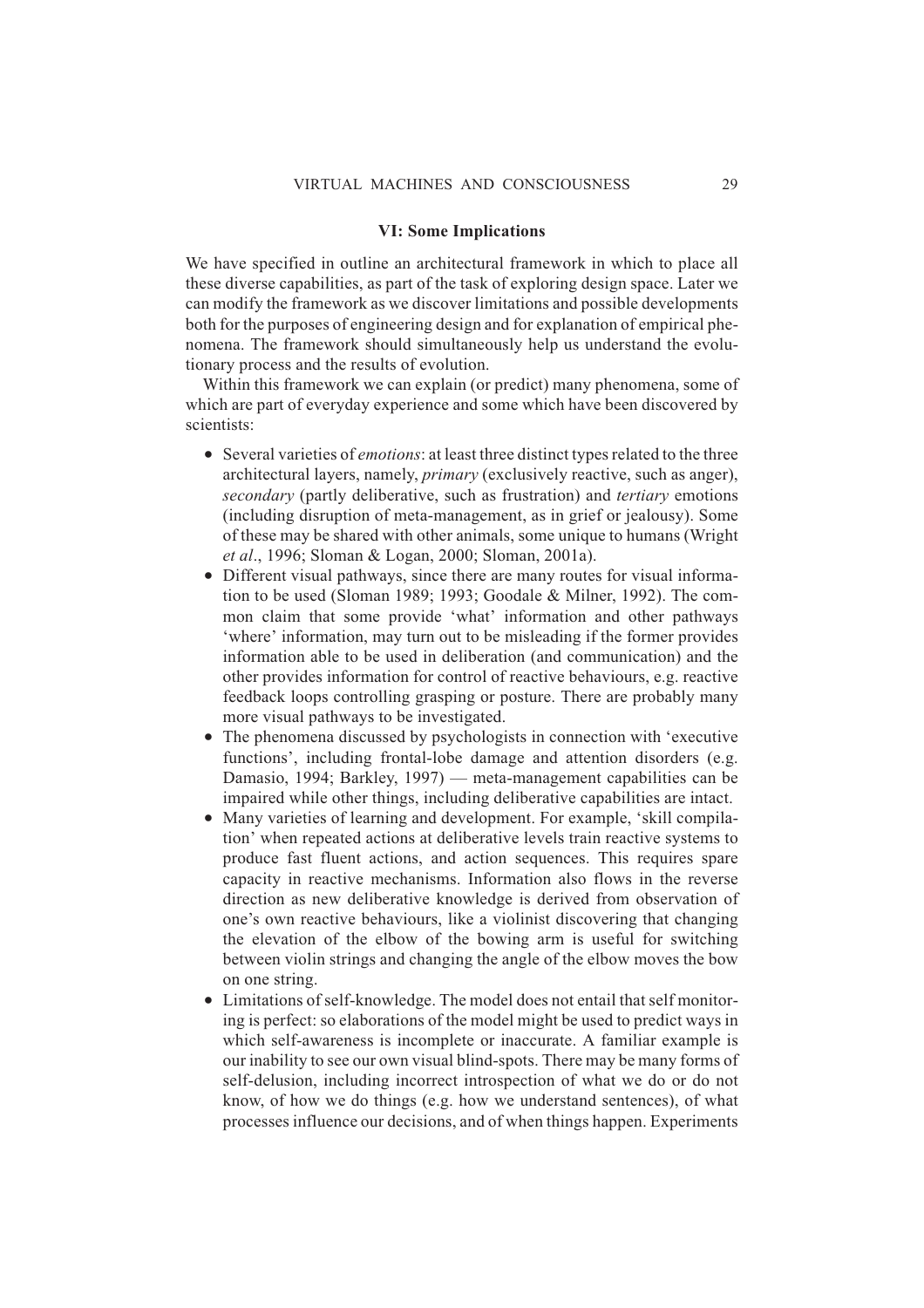on change-blindness (O'Regan *et al*., 1999), like many other psychological experiments, assume that people can report what they see. From our point of view they may be able to report only on the seeing processes as they are monitored by the meta-management system. But that need not be an accurate account of *everything* that is seen, e.g. in parts of the reactive layer. This could be the explanation of 'blindsight' (Weiskrantz, 1997): damage to some meta-management access routes prevents self-knowledge about intact (e.g. reactive) visual processes.

- The nature of abstract reasoning. The distinctions provided by the architecture allow us to make a conjecture that can be investigated empirically: mathematical development depends on development of meta-management — the ability to attend to and reflect on thought processes and their structure, e.g. noticing features of your own counting operations, or features of your visual processes.
- Evolvability: further work may help us understand some of the evolutionary trade-offs in developing these systems. (Deliberative and metamanagement mechanisms can be very expensive, and require a food pyramid to support them).
- The discovery by philosophers of sensory 'qualia' (see section VIII.1).

#### **VII: Multiple Experiencers: The CogAff Architecture Schema**

The multi-disciplinary view of the whole architecture of an organism or system, and the different capabilities, states, processes, causal interactions, made possible by the various components, may lead to a particular model of human information processing. But there are different architectures, with very different information processing capabilities, supporting different states and processes. So we can expect many varieties of mentality, not just one.

Thus, we consider families of architecture-based mental concepts. For each architecture we can specify a family of concepts applicable to states, processes and capabilities supported by the architecture. The use of architecture-based concepts requires an explicit or implicit theory of the architecture supporting the states, processes and capabilities. Just as theories of the architecture of matter refined and extended our concepts of kinds of stuff (periodic table of elements, and varieties of chemical compounds) and of physical and chemical processes, so can architecture-based mental concepts, as explained in Sloman (2002), extend and refine our semantically indeterminate pre-theoretical concepts, leading to clearer concepts related to the mechanisms that can produce different sorts of mental states and processes. Note that the presupposed architectural theory need not be correct or complete. As a theory about an organism's architecture is refined and extended, the architecture-based concepts relying on that theory can also be extended.

This changes the nature of much of philosophy of mind. Instead of seeking to find 'correct' conceptual analyses of familiar mental concepts that are inherently indeterminate, such as 'consciousness', and 'emotion' we explore a space of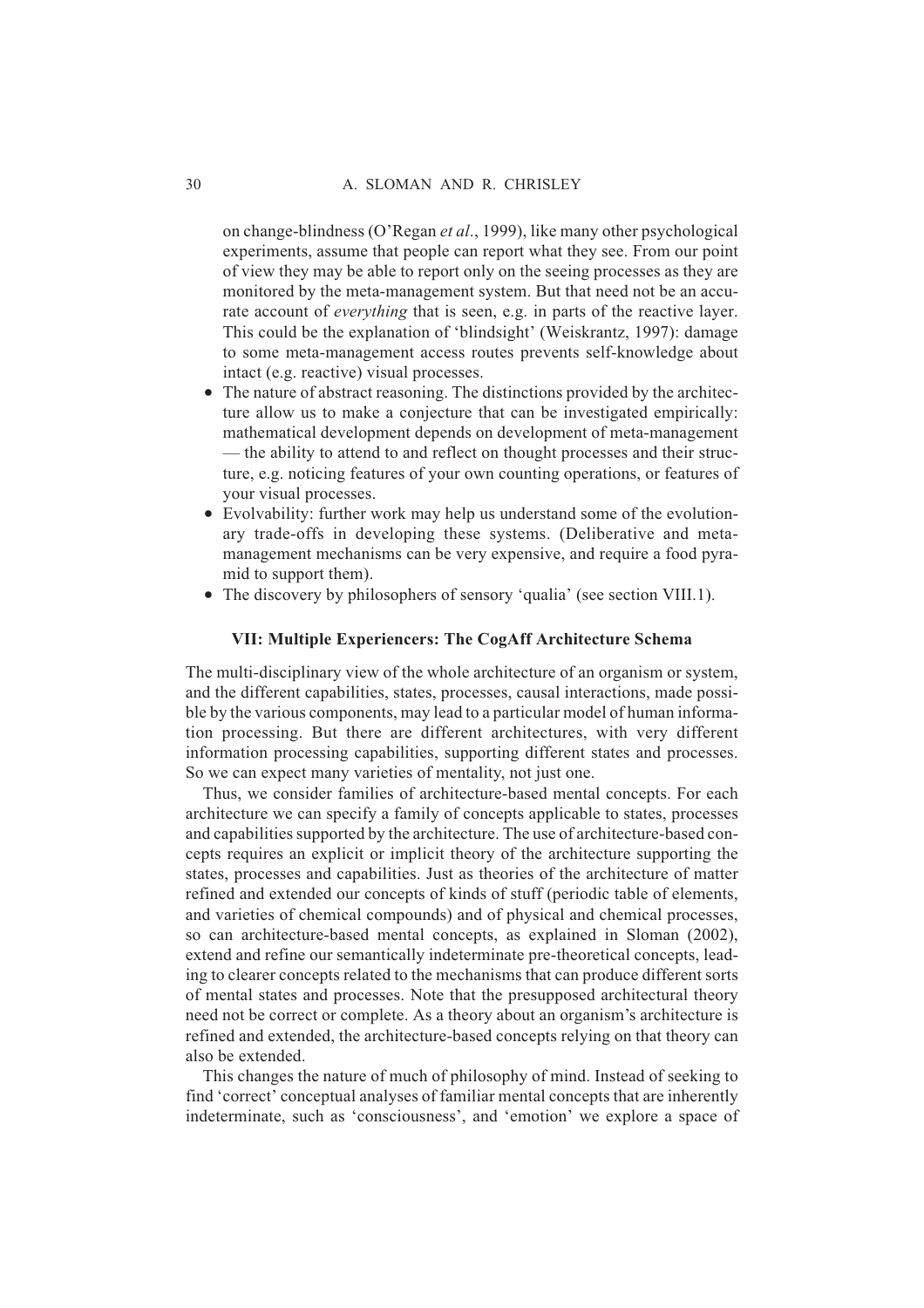more determinate concepts and investigate ways in which our pre-theoretical concepts related to various subsets (as the pre-theoretical concept of 'water' relates to the architecture-based concepts of  $H<sub>2</sub>O$  and  $D<sub>2</sub>O$  [deuterium oxide], and old concepts of chemical element relate to newer architecture-based concepts of different isotopes of an element).

New questions then supplant old ones; we can expect to replace old unanswerable questions ('Is a fly conscious?' or 'Can a foetus feel pain?') with new empirically tractable questions (e.g. 'Which of the 57 varieties of consciousness does a fly have, if any?' and 'Which types of pain can occur in an unborn foetus aged *N* months and in which sense of "being aware" can it be aware of them, if any?').

#### *1. Towards an architecture schema*

We have proposed the CogAff schema (Sloman & Logan, 2000; Sloman, 2001b) as a framework for thinking about a wide variety of information processing architectures, including both naturally occurring and artificial ones.

There are two familiar kinds of coarse divisions within components of information processing architectures: one captured in, e.g., Nilsson's 'triple tower' model (Nilsson, 1998), and the other in processing 'layers' (e.g. reactive, deliberative and meta-management layers). These orthogonal functional divisions can be combined in a grid, as indicated in figure 8. In such a grid, boxes indicate possible functional roles for mechanisms. Only a subset of all possible information flow routes are shown; cycles are possible within boxes, but not shown.

We call this superimposition of the tower and layer views the *CogAff architecture schema*, or 'CogAff' for short. Unlike H-CogAff (see section V.5), CogAff is a schema not an architecture: it is a sort of 'grammar' for architectures. The CogAff schema can be extended in various ways: e.g. see figure 9, showing

*Figure 8.* The CogAff schema: superimposing towers and layers.

*Figure 9.* Elaborating the CogAff schema to include reactive alarms.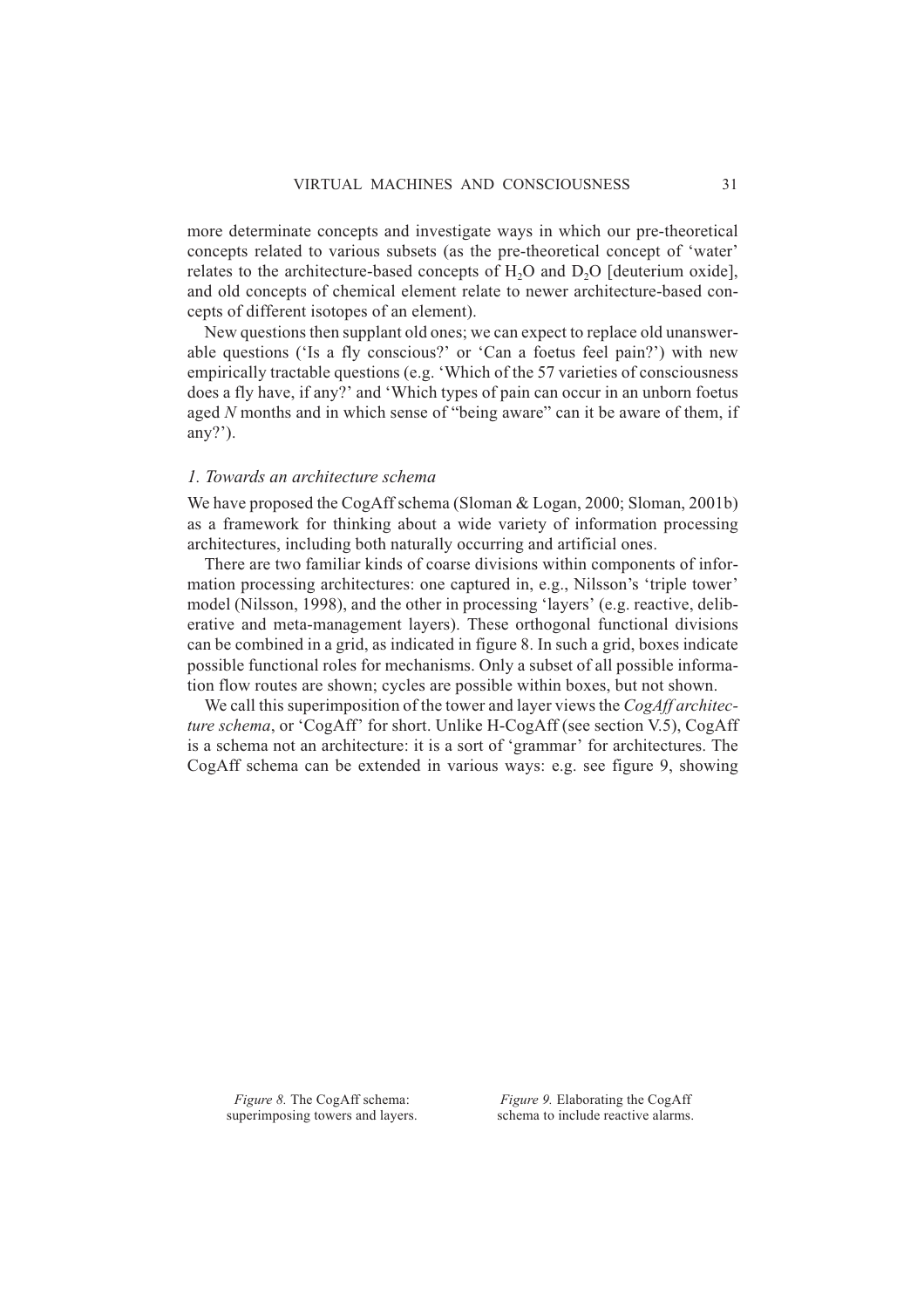alarm mechanisms added. These deal with the need for rapid reactions using fast pattern recognition based on information from many sources, internal and external, triggering wide-spread reorganisation of processing. An alarm mechanism is likely to be fast and stupid, i.e. error-prone, though it may be trainable. Such mechanisms seem to be involved in several varieties of emotions.

Different organisms, different artificial systems, may have different components of the schema, different components in the boxes, and/or different connections between components. For example, some animals, and some robots, have only the reactive layer (e.g. insects and microbes). The reactive layer can include mechanisms of varying degrees and types of sophistication — some analogue, some digital — with varying amounts of concurrency. The other two layers can also differ between species.

The schema is intended to illustrate our methodology, rather than to be a final and definitive framework for architectures. It may turn out that there are better ways of dividing up levels of functionality, or that more sub-divisions should be made — e.g. between analog and discrete reactive mechanisms, between reactive mechanisms with and without chained internal responses, between deliberative mechanisms with and without various kinds of learning, or with various kinds of formalisms; and between many sorts of specialised 'alarm' mechanisms.

#### *2. CogAff and varieties of consciousness*

Different architectures subsumed by the CogAff schema support different kinds of mental processes connected more or less closely with our normal notion of 'consciousness'. For example, all support some form of 'sentience', i.e. awareness of something in the environment, including the fly's awareness of your hand swooping down to catch it. If two perceptual pathways are affected when the fly detects motion of the hand, e.g. one relatively slow normal behavioural control pathway, and a rapid reaction pathway involving an 'alarm' mechanism, then the fly has two sorts of awareness of the hand. But that does not imply that it is aware of that awareness. Compare LeDoux (1996) on emotions in rats.

As mentioned earlier, architectural change can occur not only over evolutionary timescales, but also within an individual. Learning can introduce new architectural components, e.g. the ability to read music, the ability to write programs. Development of skill (speed and fluency) through practice can introduce new connections between modules, e.g. links from higher-level perceptual layers to specialist reactive modules, for instance in learning to read fluently, or developing sophisticated athletic skills. Highly trained skills can introduce new 'layercrossing' pathways. For example, in vision, recognition of a category originally developed for deliberation can, after training, trigger fast reactions. So the architectural approach can accommodate the intuitive claim that the varieties of consciousness that are possible within an individual can develop over time. The same would happen in human-like machines.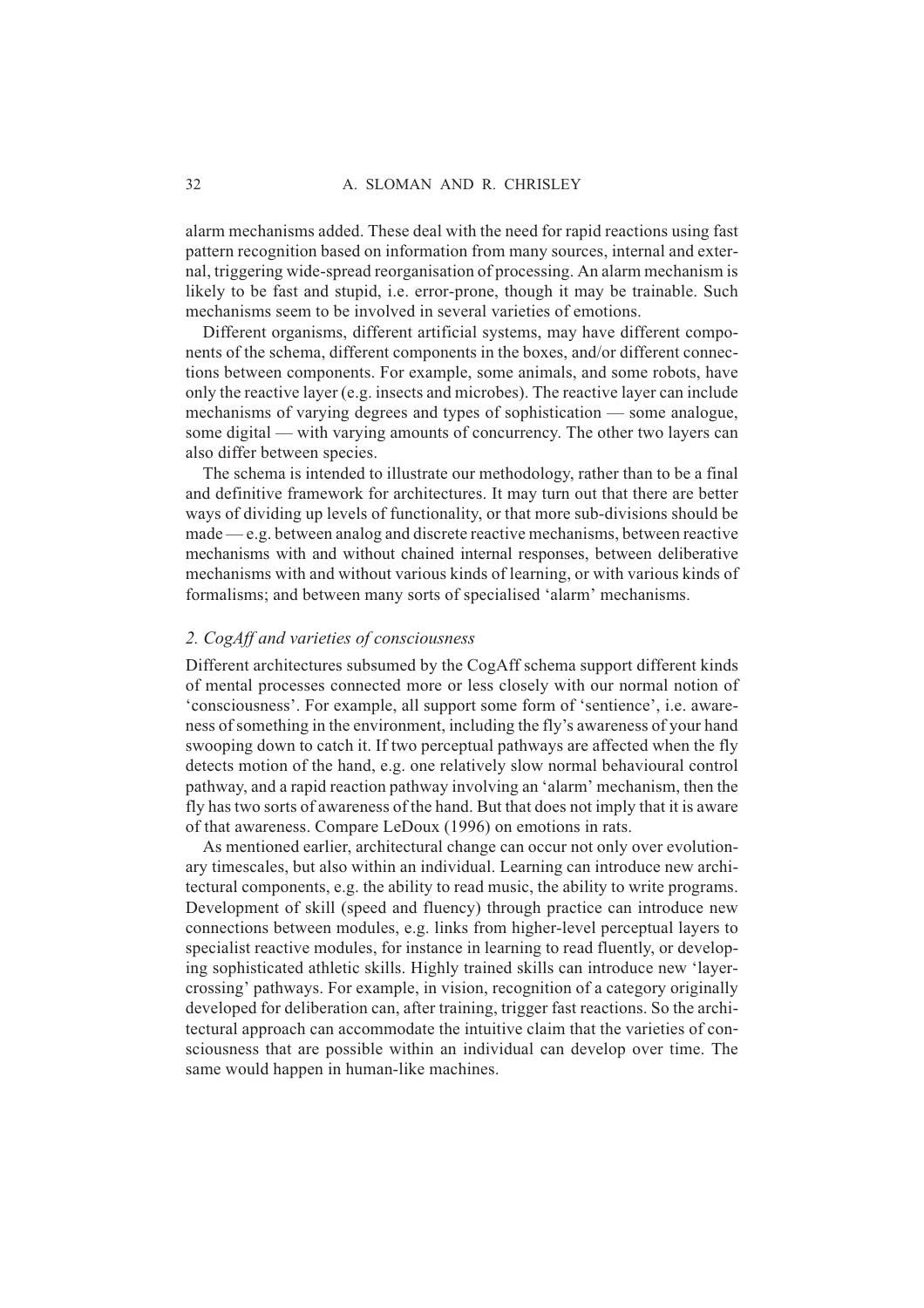#### *3. Some sub-species of the CogAff schema*

The schema supports many varieties of architectures that vary according to which of the 'boxes' contain mechanisms, what the mechanisms do and how they are connected.

An example sub-category of the CogAff schema is what we call 'Omega architectures'. Here only some of the possible routes through the system are used, forming roughly the shape of an Omega  $\Omega$ , made up of a pipeline, with 'peephole' perception and action, as opposed to 'multi-window' perception and action (see section V.4). For examples see Albus (1981) and Cooper & Shallice (2000).

Another sub-species of CogAff is the subsumption architecture, containing several layers all within the reactive layer (Brooks, 1991). This sort of architecture is useful for understanding or designing certain relatively primitive sorts of organisms (e.g. insects, fish, crabs?) and robots.

By locating various architectures within a common schematic framework, we facilitate the task of comparing and contrasting the various forms of consciousness which the architectures support. Comparing designs and analysing trade-offs is a better way to proceed than arguing endlessly about which architecture is 'correct', or 'sufficient for consciousness'. Instead we replace our single cluster concept with a variety of more refined, architecture-based concepts about which more productive empirical investigations are possible. Of course, conceptual indeterminacy may never be eliminated completely, because of the possibility of unanticipated subdivisions with surprising combinations of features.

#### **VIII: Some Objections**

#### *1. An architecture-based explanation of qualia?*

At this point, some readers will be wondering how these architectural notions make any headway on the infamous problems of consciousness, e.g. the problem of qualia - the private, ineffable way things seem to us. We have planted pointers to our answer at various points in preceding sections. In section VI, we suggested that an architecture-based explanation of qualia is possible. Primarily we explain qualia by providing an explanation of *the phenomena that generate philosophical thinking of the sort found in discussions of qualia*. Note that we are not talking merely about explaining behaviour, for we have repeatedly discussed explanations of how internal, possibly externally undetectable, states and processes can occur in certain virtual machine architectures.

The concept of 'qualia' arose out of philosophical discussions of our ability to attend to aspects of internal information processing (internal self-awareness). That possibility is inherent in any system that has the H-CogAff architecture (see section V.5), though different varieties of the phenomenon will be present in different architectures, depending on the forms of representation and modes of monitoring available to meta-management. Some forms will provide the ability to attend not only to what is perceived in the environment, but to also features of the *mode of perception* that are closely related to properties of intermediate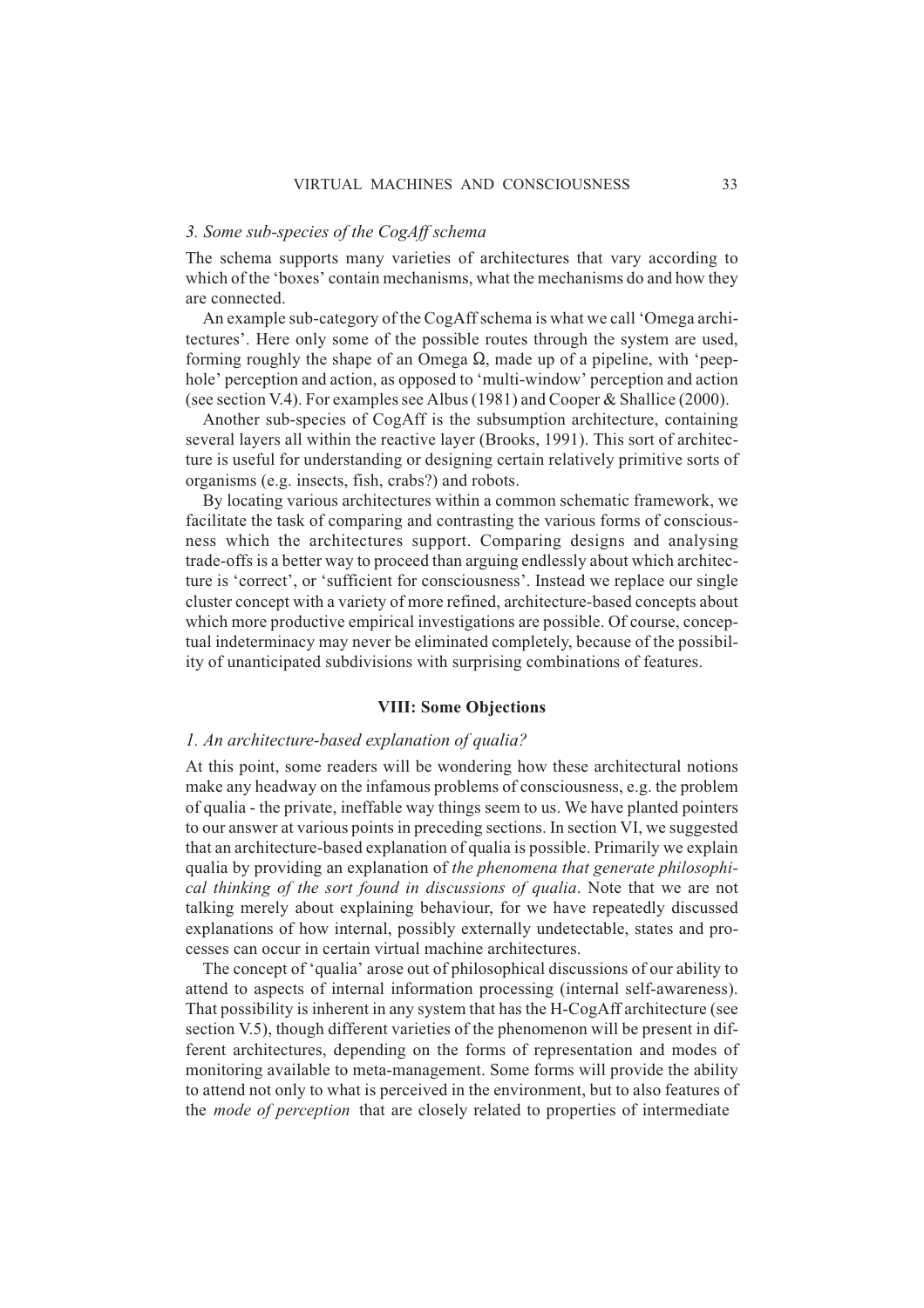*Figure 10*. Noticing two perspectives on the same object is one route to concerns about qualia.

sensory data-structures, as indicated by some of the arrows in figure 7 from the perceptual tower to the centre.

Consider perceiving a table. Most adults (though not young children) can attend not only to the table and its fixed 3-D shape, but also to the 2-D *appearance* of the table in which angles and relative lengths of lines change as you change your viewpoint (or the table is rotated; see figure 10). The appearance can also change as you squint, tap your eyeball, put on coloured spectacles, etc. This is exactly the sort of thing that led philosophers (and others) to think about qualia (previously called 'sense data') as something internal, non-physical, knowable only from inside, etc. If meta-management processes have access to intermediate perceptual states, then this can produce self-monitoring of sensory contents, leading robot philosophers with this architecture to discover 'the problem(s) of qualia'. And the same would go for *anything* which has that architecture: six robots with the H-CogAff architecture discussing various aspects of their experience of the same table seen from different viewpoints could get bogged down discussing consciousness, just like six blind philosophers.

**What qualia are:** qualia are what humans or future human-like robots refer to when referring to the objects of internal self observation.

#### *2. Architecture-based and architecture-driven concepts*

We have used 'architecture-based' to describe the concepts used by us to refer ('from outside') to possible states and processes in an information processing machine, where our concepts are defined in terms of what components of the architecture can do. An individual can also use such concepts to refer to its own states, as suggested earlier. But there is another way in which an information processing system can refer to its own states, which explain some aspects of notions of qualia.

Concept formation is a huge topic, but, for now, consider the likelihood that in many organisms there are processes of concept formation which emerge from interactions between a self-organising classification system and the information fed into it. A well known example of a mechanism that can achieve this is a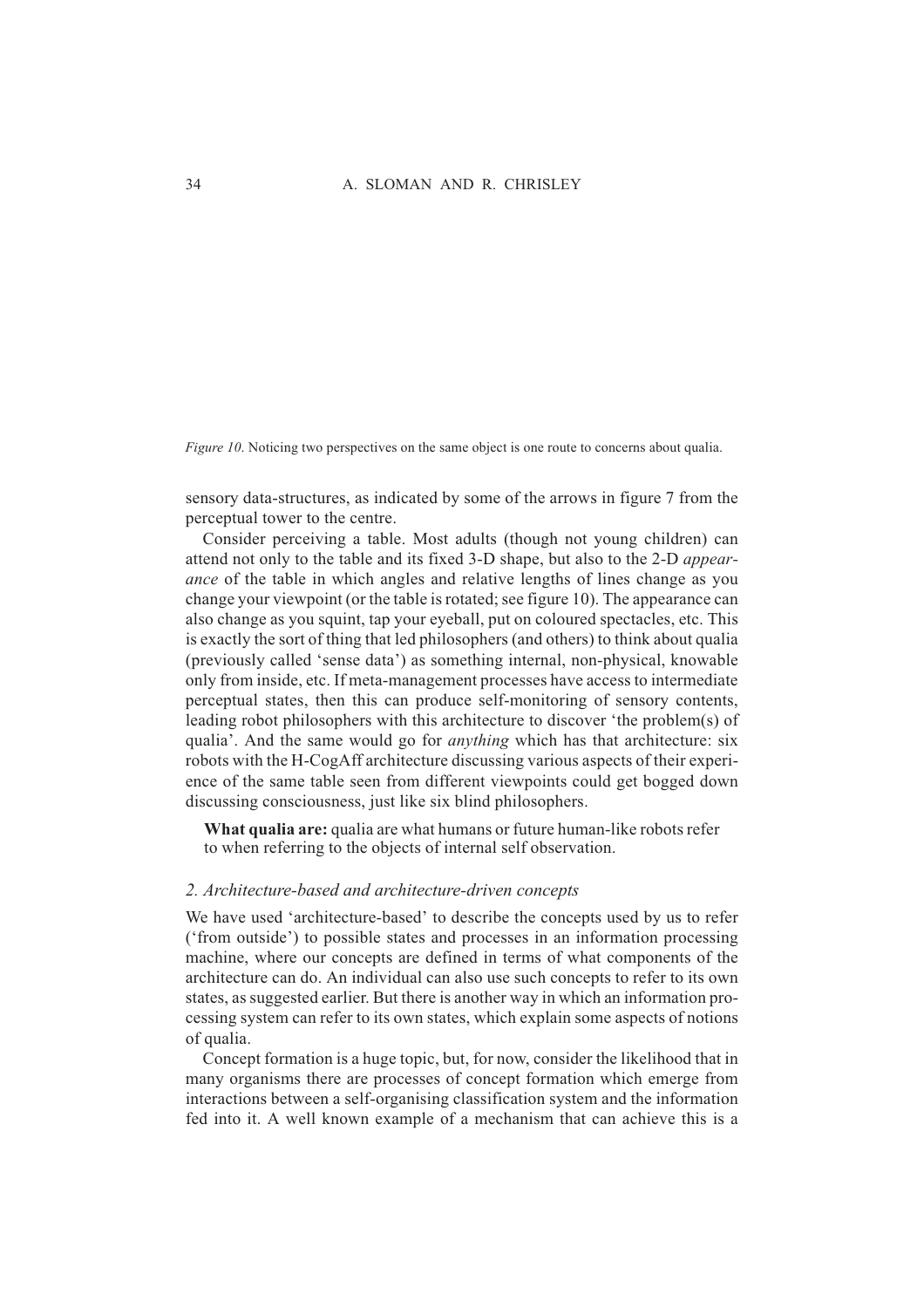Kohonen net (Kohonen, 1989). We describe as 'architecture-driven' sets of concepts created within an architecture as part of the individual history of the organism or machine. If individual A1 develops its own concepts used to describe internal states of another agent A2 on the basis of assumptions about the information processing architecture of A2, then the concepts are architecture-driven in relation to A1, and architecture-based in relation to A2, or any other system with the assumed architecture. It is possible for A1 to use architecture-driven architecture-based concepts to refer to itself. Architecture-driven concepts can refer to many different sorts of things, e.g. colours and shapes of objects in the environment, tastes, tactile qualities of objects, etc., if the concepts are developed by an organism on the basis of perceptual experience of those objects.

#### *3. The privacy and ineffability of qualia*

Now suppose that an agent A with a meta-management system, as in figure 7, uses a self-organising process to develop concepts for categorising its own internal virtual machine states as sensed by internal monitors. These will be architecture-driven concepts, but need not be architecture-based if the classification mechanism does not use an implicit or explicit theory of the architecture of the system it is monitoring, but merely develops a way of organising its 'sensory' input data. If such a concept C is applied by A to one of its internal states, then the only way C can have meaning for A is in relation to the set of concepts of which it is a member, which in turn derives only from the history of the self-organising process in A. These concepts have what Campbell (1994) refers to as 'causal indexicality'.

This means that if two agents A and B have each developed concepts in this way, then if A uses its concept Ca, to think the thought 'I am having experience Ca', and B uses its concept Cb, to think the thought 'I am having experience Cb' the two thoughts are intrinsically private and incommunicable, even if A and B actually have exactly the same architecture and have had identical histories leading to the formation of structurally identical sets of concepts. A can wonder: 'Does B have an experience described by a concept related to B as my concept Ca is related to me?' But A cannot wonder 'Does B have experiences of type Ca', for it makes no sense for the concept Ca to be applied outside the context for which it was developed, namely one in which A's internal sensors classify internal states. They cannot classify states of B.

When different agents use architecture-driven concepts, produced by self organising classifiers, to classify *internal states of a virtual machine*, and are not even partly explicitly defined in relation to some underlying causes (e.g. external objects or a presumed architecture producing the sensed states), then there is nothing to give those concepts any user-independent content, in the way that our colour words have user-independent content because they refer to properties of physical objects in a common environment. Thus self-referential architecturedriven concepts used by different individuals are strictly non-comparable: not only can you not know whether your concepts are the same as mine, the question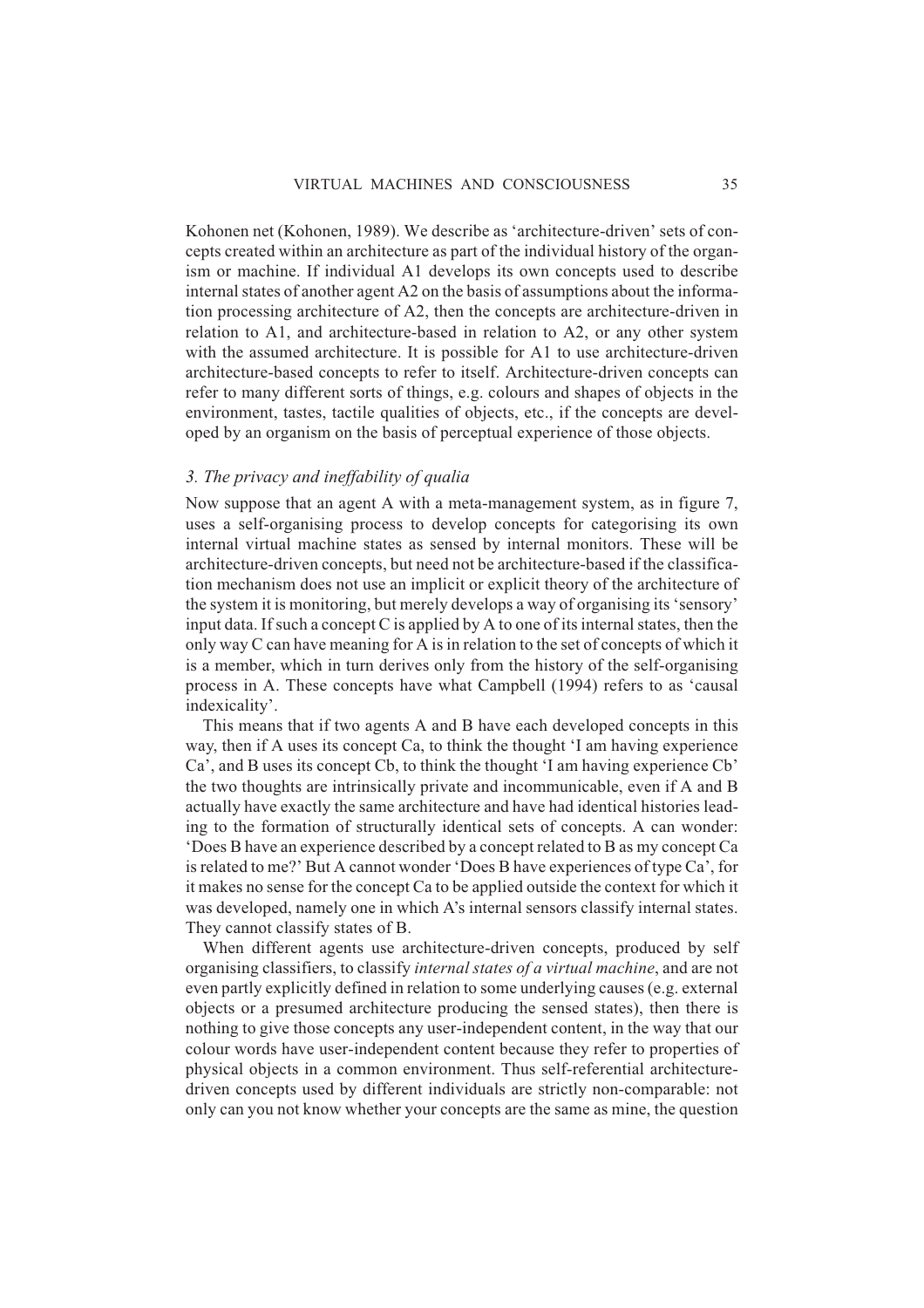is *incoherent*. If we use the word 'qualia' to refer to the virtual machine states or entities to which these concepts are applied, then asking whether the qualia in two experiencers are the same would then would be analogous to asking whether two spatial locations in different frames of reference are the same, when the frames are moving relative to each other. But it is hard to convince some people that this makes no sense, because the question is grammatically well-formed. Sometimes real nonsense is not *obvious* nonsense.

We have now indicated how the process of coming to think about and ask questions about qualia is explained by the nature of the architecture of the thinker. The process arises when architecture-driven concepts produced by a self-monitoring sub-system refer internally. In talking about hese concepts we are using architecture-based concepts.

Is this a new kind of explanation? Perhaps, although it seems to have some similarities with one of Hume's explanations of the concept of 'causation'. Hume attempted to explain what a cause was by looking at what it was *about us* that made us look at the world in terms of that concept. Kant attempted to reformulate this by arguing that having a concept of causation was *necessary* for having experiences of an objective external world.

Becoming interested in and puzzled by qualia is a product of sophisticated biological mechanisms, whose nature explains why some questions about qualia can have no answers. We do not say, as some positivist philosophers would, that all talk about qualia is nonsensical: rather we try to show what can and cannot be sensibly said about them.

Some robots with our information processing architecture will discover qualia and be puzzled about them. The more intelligent ones should accept our explanation of how that happens.

#### *4. Is something missing?*

There will always be people who are convinced that this sort of project inevitably fails to answer the questions about consciousness which *they* think are the real ones. Often these are people who say of consciousness some of the things we listed in table 1, e.g.

- It's indefinable, knowable only through having it;
- $\bullet$  It's what it is like to be something (hungry, in pain, happy, a bat . . .);
- It's possibly absent in something (behaviourally, functionally) indistinguishable from us (zombies).

The fact that many people do think like this is *part of what needs to be explained* by any adequate theory of consciousness. Our explanation is that it is a side-effect of some of the processes made possible by the existence of a metamanagement layer which allows an information processing system to attend to aspects of its own internal functioning, e.g. some of the intermediate states in its sensory mechanisms, and use architecture-driven concepts to describe them. Therefore, we offer yet another conjecture: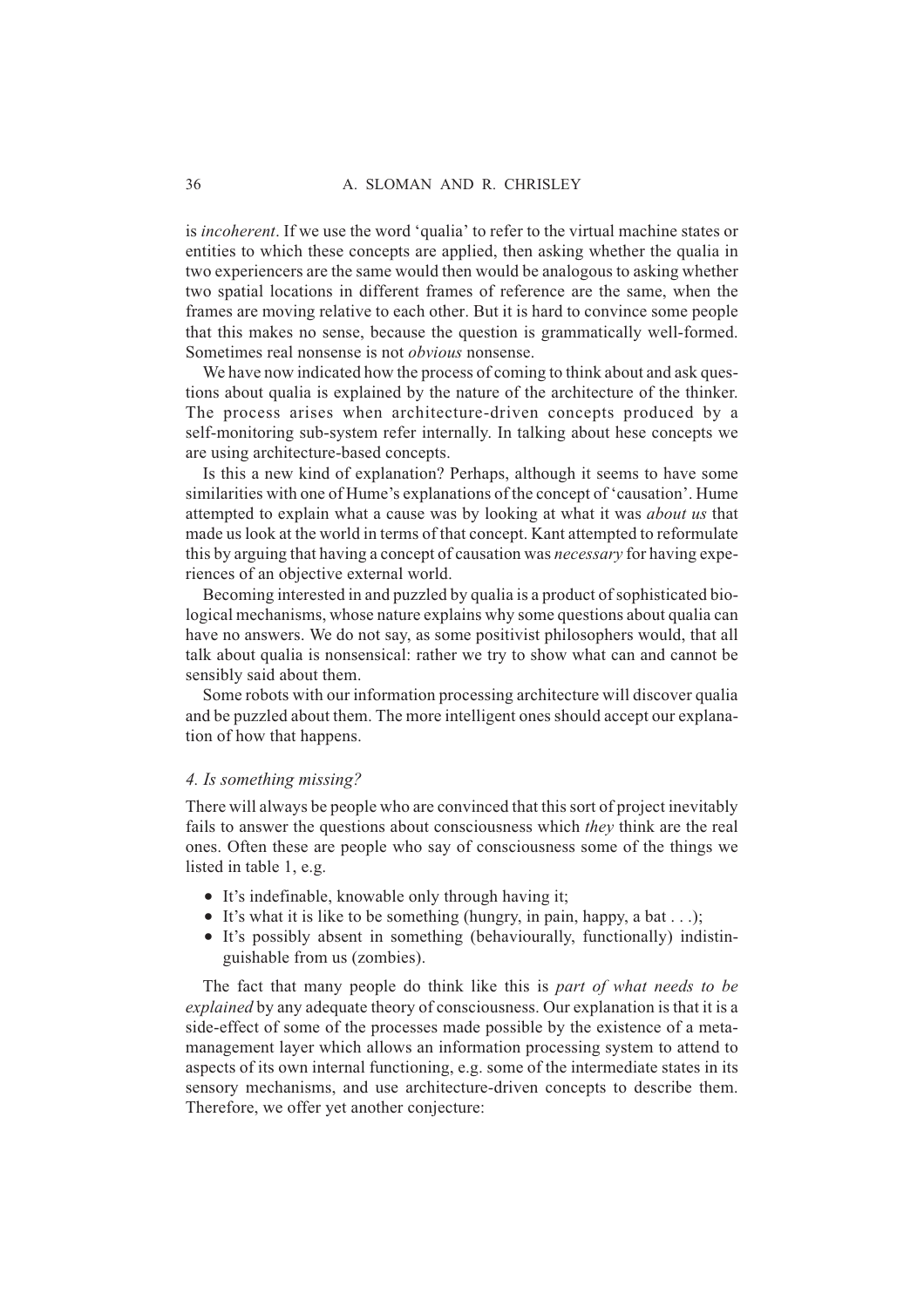**The inevitability of consciousness talk:** When robots have suitably rich internal information processing architectures some of them will also feel inclined to talk about consciousness, and qualia, in a way similar to the way we do.

This isn't a particularly new idea; science fiction writers thought of this long ago. It implies that even if philosophical theories about qualia, about 'what it is like to be something', involve much confusion and even error, it does not follow that they are completely wrong. They are based on a correct *partial* view of how minds work.

#### *5. Zombies*

Many will be *convinced* that something is left out, and will express this conviction in the form of the 'zombie' argument: a robot could have all the information processing capabilities described here (albeit sketchily) and still lack 'this' said attending inwardly, using human meta-management capabilities. That is, the robot might be a *zombie* (for a survey of arguments see Chalmers, 1996). Usually such arguments fail to distinguish the different forms of functionalism we have distinguished. It is true that a system could have all the *externally observable* behaviours, i.e. the same input–output mappings as humans have, without having the sort of consciousness discussed here. However the claim that a robot can have all the *internal* information processing capabilities humans have, and can have internal sub-states satisfying all the same sets of causal relationships and counterfactual conditionals, and still lack something we have, becomes incoherent if nothing specific can be said about what is missing.

When internal processing of a human-like virtual machine is described *in great detail*, including the meta-management abilities involved in thinking about qualia, including, where appropriate the 'disconnected' and non-reportable states and processes, it is not clear that anything intelligible is left over: the description of a zombie as being just like us in all its capabilities yet unlike us in experiencing qualia becomes incoherent.

#### *6. Are we committed to 'computationalism'?*

It is important to distinguish two questions:

- (1) Is there any information processing virtual machine architecture that is sufficient to produce mental states and processes like ours?
- (2) Which, if any, of these virtual machines can be implemented on a computer (of the sort that we currently know how to build)?

It is often assumed, wrongly, that a negative answer to 2 implies a negative answer to 1. That's because many people do not appreciate that the general notion of an information processing machine is not defined in terms of computers — computers just happen to be the best tools we currently have (and even they often include sub-systems that do not conform to the standard notion of a computer, e.g. analogue components and various transducers. In future we may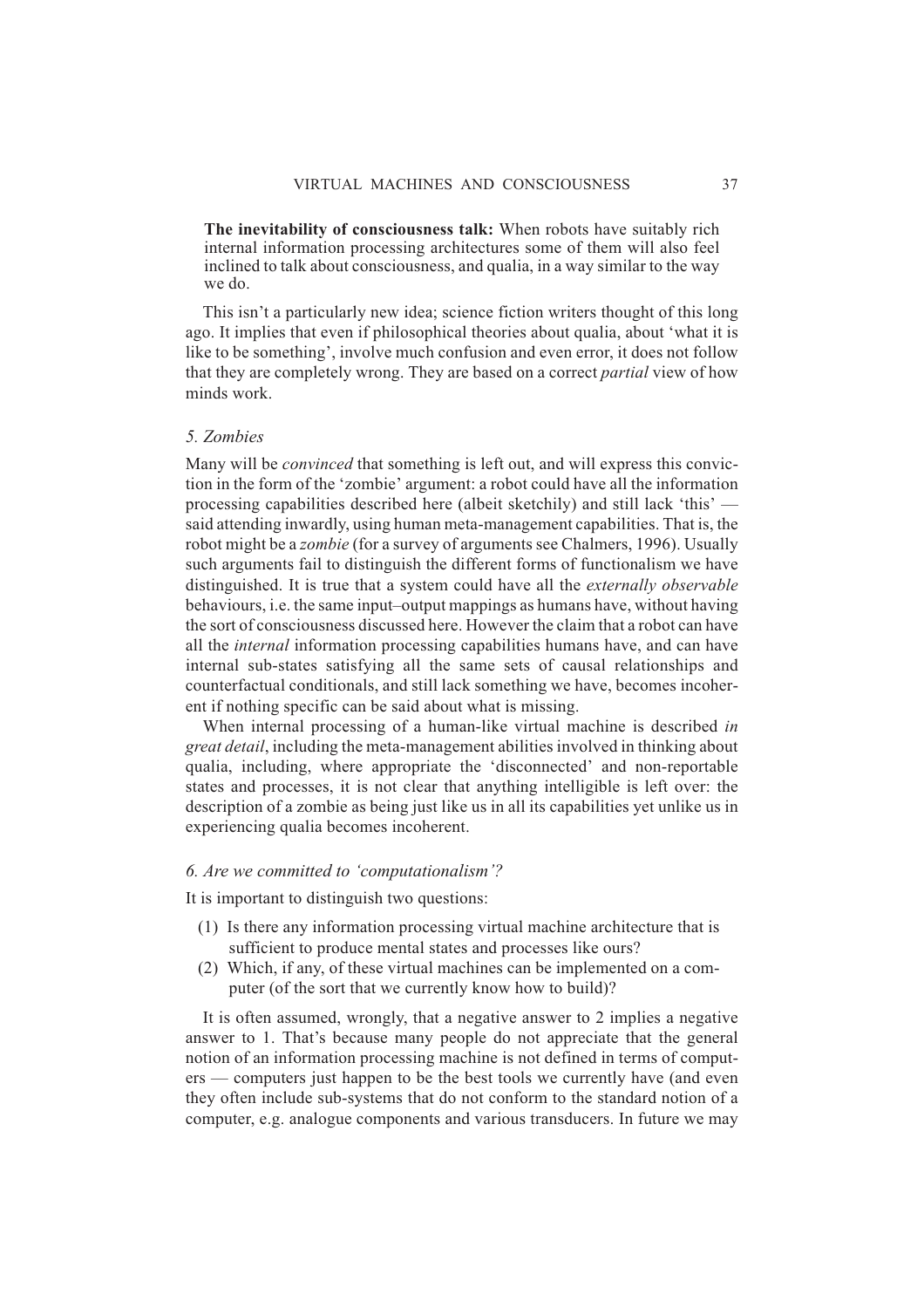invent new kinds of information processing engines, as different from computers as computers are from mechanical calculators. It might turn out that certain sorts of virtual machine architectures are adequate for the implementation of all typical adult human mental phenomena, but that no digital computer is able to support them all. We might find other kinds of previously unknown computers in biological systems.

Finding out answers requires us first to clarify meanings of the questions and the available answers. We know no better method than the method outlined here.

#### *7. Falsifiability? Irrelevant.*

What we have proposed isn't directly confirmable or falsifiable as a scientific hypothesis. Some, perhaps armed with a superficial reading of Popper (1934), might take this lack of falsifiability as grounds for rejecting our proposal. But to ask: 'Is the theory falsifiable?' is to ask the wrong question. Within the proposed framework we can make simultaneous progress in science (several different sciences) and philosophy, including investigating relationships between brain mechanisms and the virtual machine architectures described here. What's more important than (immediate) falsifiability is the ability to generate large numbers of different, non-trivial consequences about what is possible, e.g. implications about possible types of learning, about possible forms of perception, about possible types of emotions.

You can't empirically refute statements of the form 'X can happen'. But they can open up major new lines of research and unify old ones. Following Popper and Lakatos we need to ask whether this will turn out to be a *progressive* or a *degenerative* research programme. We hope we have given reason to believe that it is the former.

#### *Acknowledgements*

This work is partly funded by grant F/94/BW from the Leverhulme Trust, for research on 'Evolvable virtual information processing architectures for human-like minds'. The ideas presented here were inspired by work of many well known philosophers, and developed with the help of Matthias Scheutz and also many students, colleagues and friends, including Margaret Boden, Pat Hayes, Steve Allen, John Barnden, Luc Beaudoin, Catriona Kennedy, Brian Logan, Riccardo Poli and Ian Wright. We have also learnt much from the empirical work of colleagues in the School of Psychology at the University of Birmingham, including Glyn Humphreys, Jane Riddoch and Alan Wing.

#### **References**

Albus, J. (1981), *Brains, Behaviour and Robotics* (Peterborough: Byte Books, McGraw Hill). Barkley, R.A. (1997), *ADHD and the Nature of Self-control* (New York: The Guildford Press). Beaudoin, L. (1994), 'Goal processing in autonomous agents', PhD thesis, School of Computer Science, The University of Birmingham (http://www.cs.bham.ac.uk/ research/ cogaff/).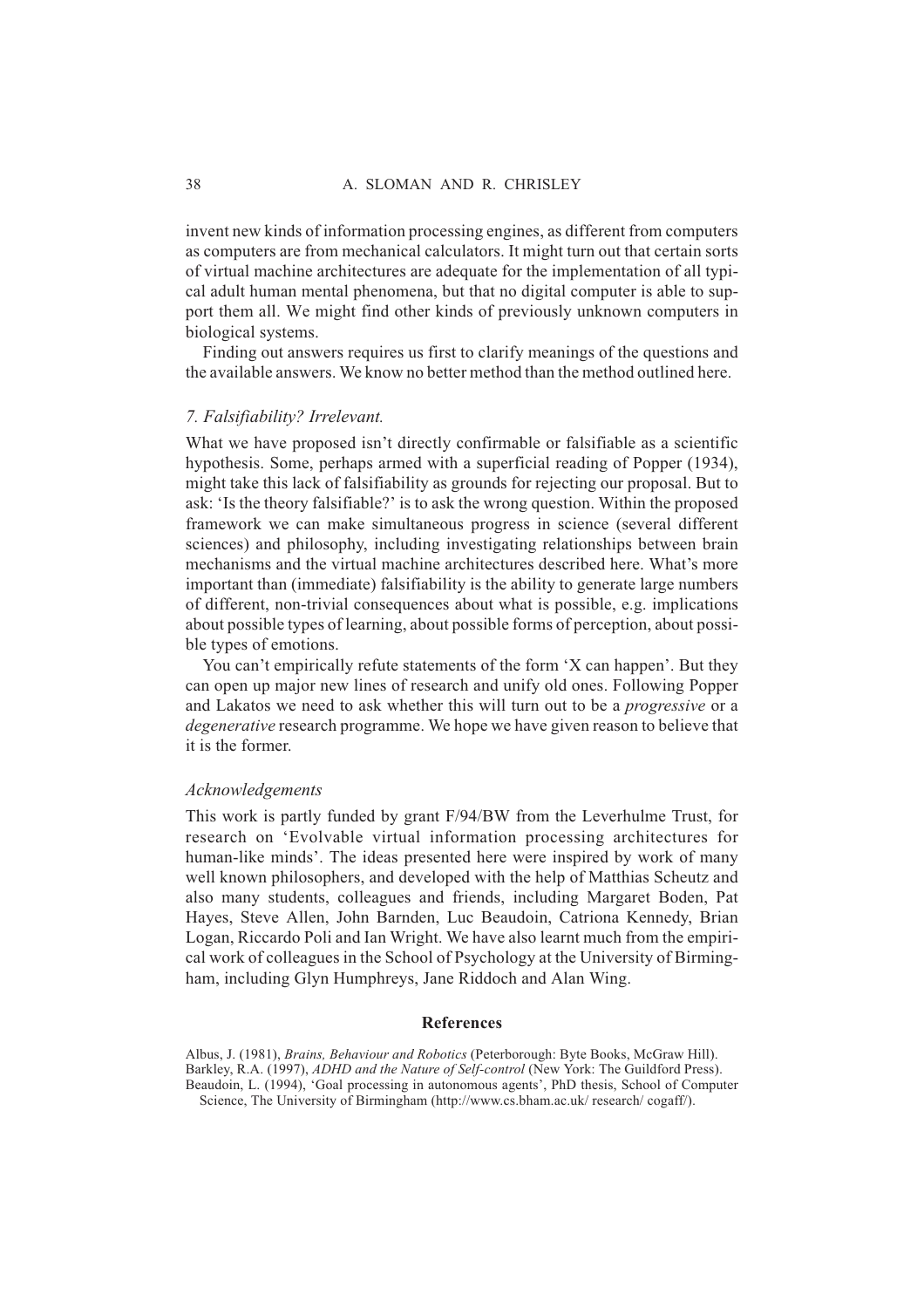Block, N. (1995), 'On a confusion about the function of consciousness', *Behavioral and Brain Sciences*, **18**, pp. 227–47.

Block, N. (1996), 'What is functionalism?', http://www.nyu.edu/gsas/dept/philo/faculty/block/ papers/functionalism.html (from *The Encyclopedia of Philosophy Supplement*, Macmillan, 1996).

Boden, M.A. (2000), 'Autopoesis and life', *Cognitive Science Quarterly*, **1** (1), pp. 115–43.

Brooks, R. (1986), 'A robust layered control system for a mobile robot', *IEEE Journal of Robotics and Automation* RA-2, pp. 14–23.

Brooks, R.A. (1991), 'Intelligence without representation', *Artificial Intelligence*, **47**, pp. 139–59. Campbell, J. (1994), *Past, Space and Self* (Cambridge, MA: MIT Press)

- Chalmers, D.J. (1996), *The Conscious Mind: In Search of a Fundamental Theory* (New York: Oxford University Press).
- Chrisley, R. (1995), 'Non-conceptual content and robotics: Taking embodiment seriously', in *Android Epistemology*, ed. K. Ford, C. Glymour, P. Hayes (Cambridge, MA: AAAI/MIT Press).
- Chrisley, R. (2000), 'Transparent computationalism', in *New Computationalism: Conceptus-Studien 14*, ed. M. Scheutz (Sankt Augustin: Academia Verlag).
- Cooper, R. and Shallice, T. (2000), 'Contention scheduling and the control of routine activities', *Cognitive Neuropsychology*, **17** (4), pp. 297–338.

Craik, K. (1943), *The Nature of Explanation* (Cambridge: Cambridge University Press).

Damasio, A. (1994), *Descartes' Error, Emotion Reason and the Human Brain* (New York: Grosset/Putnam Book).

Gibson, J. (1986), *The Ecological Approach to Visual Perception* (, Hillsdale, NJ: Lawrence Erlbaum Associates; originally published in 1979).

Goodale, M. and Milner, A. (1992), 'Separate visual pathways for perception and action', *Trends in Neurosciences*, **15** (1), pp. 20–25.

Hauser, M. (2001), *Wild Minds: What Animals Really Think* (London: Penguin).

- Kim, J. (1998), *Mind in a Physical World* (Cambridge, MA: MIT Press).
- Kohonen, T. (1989), *Self-Organization and Associative Memory* (Berlin: Springer-Verlag).
- LeDoux, J. (1996), *The Emotional Brain* (New York: Simon & Schuster).
- Maynard Smith, J. and Szathmáry, E. (1999), *The Origins of Life: From the Birth of Life to the Origin of Language* (Oxford: Oxford University Press).
- Minsky, M.L. (1987), *The Society of Mind* (London: William Heinemann Ltd.).
- Nilsson, N. (1994), 'Teleo-reactive programs for agent control', *Journal of Artificial Intelligence Research*, 1, pp. 139–58.
- Nilsson, N. (1998), *Artificial Intelligence: A New Synthesis*(San Francisco: Morgan Kaufmann).
- O'Regan, J., Rensink, R. and Clark, J. (1999) , 'Change-blindness as a result of "mudsplashes"', *Nature*, **398** (6722), p. 34.
- Peterson, D. (ed. 1996), *Forms of Representation: An Interdisciplinary Theme for Cognitive Science* (Exeter: Intellect Books).
- Popper, K. (1934), *The Logic of Scientific Discovery* (London: Routledge).

Rose, S. (1993), *The Making of Memory* (London: Bantam Books).

Ryle, G. (1949), *The Concept of Mind* (London: Hutchinson).

- Scheutz, M. (1999), 'The missing link: Implementation and realization of computations in computer and cognitive science', PhD thesis, Indiana University (University of Michigan Microfiche).
- Scheutz, M. and Sloman, A. (2001), 'Affect and agent control: Experiments with simple affective states', in *Intelligent Agent Technology: Research and Development* (New Jersey: World Scientific).
- Searle, J. (1980), 'Minds brains and programs', *The Behavioral and Brain Sciences*, **3**, pp. 417–57 (with commentaries and reply by Searle).
- Sloman, A. (1989), 'On designing a visual system (Towards a Gibsonian computational model of vision)', *Journal of Experimental and Theoretical AI* **1** (4), pp. 289–337.
- Sloman, A. (1993), 'The mind as a control system', in *Philosophy and the Cognitive Sciences*, ed. C. Hookway & D. Peterson (Cambridge: Cambridge University Press).
- Sloman, A. (1996), 'Actual possibilities', in *Principles of Knowledge Representation and Reasoning: Proceedings of the Fifth International Conference (KR '96)*, ed. L. Aiello S. Shapiro (Boston, MA: Morgan Kaufmann Publishers).